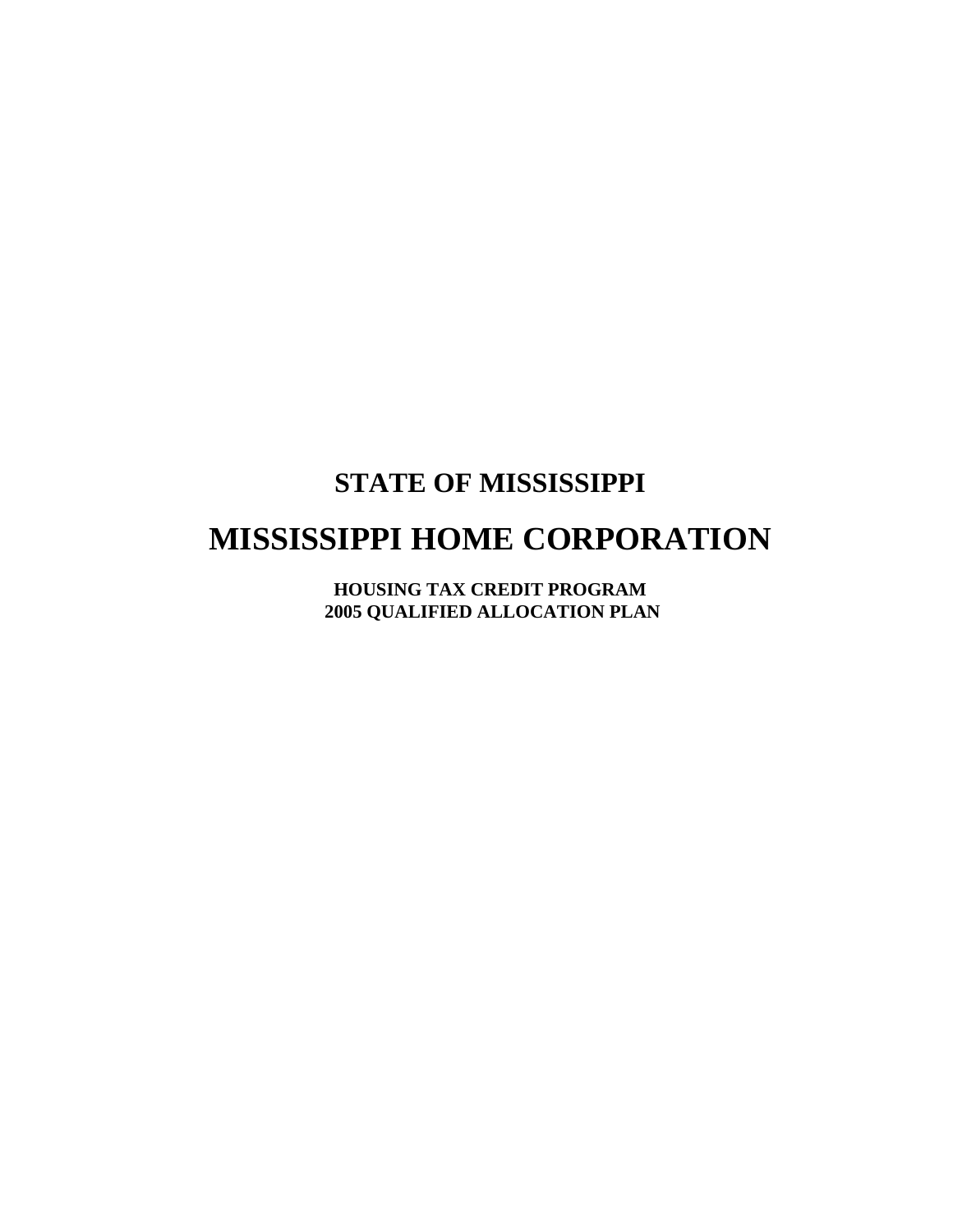1

### **INTRODUCTION**

The Mississippi Home Corporation (the "Corporation") is charged with the responsibility of administering the Housing Tax Credit Program (the "Tax Credits", "Housing Credit" or the "Tax Credit Program"), which was created by Congress in the Tax Reform Act of 1986, and which has been further amended by acts of Congress and amendments to Section 42, as amended, of the Internal Revenue Code.

The Code requires the Corporation to develop a qualified allocation plan (i) which shall set forth the selection criteria to be used to determine housing priorities of the State of Mississippi that are appropriate to local conditions; (ii) which also gives preference in allocating housing credit dollar amounts among selected developments that (a) serve the lowest income tenants, and (b) obligate to serve qualified tenants for the longest period; and (iii) which provide a procedure that the Corporation (or an agent or other private contractor of the Corporation) will follow in monitoring for noncompliance and in notifying the Internal Revenue Service of such noncompliance. The selection criteria set forth in a qualified allocation plan must include: (i) development location, (ii) housing need characteristics, (iii) development characteristics, (iv) sponsor characteristics, (v) tenant populations with special housing needs, and (vi) public housing waiting lists. The Code also requires that the qualified allocation plan be subject to public review in accordance with rules similar to those in Section 147(f)(2) of the Code.

The delegation of authority to the states to administer the Tax Credit Program, a tax incentive program, is unique and unprecedented. However, the delegation is limited. While recognizing the value of decentralized decision making, Congress also imposed a uniform set of procedures each state must follow in administrating the Tax Credit Program. These procedures are designed to ensure that the low-income renters, whom the program is intended to benefit, are those actually served. These procedures are also designed to make certain that the Tax Credit is rationed in the amount necessary to make each development feasible and viable, taking into account all sources of funding.

In December 1997, the National Council of State Housing Agencies ("NCSHA") established a Task Force of Executive Directors of agencies with the responsibility for the Tax Credit Program in twenty (20) states to develop Best Practice Standards for State Housing Credit administration which responds to the suggestions the General Accounting Office (GAO) and the Ways and Means Oversight Subcommittee as well as other participants in the Housing Credit Community have made.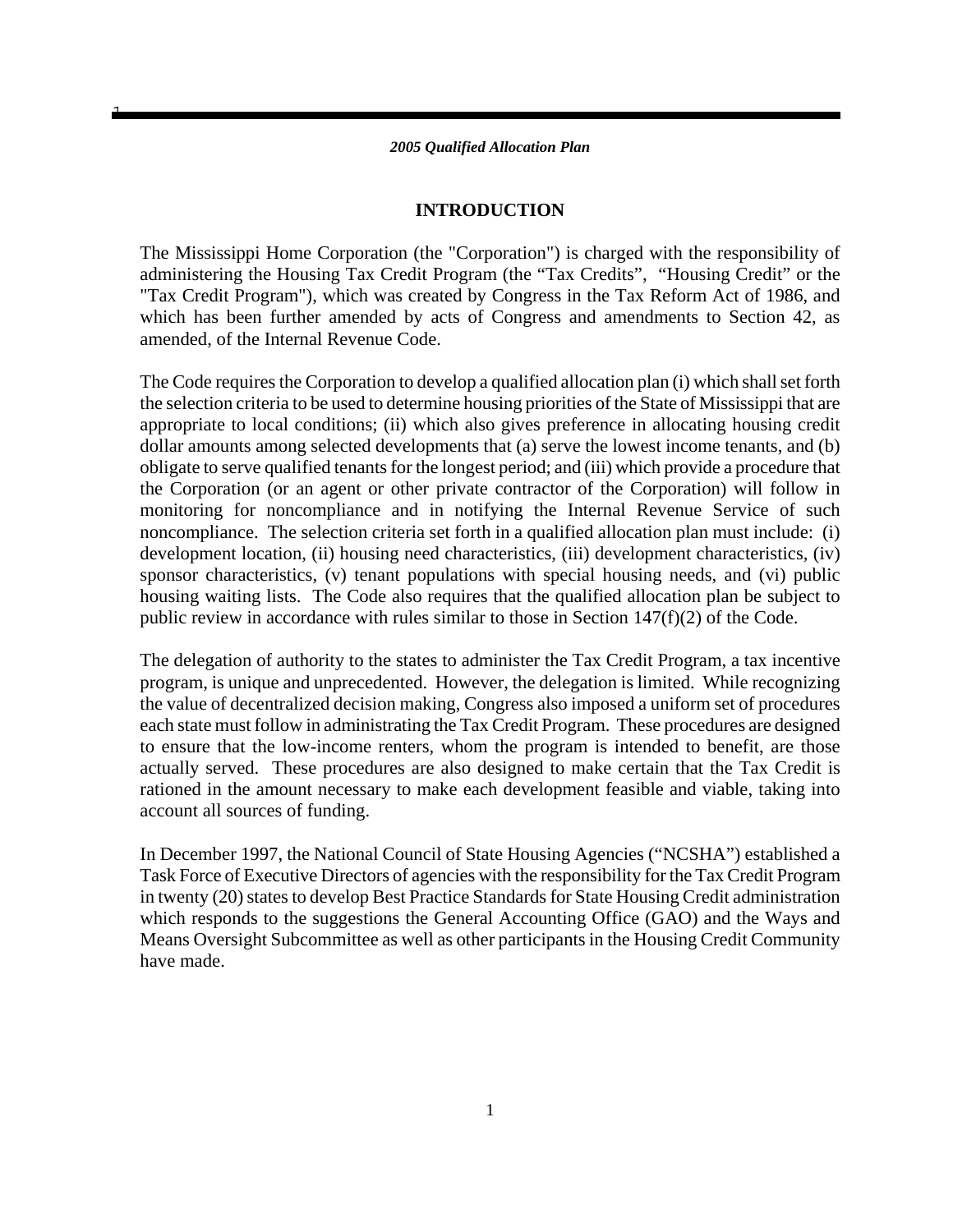The concerns include:

- The adequacy of housing needs assessments;
- The need for property market studies;
- Appropriate use of state agency discretion in allocating Credits;
- The need for independent, third party cost certifications;
- The adequacy of debt service ratios;
- Operating and replacement reserves;
- Operating expenses;
- Quality of management experience; and
- Adequacy of compliance safeguards.

On October 10, 1998, NCSHA adopted the Task Force's fifteen (15) recommended minimum standards for allocation and underwriting of housing credit agencies. If in the future Congress considers legislation in these areas, these standards will provide guidance.

State legislation requires the Corporation to develop an annual housing plan detailing the housing needs of the State. Based upon any such housing needs study and other available information and data, the Qualified Allocation Plan has been designed to address the most pressing housing needs of the State. To assess Mississippi's overall housing needs, the Corporation has relied on the work of the Mississippi Housing Task Force (the "Task Force"), data compiled for the Target Area Designation Statistical Analysis and Report, the State of Mississippi Consolidated Plan, and available census data.

On October 12, 2004, the Corporation, acting pursuant to statutory requirements, held a public hearing for the purpose of receiving comments on a draft of Mississippi's 2005 Qualified Allocation Plan (QAP). In addition to oral comments received at the hearing, the Corporation requested written comments from interested members of the public concerning the draft QAP. Both the oral and written comments received were considered and fully evaluated prior to the Corporation's approval of the 2005 Qualified Allocation Plan. The 2005 Qualified Allocation Plan was presented to the Governor of the State of Mississippi, who formally approved its terms by Resolution received by the Corporation on December 15, 2004.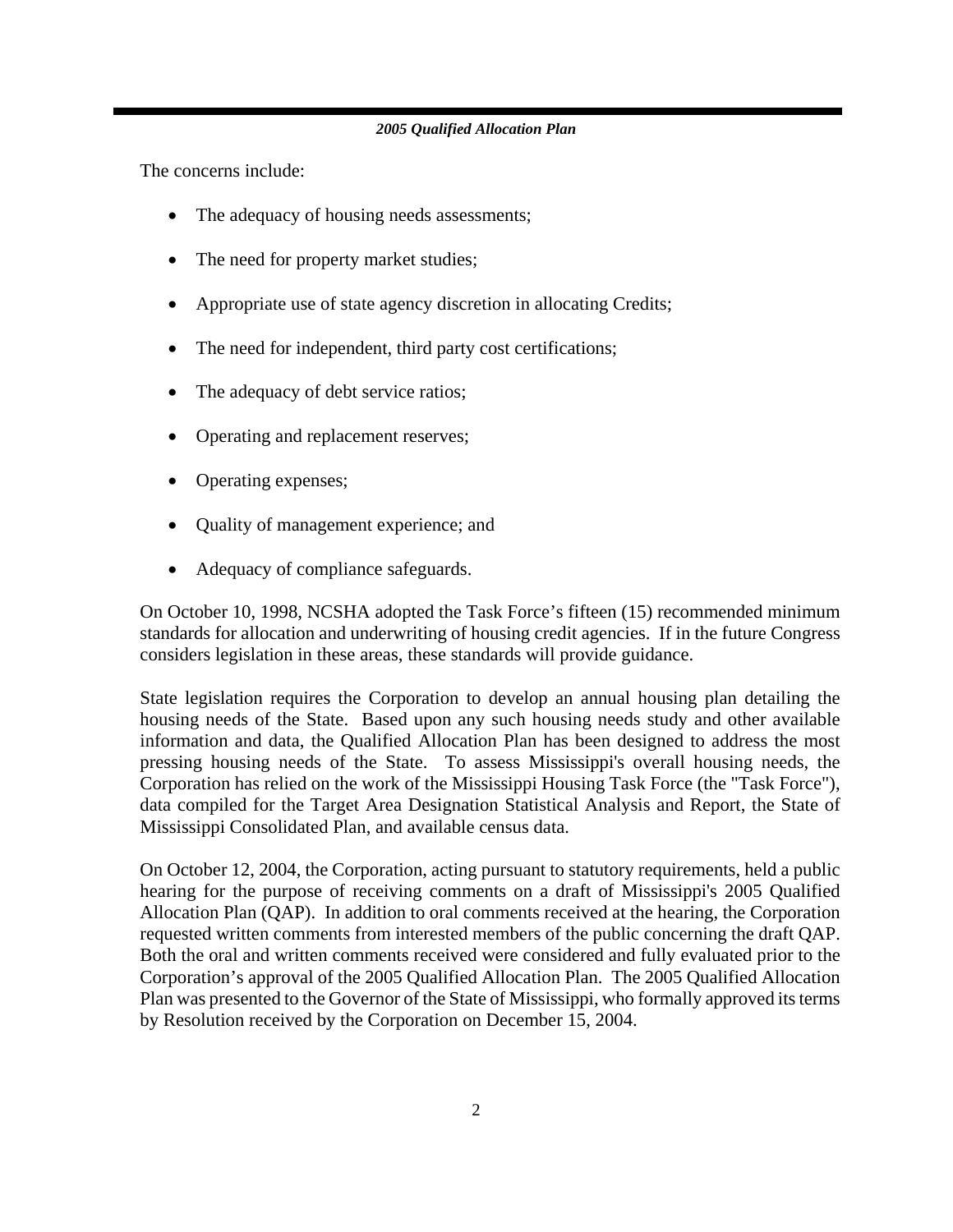### **GENERAL POLICIES AND GUIDELINES**

- 1. The 2005 Qualified Allocation Plan shall forward commit 2006's credit authority and commit/allocate any remainder 2004 and 2005's credit authority.
- 2. Applicants may verify prior to submitting an application to the Corporation for tax credits that they are in compliance with any and all programs they are participating in offered or administered by the Corporation. A request for noncompliance verification must be received by the Corporation at least forty-five (45) working days before submission of a tax credit application. This request is not mandatory. The applicant's compliance status will be verified upon receipt of a tax credit application. If a request is submitted within the time frame mentioned above, applicable research fees will apply. A charge of \$55.00 per hour will be assessed to cover the cost of researching and processing an applicant's compliance status request. An applicant, including all parties associated therewith, must be in compliance with any and all Corporation programs to participate in the application process. Applications will be disqualified that are proposed by an entity with existing major noncompliance findings for any development in which they are associated. The application fee is non-refundable.

### **Examples of major noncompliance include, but are not limited to:**

- Rents charged to residents that exceed maximum limit;
- Failure to follow the next available unit rule;
- Numerous instances of administrative noncompliance (failing to execute the procedures and policies stated in the Mississippi Compliance Monitoring Manual and loan guidelines under the Mississippi Affordable Housing Development Fund);
- Severe health and safety violations generally affecting more than one (1) unit (structural problems, severe water damage, fire hazards, etc.);
- Down units (not suitable for occupancy for extended period of times generally more than ninety (90) days);
- Disposition/sale of property improperly; and
- Delinquent on loan payments to the Mississippi Affordable Housing Development Fund.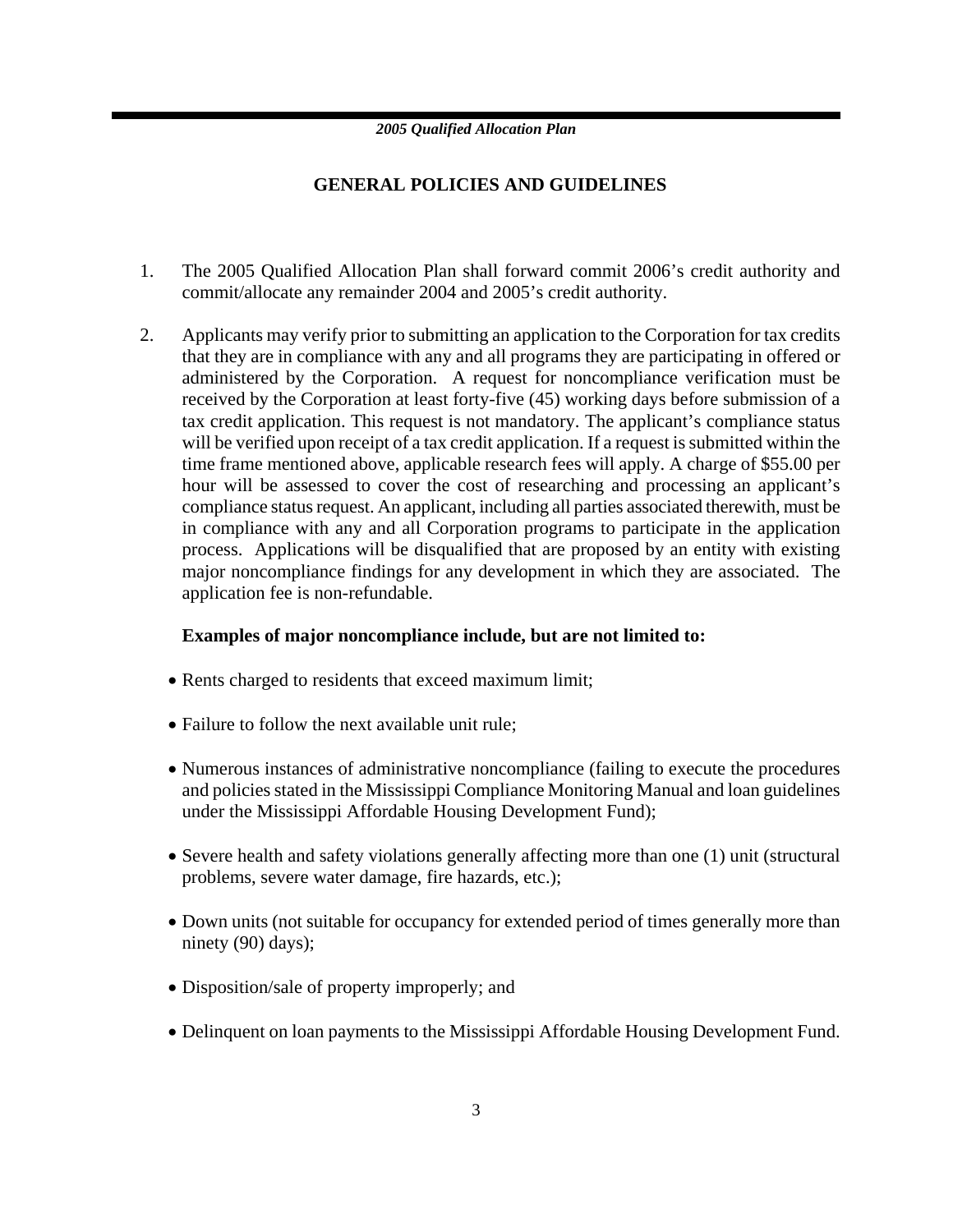• Households whose member(s) total gross annual income exceed maximum limit at initial move-in date.

### **Examples of minor noncompliance include, but are not limited to:**

- Isolated instances of administrative noncompliance (failing to execute the policies and procedures stated in the Mississippi Housing Tax Credit Compliance Manual).
- Violations that require correction but do not impair essential services and safeguards for residents.
- 3. Applications will be disqualified that are proposed by principals (including consultants that have previously been a principal) who have participated with one or more of the Corporation's programs that has a major noncompliance issue and/or is in foreclosure or has been foreclosed. Applicants are required to disclose any and all members of the development team who receive fees for their services. All parties are subject to be listed on MHC's website.
- 4. Following submission of an application for tax credits, the Mississippi Home Corporation will not allow changes or corrections to be made to the application once the Corporation's deadline for receipt of the applications has passed. However, in its review of tax credit applications, the Corporation may request additional information to make a determination regarding the eligibility of the development for an allocation of tax credits. Such requests shall not be an indication of the worthiness of the particular development.
- 5. All documents required by the Corporation must be submitted with the application during that cycle. All information submitted for review must be current year information unless otherwise noted in QAP or approval has been received from the Corporation at least ten (10) working days prior to submission of the application. The Corporation staff's interpretation of the documentation submitted with the application is final. Therefore, it is critical that the developer's documentation contained in the application is clear, concise and to the point as it relates to the QAP item that the documentation is addressing.
- 6. Application fees are non-refundable. Failure to include application fee will disqualify application for review during a specified cycle.
- 7. The Corporation will accept applications within the identified application cycle time frame after the approval of the Qualified Allocation Plan by the Governor of Mississippi.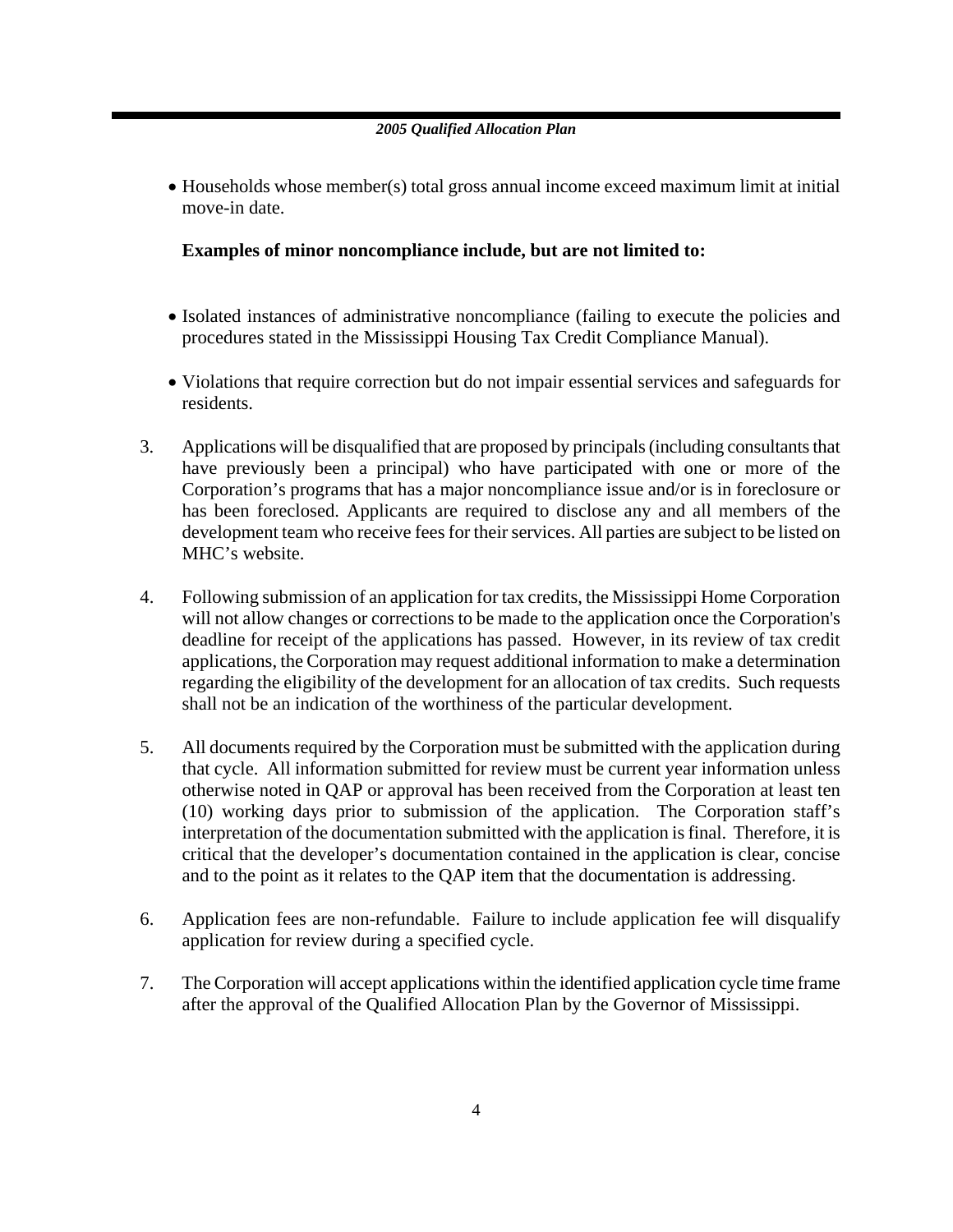- 8. The Corporation will accept applications financed with tax-exempt bonds at any time after the approval of the Qualified Allocation Plan by the Governor of Mississippi. In order to qualify for the full four percent (4%) credit, an opinion letter from a Certified Public Accountant must accompany the application certifying that fifty percent (50%) or greater of aggregate basis will be financed by tax-exempt bonds.
- 9. For acquisition developments, documentation of the property ownership for the last ten (10) years must be provided with the application.

The acquisition of affordable housing or rehabilitation of existing units as described in Section 42, as amended of the Internal Revenue Code (the "Code") must have rehabilitation expenditures of ten thousand dollars (\$10,000.00) per housing unit or ten percent (10%) of the original basis, whichever is greater, in order to qualify under the tax credit program.

The acquisition of affordable housing from a government entity may have rehabilitation expenditures of six thousand dollars (\$6,000.00) per housing unit if there is a waiver from the Internal Revenue Service from the ten (10) year previous ownership requirement for the acquisition credit on the grounds that the owner otherwise is likely to pay off the existing mortgage and end low income occupancy.

- 10. Acquisition/rehabilitation developments that are not ten (10) years old or have changed ownership within the last ten (10) years, an approved waiver must be obtained from the U.S. Department of the Treasury. This waiver must accompany the application.
- 11. Acquisition/rehabilitation developments that are federally assisted and involve the displacement of persons, including displacements caused by rehabilitation and demolition activities must submit a Relocation Plan subject to the requirements of the Uniform Relocation Assistance and Real Property Acquisitions Policies Act of 1970.
- 12. For all rehabilitation properties, a physical needs assessment for each building and each unit must accompany the application certified by a licensed architect or engineer. For all new construction properties, the Minimum Design Quality Standards must be met and certified by a licensed architect or engineer. Any deviations must receive the Corporation's approval prior to submitting an application. This documentation must accompany the application.
- 13. For acquisition/rehabilitation properties, the acquisition price on which tax credits are allocated will be limited to the lesser of the sales price or the appraised "as-is" value of the property.
- 14. All deadlines outlined in the Reservation and Commitment letters will be enforced. Requests for extensions of any deadline will be considered only if requested in writing at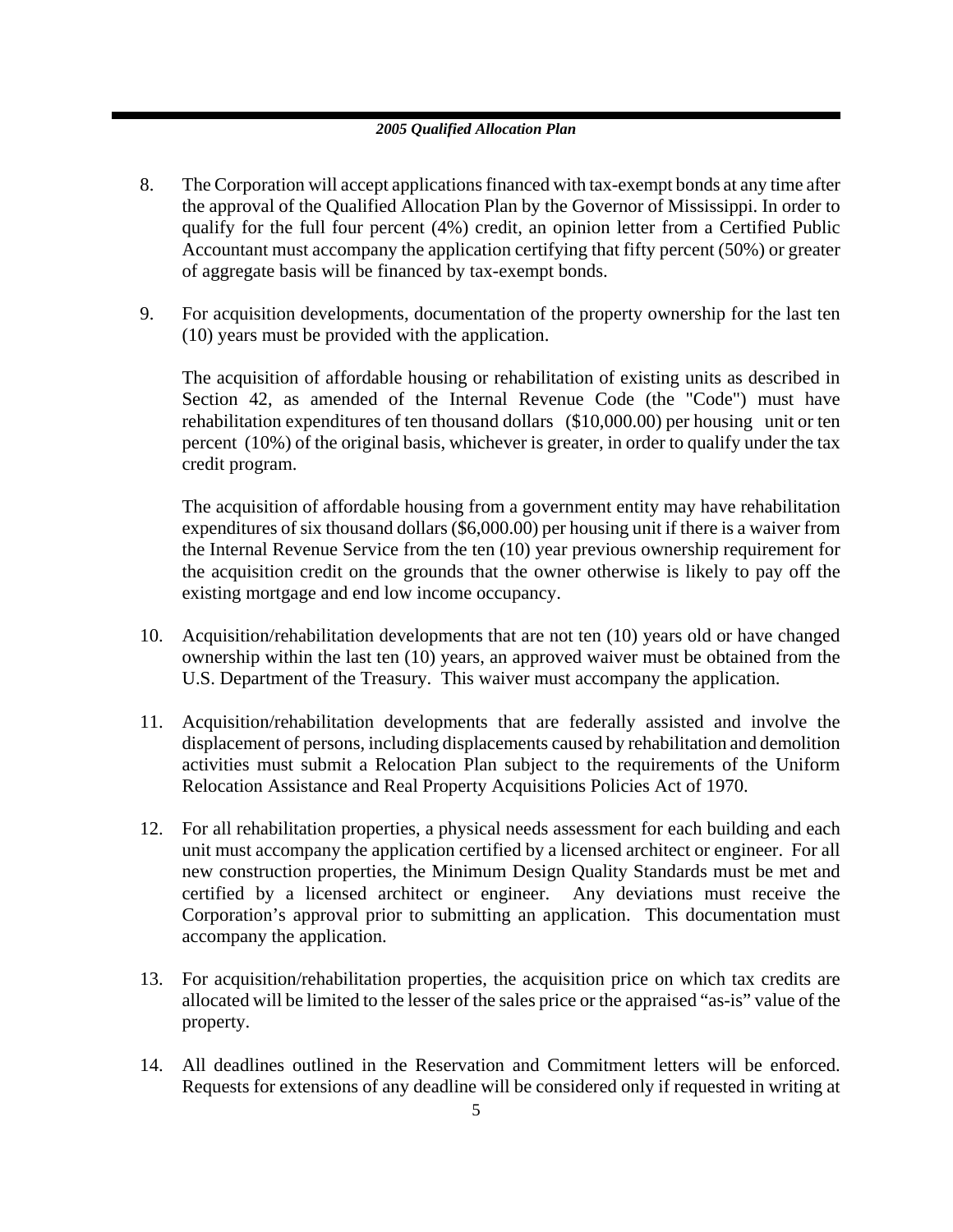least ten (10) days prior to the deadline date and only for good cause shown. If in the event an extension is granted, the Corporation will assess a late fee of \$100 per day for the first five (5) days, \$250 per day for days six (6) through fifteen (15), and \$500 per day for days sixteen (16) through thirty (30) beyond the deadline date. At the end of the thirty (30) day extension, credits will be recaptured by MHC, except for good cause shown. There will be no refund of previously paid tax credit fees or late fees, and no waivers will be granted of late fees or other requirements as outlined in the QAP.

- 15. The Corporation will make reservation announcements within one hundred twenty (120) days of the close of the application cycle.
- 16. The Corporation will not issue a reservation or commitment to a development requesting tax credits in excess of fifteen percent (15%) of the 2006 per capita component to fill the equity gap.
- 17. The Corporation will issue Commitment Letters within twenty (20) days of the deadline for submitting executed Reservation Letters.
- 18. The **ORIGINAL** reservation and **ORIGINAL** commitment letters must be returned to the Corporation.
- 19. Applicants which are business entities must be legally formed and have authorization to do business in Mississippi as approved by the Secretary of State's Office before the submission of tax credit applications. The authorization must accompany the application.
- 20. Application fees and allocation/monitoring fees must be in the form of a cashier's check or money order.
- 21. The Corporation will require the submission of signed and notarized budget information submitted to the financing entity with applications for tax credits.
- 22. Syndication costs will not be allowed in eligible basis.
- 23. Application and Allocation Fees will not be allowed in eligible basis.
- 24. The contingency line item (general requirements) cannot exceed six percent (6%) of the total construction cost. The construction contingency line item should not exceed five percent (5%) of construction cost.
- 25. All "other" line items must be identified and listed and may not exceed two percent (2%) of the total construction cost.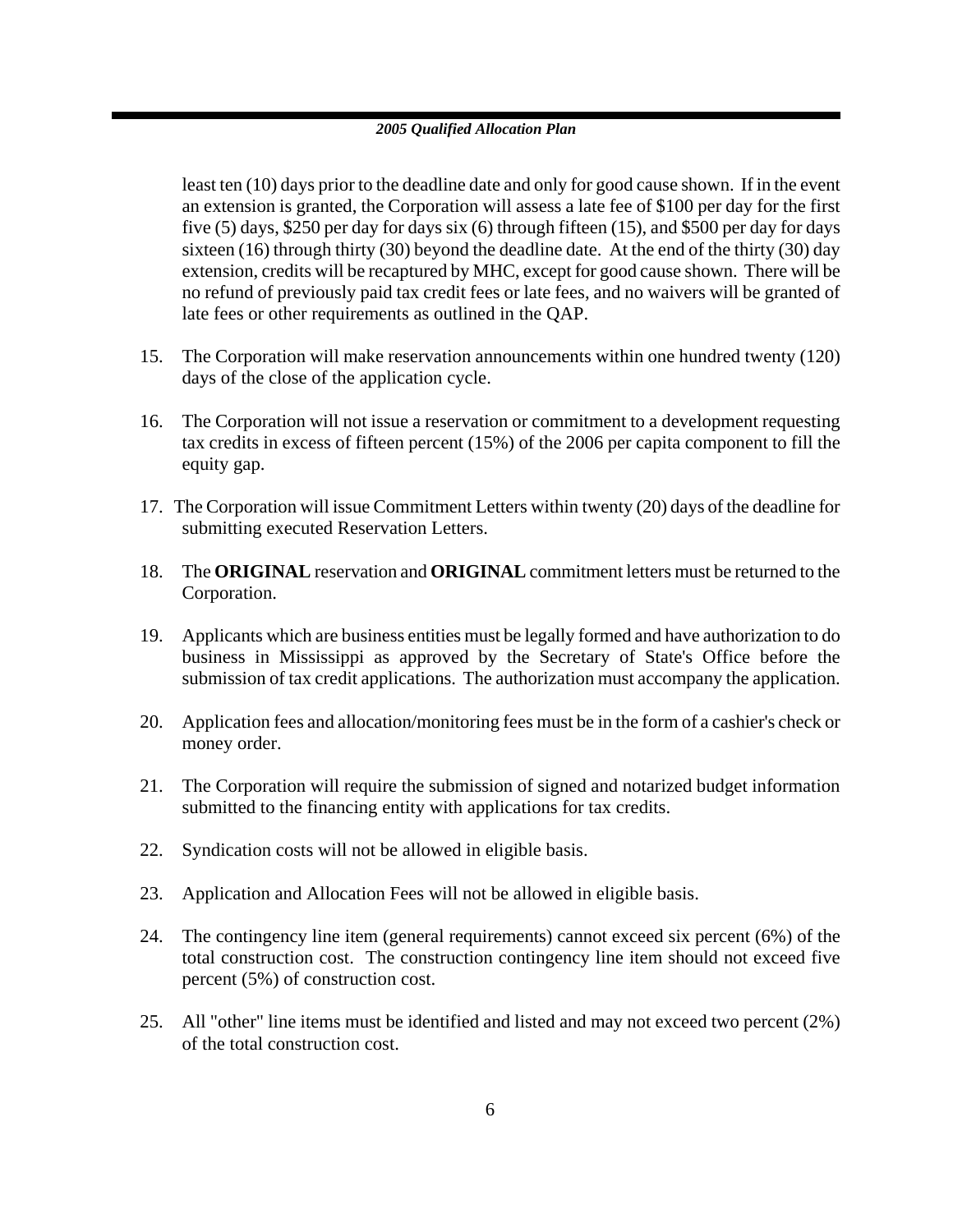- 26. In its financial analysis, the Corporation will assume a seven percent (7%) vacancy rate, three percent (3%) income, and four percent (4%) expense increase per year.
- 27. In evaluating developments for tax credits, the Corporation will, among other things, analyze the development costs of the development including costs per unit, expenses per unit, development income, affordability of rents, cash flow of the development, and the gap between sources and uses of funds.
- 28. Tax credit applications whose costs exceed the Corporation's cost per unit as outlined in the QAP must provide detailed supporting documentation from the development's engineer or architect. Costs that exceed the maximum cost per unit by \$10,000/> must submit cost justification to the Corporation for review at least ten (10) working days prior to submission of application. Failure to receive prior approval will disqualify the application from consideration. The Corporation shall determine the feasibility of a tax credit allocation to such applications.
- 29. An application must provide documentation that it meets all threshold requirements listed in this plan. Documentation satisfying the four (4) threshold requirements must be included in the application and tabbed. Failure to tab this information will result in five (5) points being deducted from the applicant's ranking score total.
- 30. Developments receiving tax credits in 2005 will be required to provide cost certifications after development completion. A cost certification must include all cost categories listed under "Cost Breakdown" in the 2005 tax credit application and conform to the requirements of the Corporation.
- 31. A property that has previously received tax credits and placed the development in service before January 1, 1994, as evidenced by Forms 8609 issued for the property, will be eligible for additional tax credit allocations. In order to qualify, developments must have rehabilitation expenditures of at least fifteen thousand dollars (\$15,000.00) per unit to allow for substantial rehabilitation. This guideline does not govern the handling of taxexempt bond developments.
- 32. All sections of the application must be tabbed and submitted in the color-coded format as outlined in the QAP. (Ex. Readiness: Tabs 1-12)
- 33. All applications must include a table of contents in accordance with the example provided in the attachment section of the QAP.
- 34. Developments that fail to include the minimum replacement and operating reserves outlined within the QAP will not be considered financially feasible for tax credits.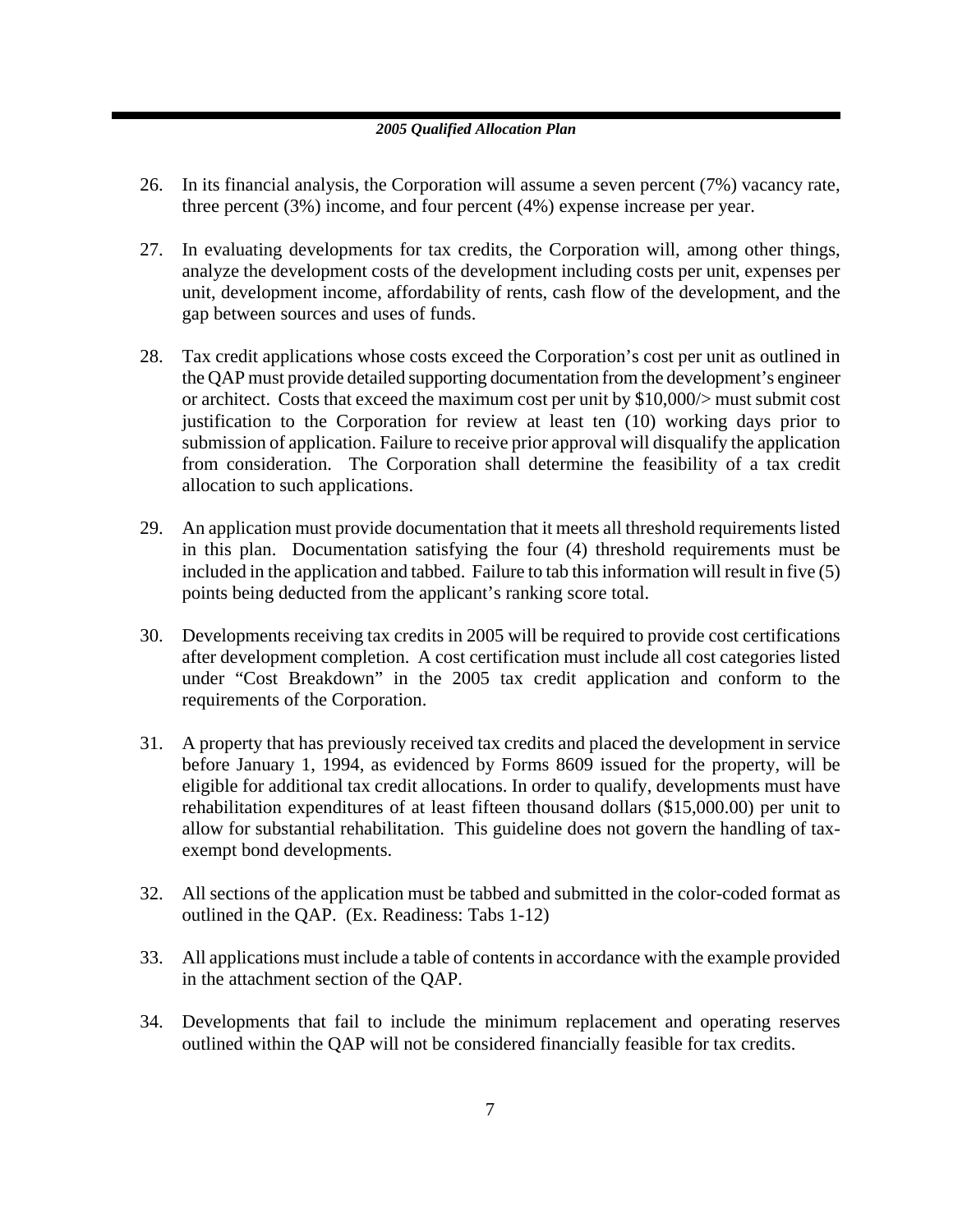- 35. Site visits will be conducted for each application submitted. The Corporation reserves the right to ask for clarification and deny an application because of site location. The Corporation also has the right to require a buffer for sites that are deemed unacceptable (ex. adjacent to railroad tracks or graveyards). Site acceptability is determined by the Corporation.
- 36. Prior to issuance of Forms 8609, the Corporation will conduct a site visit to ensure that all requirements outlined in the subject application have been met. In the event that an initial visit warrants subsequent visits, the Corporation will charge a fee of \$250.00 per subsequent visit.
- 37. Plans and specifications must be submitted in an  $8\frac{1}{2} \times 11$  format.
- 38. The minimum development size to be considered for a reservation of tax credits is twelve (12) units.
- 39. As a condition for an allocation of Housing Tax Credits, the Corporation will require the tax credit recipients to complete Form 8821, Tax Information Authorization (Rev. 4-04) naming the Corporation as the appointee to receive tax information. The subject form will be included in and submitted with the tax credit recipient's reservation package. On line 3 of subject form, in addition to the type of tax, tax form number, and year of period, the following statement must be included in column (d): "Any related federal tax information pertaining to housing tax credits, including audit findings and assessments." All applicable items of the form must be completed by the owner.

The Corporation will forward the completed and signed Form 8821 (Rev. 4-04) to the IRS at the following address:

**Internal Revenue Service Memphis Accounts Management Center Stop 8423 5333 Getwell Road Memphis, TN 38118**

The subject form must be received by the IRS within sixty (60) days of the date it was signed or it becomes invalid.

The Corporation will ensure that information provided by the IRS is used solely for the purpose of Housing Tax Credit awards. The information will be safeguarded by the Corporation to prevent improper disclosure.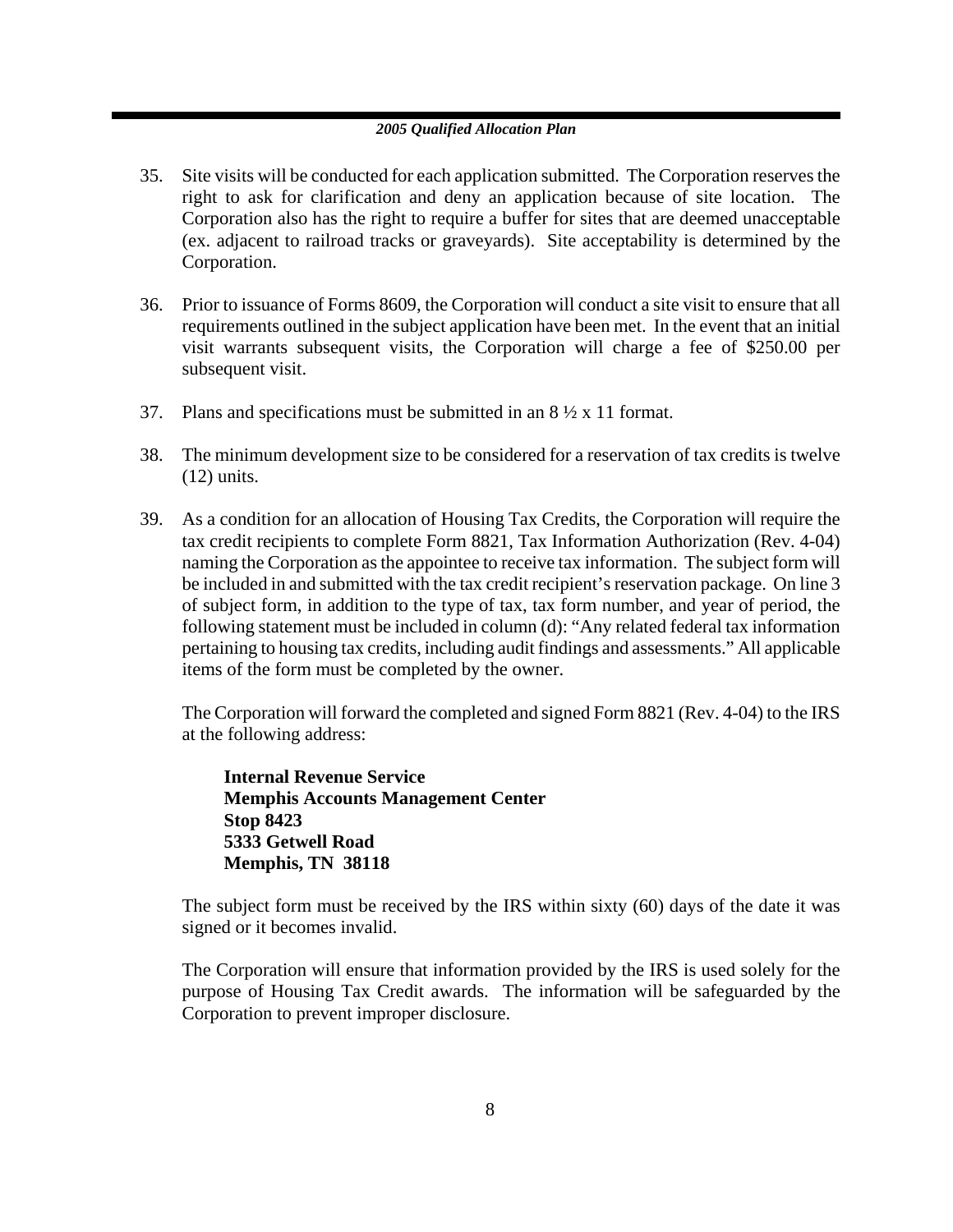- 40. The Corporation will treat an acquisition/rehabilitation development whose rehabilitation cost exceeds acquisition cost as new construction. Also, any proposed development that requires a conversion from its intended/initial use will be considered new construction.
- 41. Any development receiving tax credits must have central air and heat by the placed in service date. A certified letter from the development's architect or engineer must verify that the central heat and air system has the capacity to properly accommodate all of the units. An application that provides information as to increased energy efficiency effort to be made by the developer to reduce tenant costs will be given additional consideration.
- 42. All applications must be submitted on diskette.
- 43. Final plans and specifications are to be submitted at the due date of the tax credit reservation letter if a tax credit reservation is issued for the development. A letter from the licensed architect/engineer of record is to be submitted with the final plans and specifications certifying that they are representative of the "Drawings" and "Description of Materials" submitted with the application, conform with what will be constructed/rehabilitated on the site, and meet or exceed the Corporation's Minimum Design Quality Standards.
- 44. All items listed in the application must be in place upon completion of the development regardless of whether or not points were awarded (ex. All amenities and/or services, total number of units, etc.). The development will not receive Forms 8609 until everything represented in the application is in place.
- 45. Housing components delivered to the site must meet with MHC's "Site Delivered Housing Component Requirements" available on MHC's website www.mshc.com or by calling 601.718.4642 or 800.544.6960.
- 46. All documents submitted for review must be properly executed by all designated parties. Properly executed means fully completed, signed, and dated.
- 47. Applicants must have a preliminary letter of intent to provide the equity investment from a syndicator based on the proposed submitted application for the development (*see Attachment 12*). Applicants are not prohibited from changing syndicators; however, a new letter of intent will be required from the subsequent syndicator in the event of a change from the initial application.
- 48. If the owner submits a request to change the development site location from the initial site represented in the tax credit application, the owner is required to conduct another public hearing. Documentation of the subsequent hearing must be provided in accordance with the requirements outlined within the Citizen Participation Process Guideline located in the Selection Criteria section of the QAP.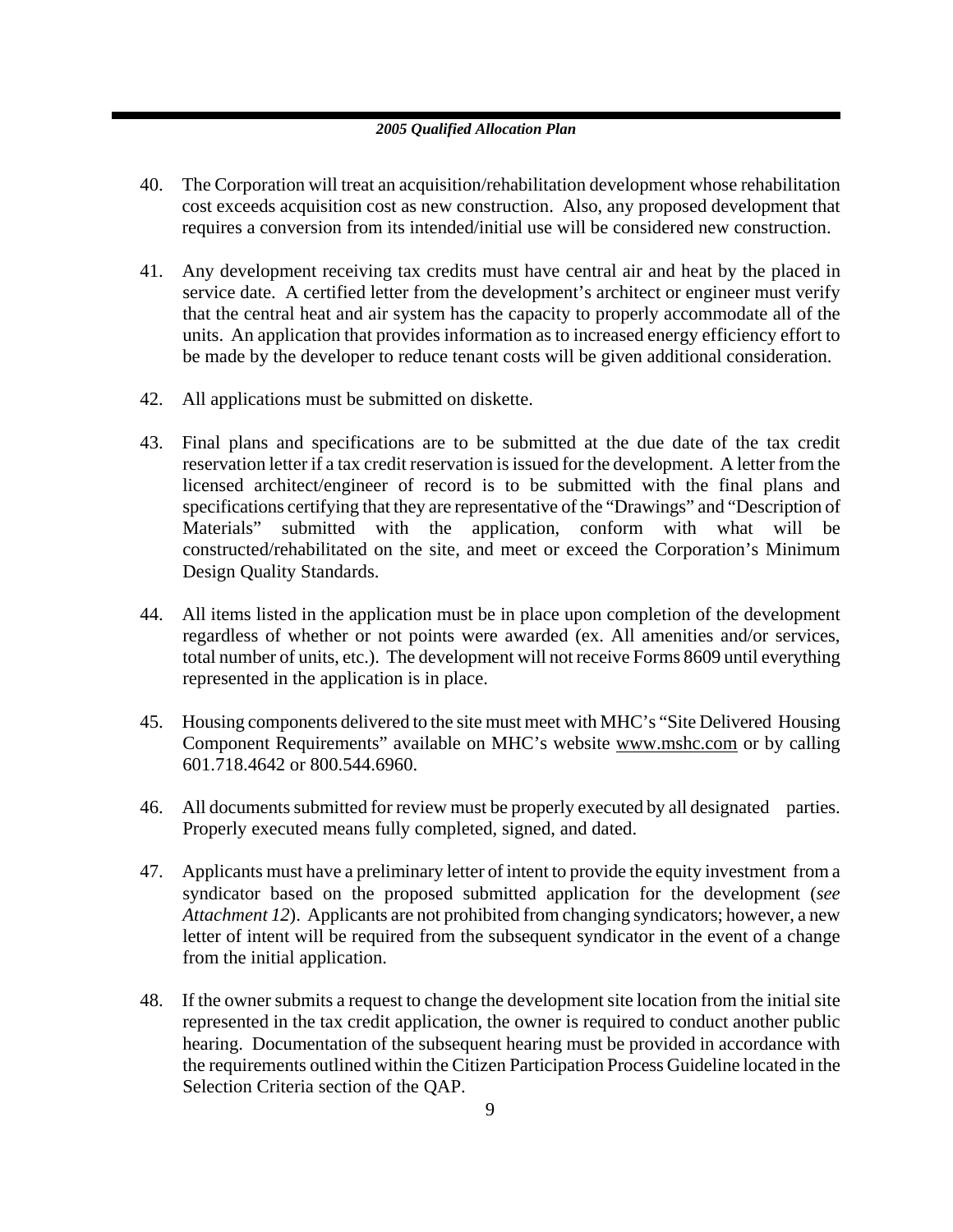- 49. The Corporation will conduct its initial financial feasibility review utilizing the current market value of the average tax credit sales price. We will separately consider industry averages for developments with 48 units or less and developments with greater than 48 units.
- 50. Compliance monitoring requirements for tax credit developments entering their extended low-income use period after the end of their initial 15-year compliance period is included in the Compliance Monitoring section of the QAP entitled "Post Year 15 Compliance Monitoring Plan."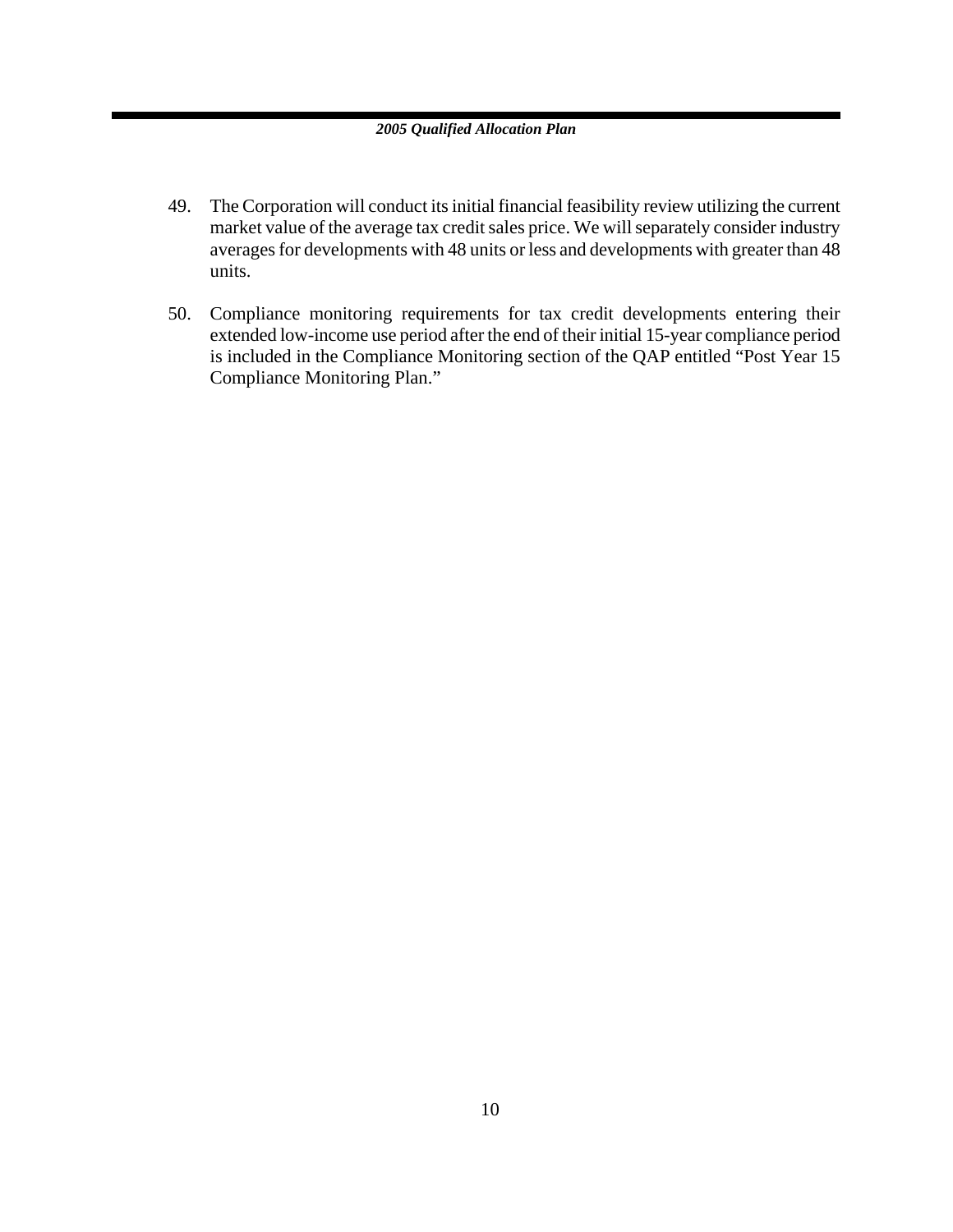### **APPLICATION CYCLE**

Applications will be accepted during the following cycle:

| Cvcle | <b>Application Period</b>    | <b>Cycle Set Aside</b> |
|-------|------------------------------|------------------------|
|       | February 14 - March 14, 2005 | 100%                   |

Credits not allocated or credits recaptured during the proposed competition will be carried forward to calendar year 2006 subject to Internal Revenue Service ruling.

**A complete application package must be received at the office of the Corporation, 735 Riverside Drive, Jackson, Mississippi 39202/P.O. Box 23369 Jackson, Mississippi 39225- 3369 no later than 2:00 p.m. Central Standard Time on the last day of the application period to be considered for an allocation. Late applications will not be accepted.** 

All inquiries of MHC allocation staff, regarding the QAP application or its process, must be made prior to March 7, 2005. The Corporation will not provide any technical assistance beyond that day.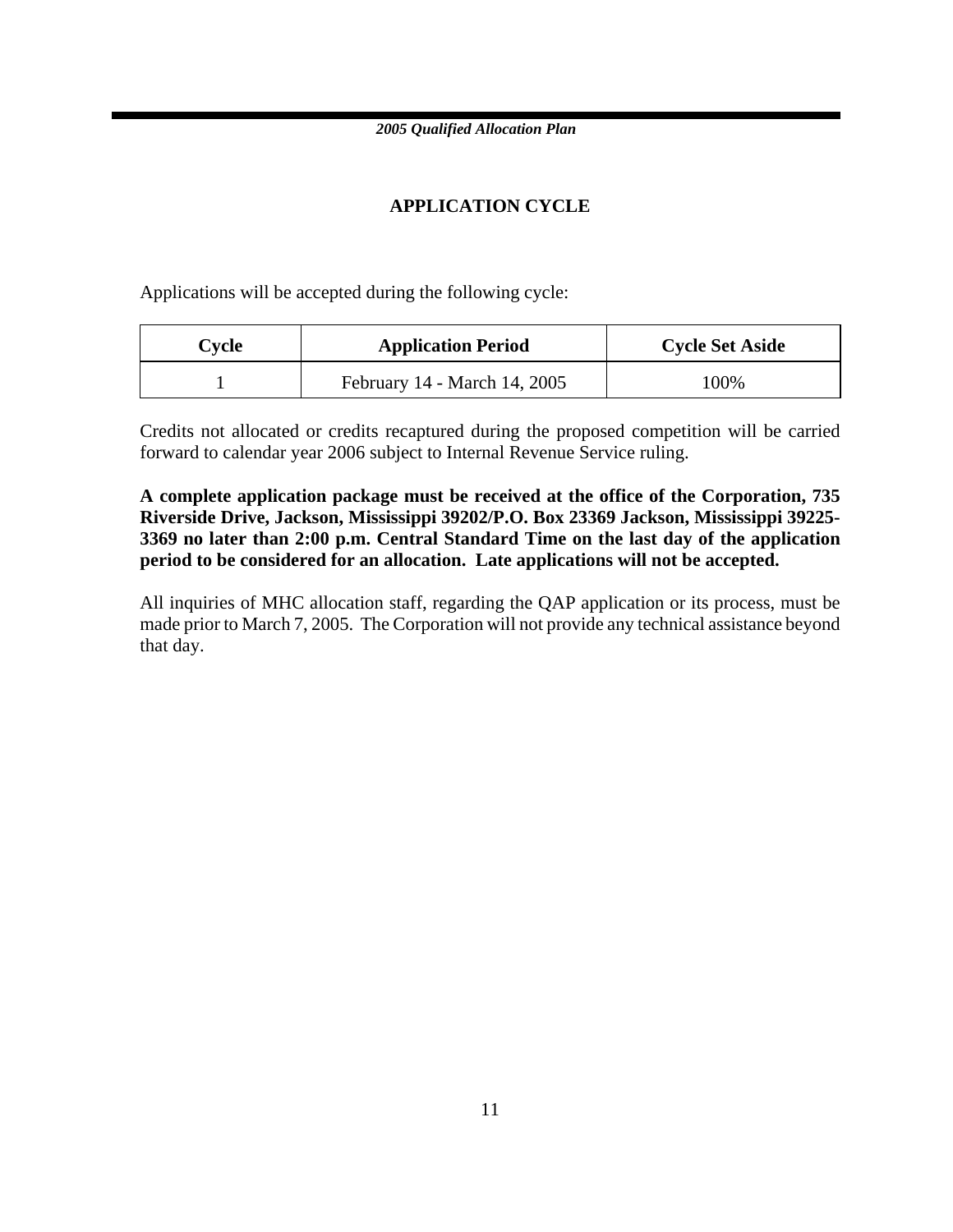### **FEES**

The Corporation shall charge fees payable in the amounts specified below:

**Application Fee - \$1,050** *Application fees are non-refundable*

**Servicing Fee** 

A Servicing fee in the amount of 2.5% of the total credit over the ten (10) year period will be assessed to each development that receives a reservation of tax credits. Of which 1% will be used for allocation, .5% for monitoring, and 1% for the establishment of a rental assistance pool.

> 50% OF FEE IS DUE AT ISSUANCE OF RESERVATION 50% OF FEE IS DUE AT ISSUANCE OF COMMITMENT

**For new construction developments, an additional fee of 1.25% of the first five years' allocation of credit will be assessed to a developer if certification that at least fifty percent (50%) of construction of the total development has been completed is not received from a certified architect or engineer within fifteen (15) months of the tax credit reservation date. An MHC inspection of the development site should clearly evidence that at least fifty percent (50%) of construction of the total development receiving tax credits has been completed to include, but not limited to: site work, foundation, framing, roofing, etc.** 

**For rehabilitation developments, an additional fee of 1.25% of the first five years' allocation of credit will be assessed to a developer if certification that at least fifty percent (50%) of proposed rehabilitation of the total development has been completed is not received from a certified architect or engineer within fifteen (15) months of the tax credit reservation date. An MHC inspection of the development site should clearly evidence that at least fifty percent (50%) of proposed rehabilitation of the total development receiving tax credits has been completed.** 

### **Refunding of Servicing Fee**

There will be a ninety percent (90%) refund of the servicing fee if tax credits are returned to the Corporation prior to the first Monday in September and a fifty percent (50%) refund of the servicing fee if tax credits are returned to the Corporation by October 31 of the year in which tax credits were reserved. There will be no refund of the servicing fee for tax credits reserved in a previous year.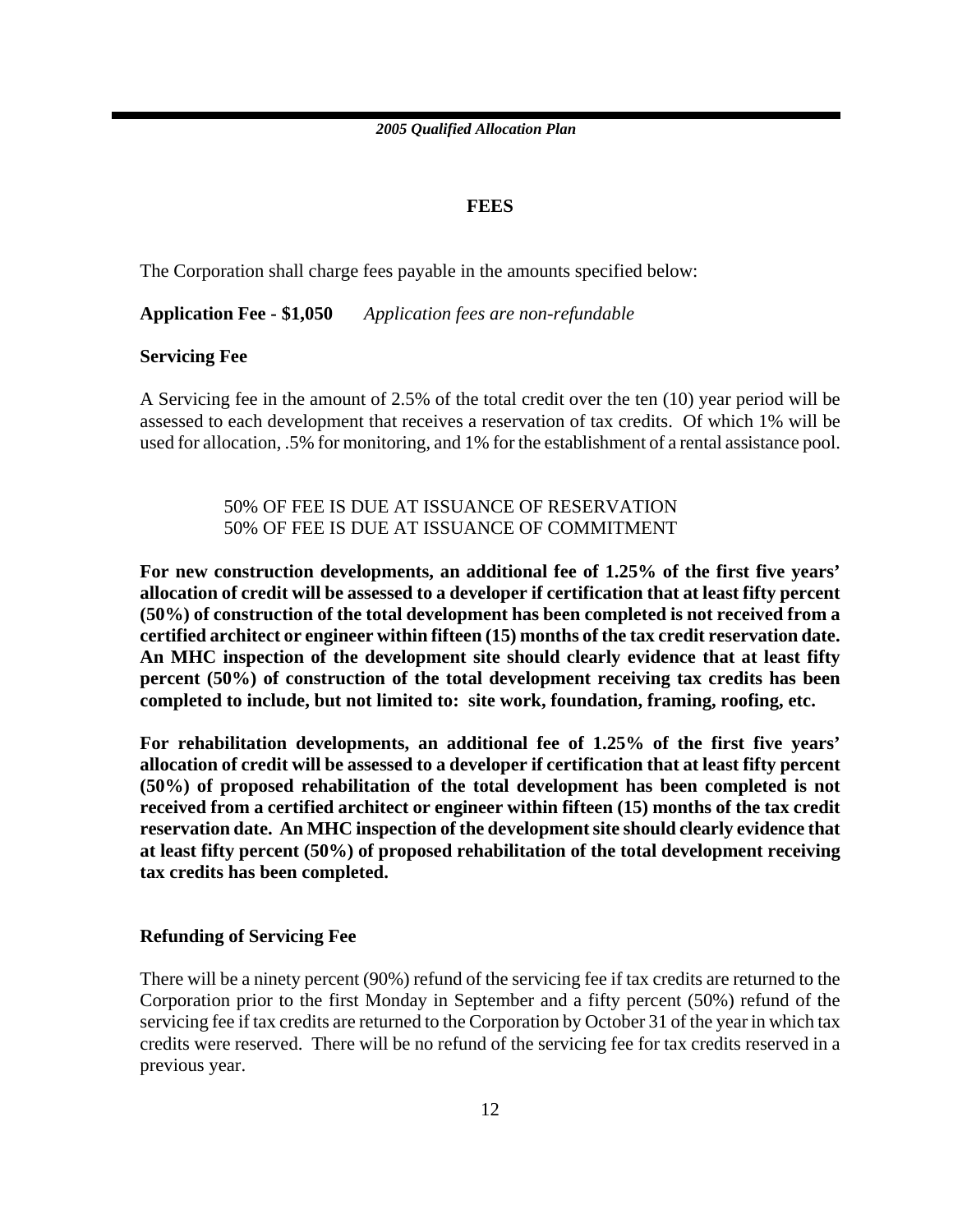### **TAX EXEMPT BONDS**

Developments financed with certain tax-exempt bonds are eligible for tax credits without receiving a state allocation. Tax-exempt bond developments include developments financed with exempt facility bonds that are used for qualified residential developments. If fifty percent (50%) or more of a development's basis (total development cost including land) is financed with tax-exempt financing, one hundred percent (100%) of the development qualifies for the tax credit without any decrease in the state's allocation.

Although these bond-financed developments are not required to receive tax credit allocations from the state, the development must satisfy the requirements for an allocation of tax credits under this qualified allocation plan. The development must also commit to a thirty (30) year extended low-income use on the portion supported by tax credits. Bond-financed developments will be reviewed for feasibility and threshold requirements under this allocation plan. However, they will not be required to meet the minimum point threshold nor the ten percent (10%) requirements for a carryover allocation of Tax Credits if the development will not be placed in service by the close of the credit allocation year. In addition, Tax-Exempt Bond deals may not be subject to the same underwriting restrictions as proposed competitive tax credit developments.

An opinion letter from a Certified Public Accountant must accompany the application to certify that fifty percent (50%) or greater of aggregate basis will be financed by tax-exempt bonds. Taxexempt bond applications should be submitted at least sixty (60) days prior to the scheduled closing on the bonds.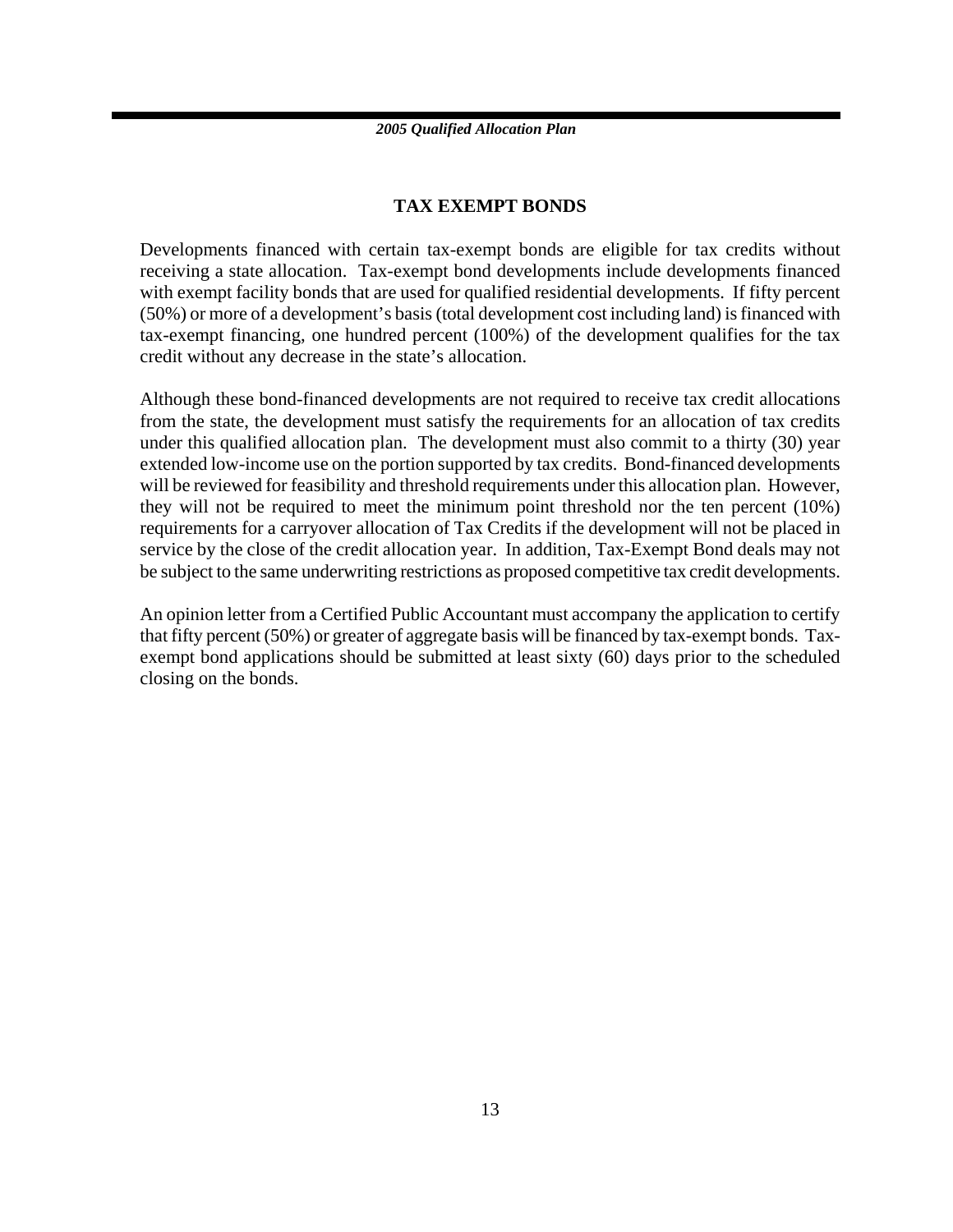### **SET-A-SIDES**

For 2005, the State of Mississippi will allocate credits from its 2006 per capita credit authority, unused credits from previous years, returned credits and national pool credits, if applicable.

Non-profit entities will have available for 2005, ten percent (10%) of 2006's total credit allocation authority. This ten percent (10%) set-a-side must be reserved, committed and allocated to buildings or developments in which "qualified nonprofit organizations" own directly or indirectly a fifty one percent (51%) interest in the development throughout the compliance period. A nonprofit may not be affiliated with or controlled by a for-profit entity. A nonprofit is not prohibited from applying for tax credits in the for profit set-a-sides.

The Corporation will set-a-side for each of the state's four congressional districts five hundred thousand dollars (\$500,000) of 2006's credit authority with a maximum of three hundred fifty thousand dollars (\$350,000) per development. The remaining credit authority will be utilized for developments in the statewide set-a-side.

Any unused, returned or national pool credit authority will be awarded to applications placed on a waiting list, ranked by scores statewide, during the application cycle. The Corporation reserves the right to carryover remaining tax credit authority to future years as it determines is best for the proper use of the tax credit authority.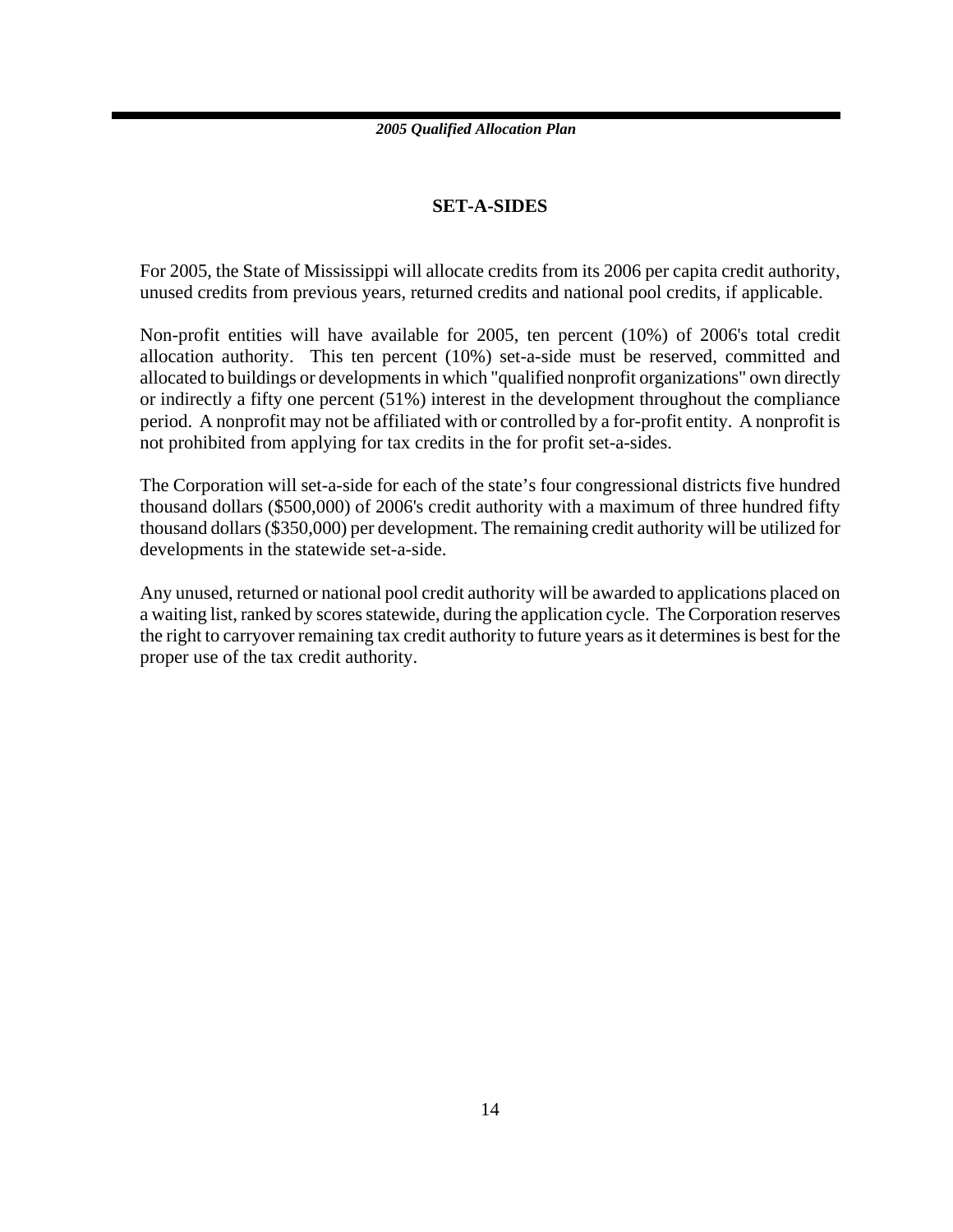### **THRESHOLD FACTORS**

This section of the Qualified Allocation Plan identifies those requirements (the "threshold factors") that each development must meet in order to be eligible for ranking under the Selection Criteria, which follow.

The Corporation shall review every application package for assurances that the applicant has satisfied stated minimal requirements respecting the threshold factors. If the applicant fails to satisfy the threshold requirements, the development will not be eligible for an allocation of tax credits. The threshold factors are as follows:

### **Site Control (At least one must be met with evidence provided with application).**

- Fee simple ownership of the proposed site development by the applicant, by one or more persons or entities having ownership interests in the applicant, or by one or more entities within the control of the applicant or the above-described persons.
- Lease of the proposed site development by the applicant or by the above described persons or entities for a term meeting or exceeding the 30-year compliance period (as mandated in the Code) or for such longer period as the applicant represents in the application that the development will be held for occupancy by low income persons and families.
- Right to acquire or lease the proposed site development pursuant to a valid and binding option or contract between the applicant or the above described persons or entities and the fee simple owner of the site, provided that such option or contract shall have no conditions within the discretion or control of the owner of the site.
- For transfer properties, documentation must accompany the application as evidence that a transfer request has been approved by Rural Development (RD) or Housing and Urban Development (HUD) in order to have a valid option/purchase contract.

For RD, loan transfers/assumptions shall be evidenced by approval on Form RD 465-1, "Application for Partial Release/Transfer/Subordination/Consent" executed by the State Director or the Multi-Family Housing Program Director or their designee as evidence of final approval.

*The owner listed in the application must be listed as the purchaser in the option/applicable site control and listed in the partnership agreement. The option must be good for a total of one hundred eighty (180) days from the application close day.*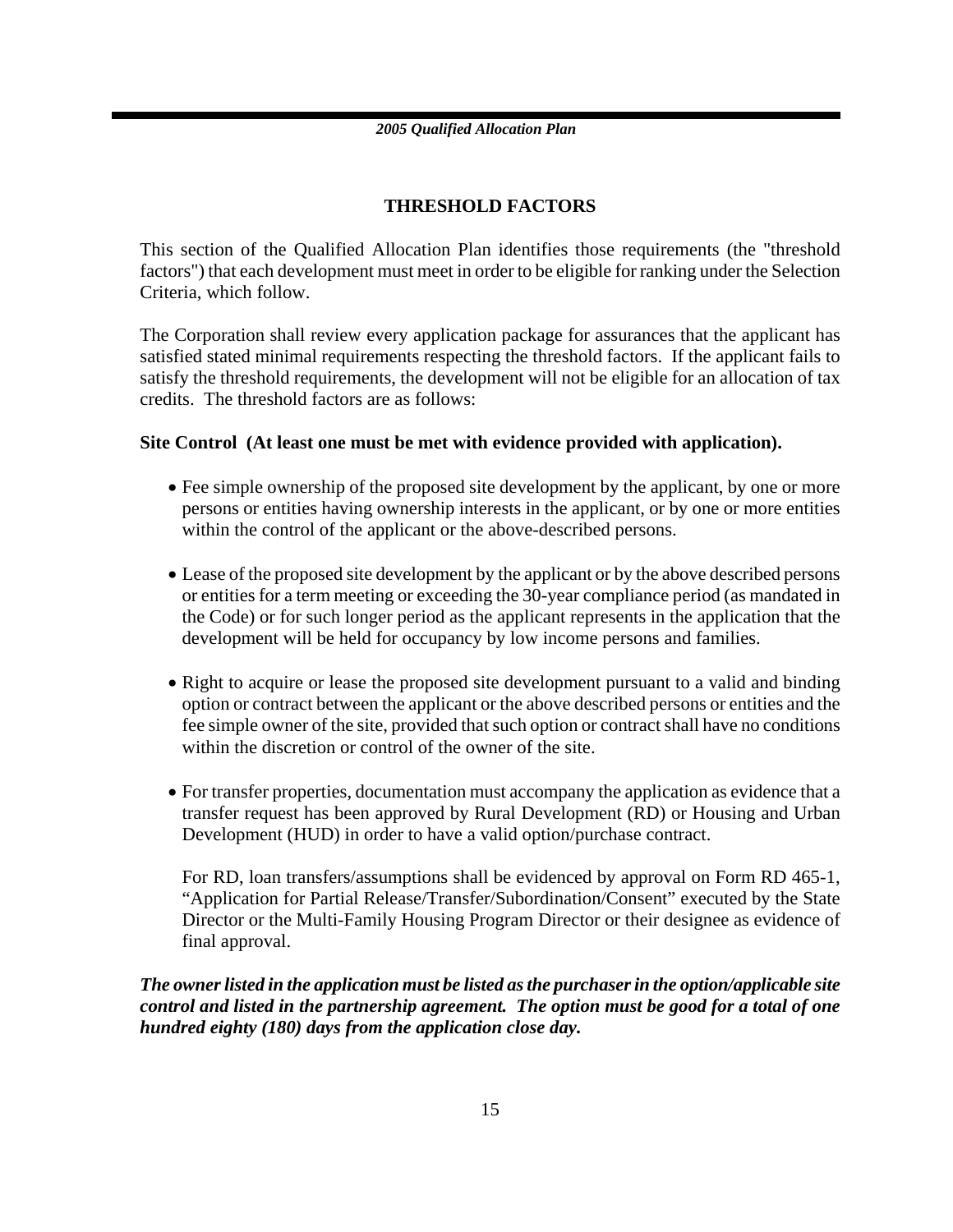### **Local Zoning And Development Conditions (At least one must be met).**

- Evidence of proper zoning or building permits for the proposed development.
- In the event that zoning and permitting requirements are not applicable to the site of the proposed development, (i) a letter from the local authorities to that effect and (ii) evidence satisfactory to the Corporation of the availability of all requisite public utilities for the proposed development.
- For existing developments, an applicant may submit evidence of a building permit issuance or current documentation from the local authority indicating that building permits are not required in lieu of zoning documentation.

*The proposed development must be identified as zoned for multifamily (intended use) documentation must be provided from the local governing authority where the proposed development will be located and dated within one (1) year of the date of application.* 

### **Documentation of Need**

An independent, third party, recent market study from an individual or entity qualified to prepare such market study documenting need that includes the following items:

- Problem Definition
- Market Area Definition
- Physical/Location Analysis
- Economic Analysis
- Demographic Analysis
- Supply Analysis
- Demand Analysis
- Reconciliation of Supply and Demand

Please refer to the market study guide in this section for an explanation of the above-referenced items and the checklist that will be used to determine if the minimum standards have been met. The market study must be recent (no more than one year old) and must support the number of units identified in application.

**All applications must contain an independent third party market study. The market study shall provide consideration as to the total number of units the market will absorb should other developments be awarded tax credits in the same market area. All applications must also contain a statement of acceptance from the participating syndicator indicating that the market study submitted with the application is acceptable for the proposed market area**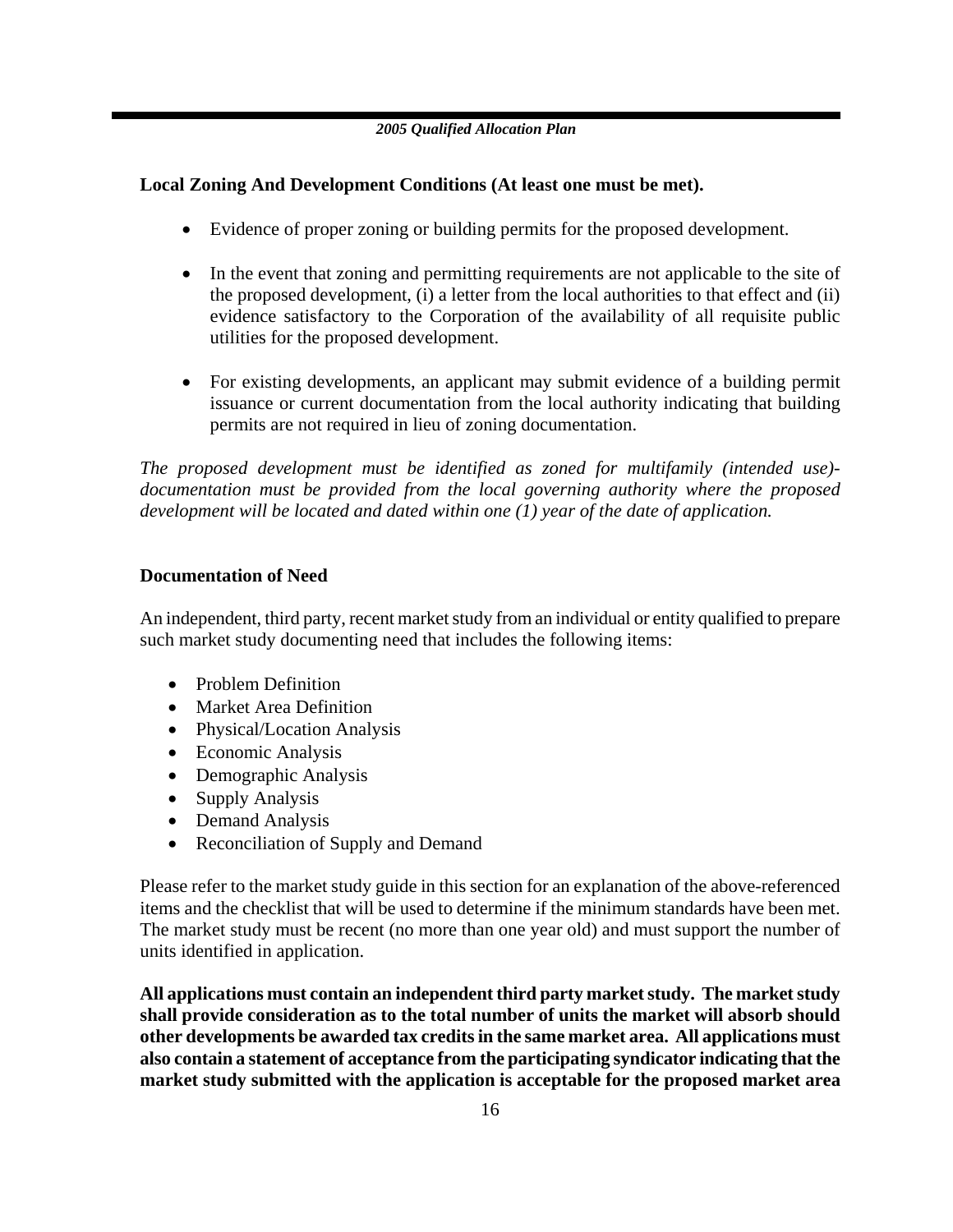**should the development receive an allocation of tax credits (***see Attachment 13***). Applicants are not prohibited from changing syndicators; however, a new statement of acceptance will be required from the subsequent syndicator in the event of a change from the initial application.**

### **Permanent Financing Commitment (At least one must be met)**

- Issuance of a loan commitment or commitments to provide permanent financing for the proposed development without any material conditions for a term of fifteen (15) years or more.
- Issuance of a loan commitment or commitments to provide permanent financing for the proposed development with the only material condition(s) for a term of fifteen (15) years or more being one or more of the following:
	- Obtaining  $221(d)(4)$  guarantees;
	- Obtaining tax credits;
	- Final acquisition of site or land and building, as appropriate;
	- Complete drawings and/or specifications;
	- Firm cost estimates;
	- Appraisal;
	- Environmental review; and
	- Other conditions acceptable to the Corporation.

**To be considered a firm commitment, the document must contain the term(s), conditions, interest rate, disbursement conditions, security requirements, repayment provisions, and be executed by the applicant and the lender. The commitment letter must contain the verbiage, "this is a firm commitment for construction/permanent financing of the referenced development". Only conditions as noted above will be acceptable as conditions contained in the commitment letter. All other conditions must receive prior approval from the Corporation at least ten (10) days before submission of tax credit application. The commitment letter must be executed by lender and signed as accepted by the applicant.** 

- For RD developments, formerly FmHA, a copy of the loan commitment for interim financing. Form AD622 will not be accepted to satisfy permanent financing.
- For HUD and RD financed properties, the application must contain written correspondence from the subject agencies confirming that a transfer package has been submitted and approved. Documentation that a transfer package has been submitted is not acceptable to satisfy permanent financing.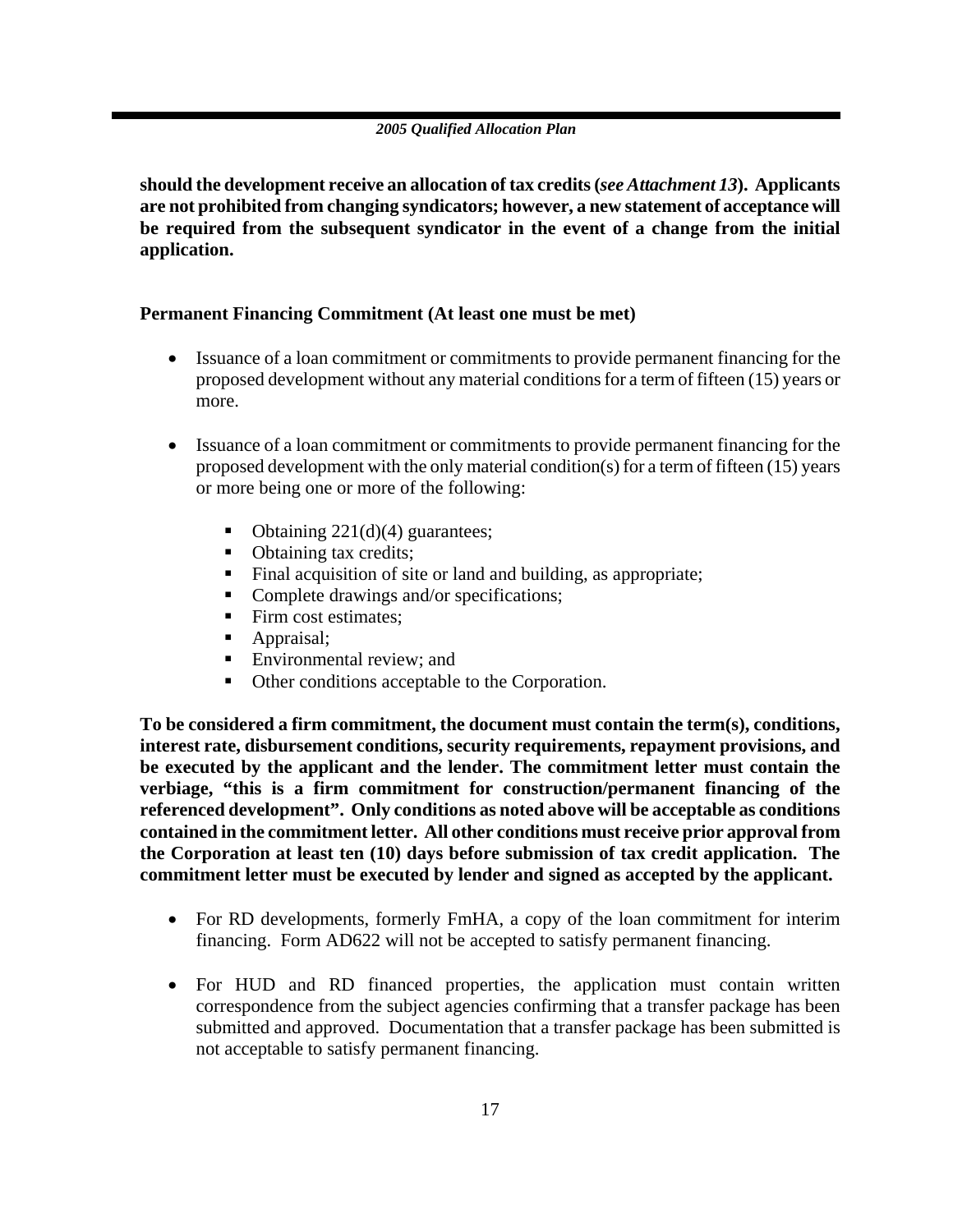RD loan transfers/assumptions permanent financing shall be evidenced by approval on Form RD 465-1, "Application for Partial Release/Transfer/Subordination/Consent" executed by the State Director or Multi-Family Housing Program Director or their designee as evidence of final approval.

RD new construction permanent financing approval for multi-family housing complexes shall be evidenced by approval on Form RD 1944-51, Multi-Family Housing Obligation - Fund Analysis executed by the State Director or Multi-Family Housing Program Director or their designee as evidence of final approval.

The Developer will be required to not prepay the permanent mortgage prior to the end of the minimum fifteen (15) year compliance period. Refinances are permitted.

*The Corporation will review each application submitted for compliance with Threshold Requirements, not Selection Criteria. The Corporation will advise an applicant of a deficiency in the Threshold Requirements via fax at the number supplied by the applicant in the application. The applicant will have the opportunity to correct and return the deficient item to the Corporation via FAX ONLY to (601) 718-4643 within the time frame requested in the notice of deficiency, typically 24 hours or less. This review of applications and receipt of requested information should be completed by the second Monday in April. The Corporation will not accept hand delivery of the requested information.**In addition, a negative 1 point will be deducted for each deficient threshold requirement item.* 

Any application not meeting the minimum threshold requirements will not be given consideration.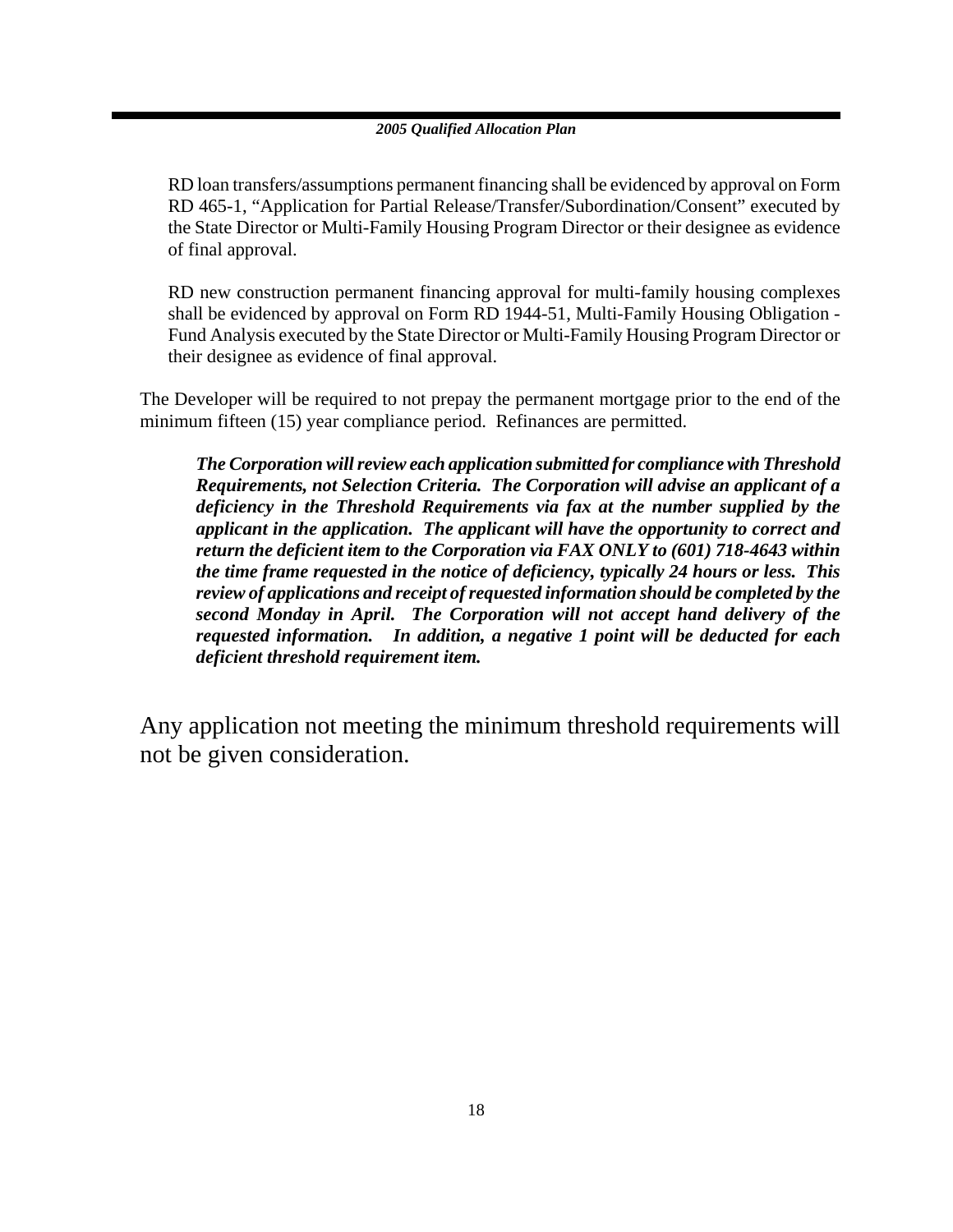### **REMINDER**

# **ALL FOUR (4) THRESHOLD REQUIREMENTS**

# **MUST BE COMPLETELY SATISFIED**

### **BEFORE**

# **PROCEEDING TO THE NEXT SECTION**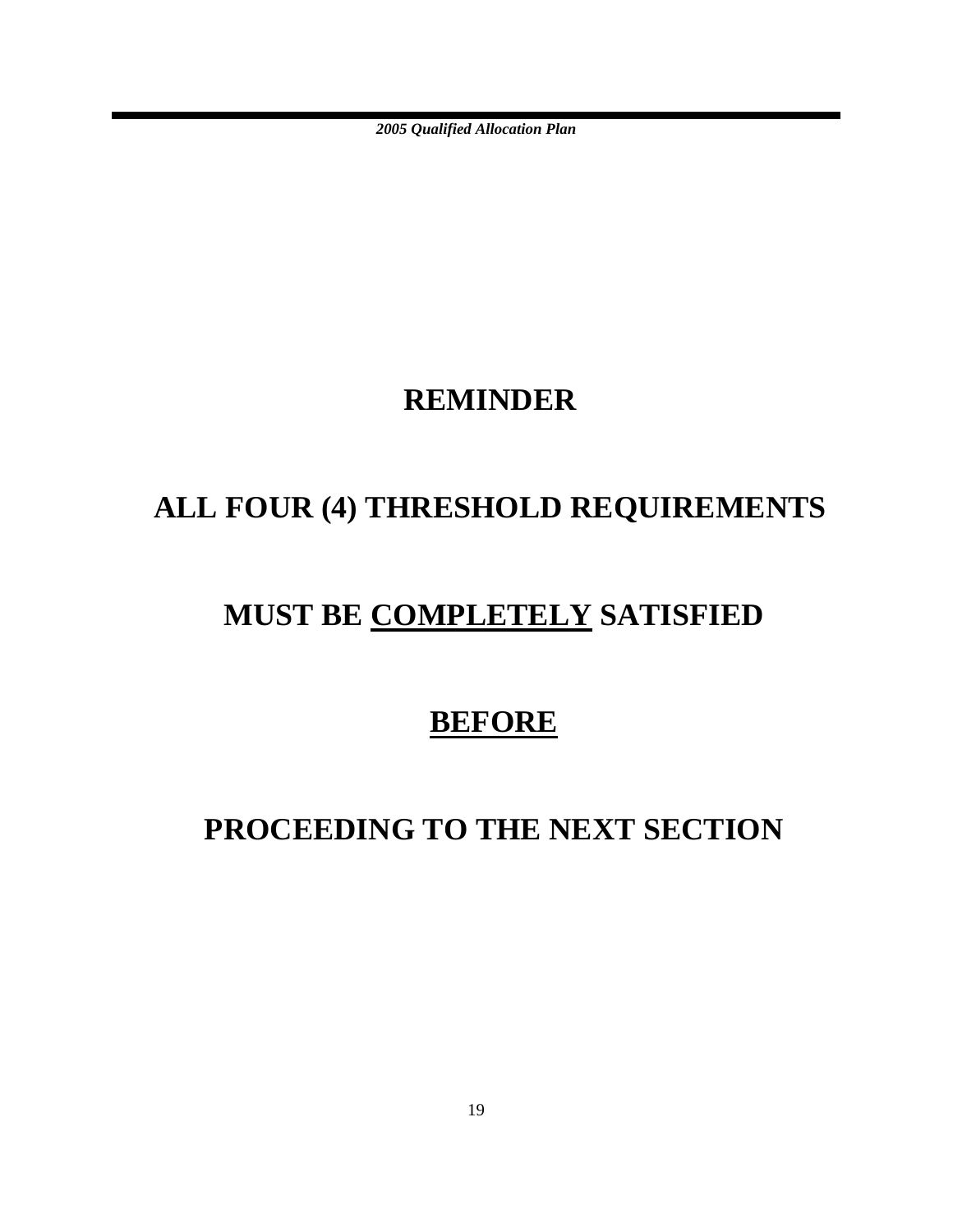### **SELECTION CRITERIA**

Following its determination that a development satisfies the threshold factors, the Corporation will use the Selection Criteria stated below for the purpose of ranking developments during the application cycle. All Developments that have satisfied the threshold factors must score a minimum of seventy five (75) points out of the total possible one hundred three (103) points using the selection criteria below to be considered for a reservation of tax credits, except for developments satisfying the following criteria:

• The Corporation will reduce the minimum score required to sixty-five (65) points for preservation developments that are committed to providing one hundred percent (100%) of the units set-a-side for tenants at or below sixty percent (60%) of the county median gross income for forty (40) years or longer.

Applications will be scored and ranked according to the applicable set-a-side identified in this Qualified Allocation Plan. Any unused, returned or national pool credit authority will be awarded to applications placed on a waiting list, ranked by scores statewide, during the application cycle.

The Corporation anticipates reserving, for those developments scoring highest under the Selection Criteria and meeting the minimum point threshold, tax credits up to the amount permitted by Section 42, as amended, of the Internal Revenue Code and necessary for the financial feasibility of the development and its viability as a qualified affordable housing development throughout the compliance period for each set-a-side identified.

**Regardless of strict numerical ranking, however, the Selection Criteria does not operate to vest in an applicant or development any right to a reservation or allocation of tax credits in any amount. Further, notwithstanding the point ranking system set forth above, the Corporation reserves the right and shall have the power to allocate tax credits to a development irrespective of its point ranking, if such intended allocation is: (1) in compliance with Section 42, as amended, of the Internal Revenue Code; (2) in furtherance of the housing goals stated herein; and (3) determined by the Corporation to be in the interests of the citizens of the State of Mississippi. However, the Corporation will make available to the public a written explanation for any tax credit allocation, which is not made in accordance with established priorities and selection criteria of the agency. If there is a tie in the scoring between proposed developments, the Corporation reserves the right to utilize a tie-breaking system to break the tie.**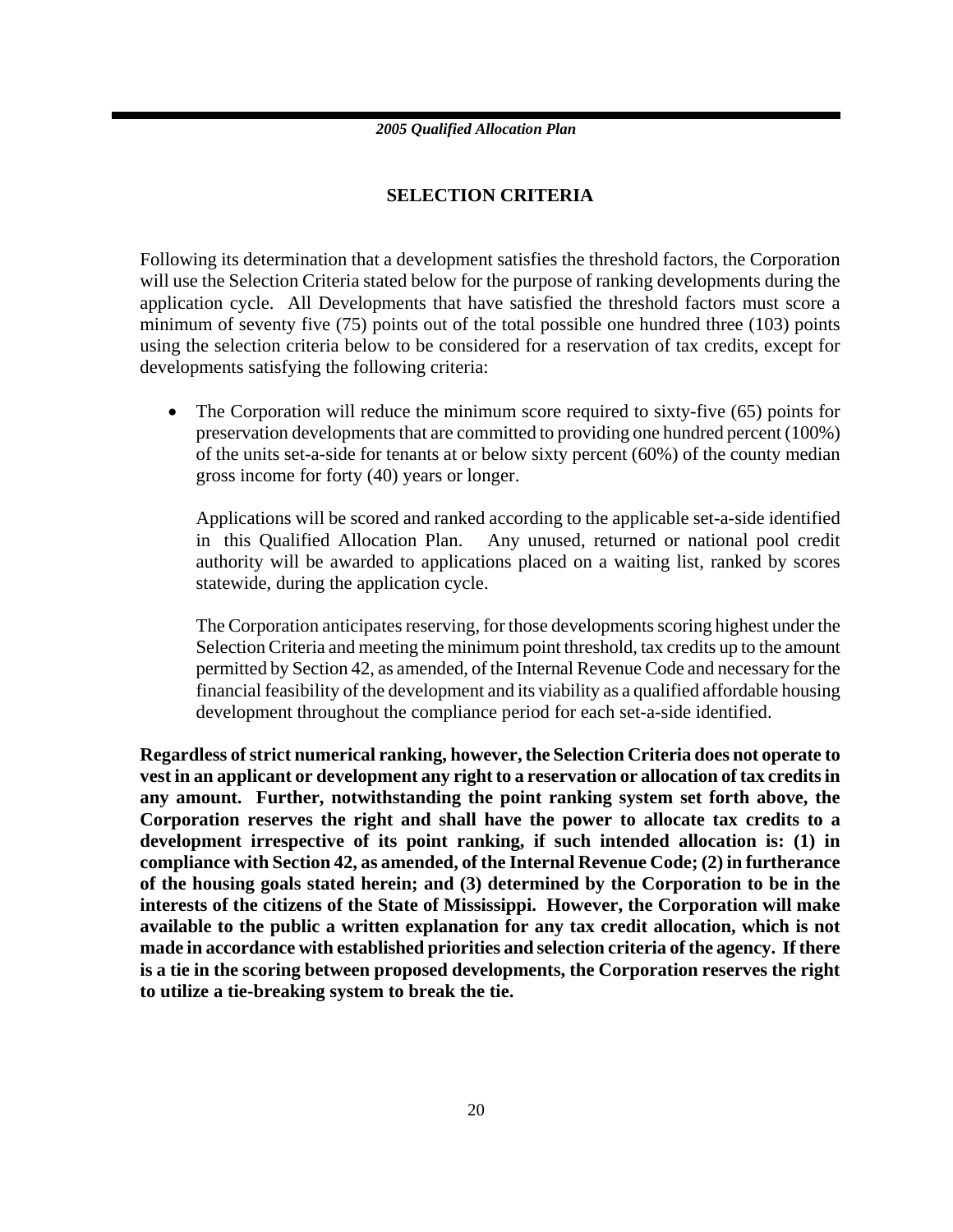The Corporation will in all instances reserve and allocate tax credits consistent with sound and reasonable judgment, prudent business practices, and the exercise of its inherent discretion, reserving to itself such ultimate discretion permitted by applicable law.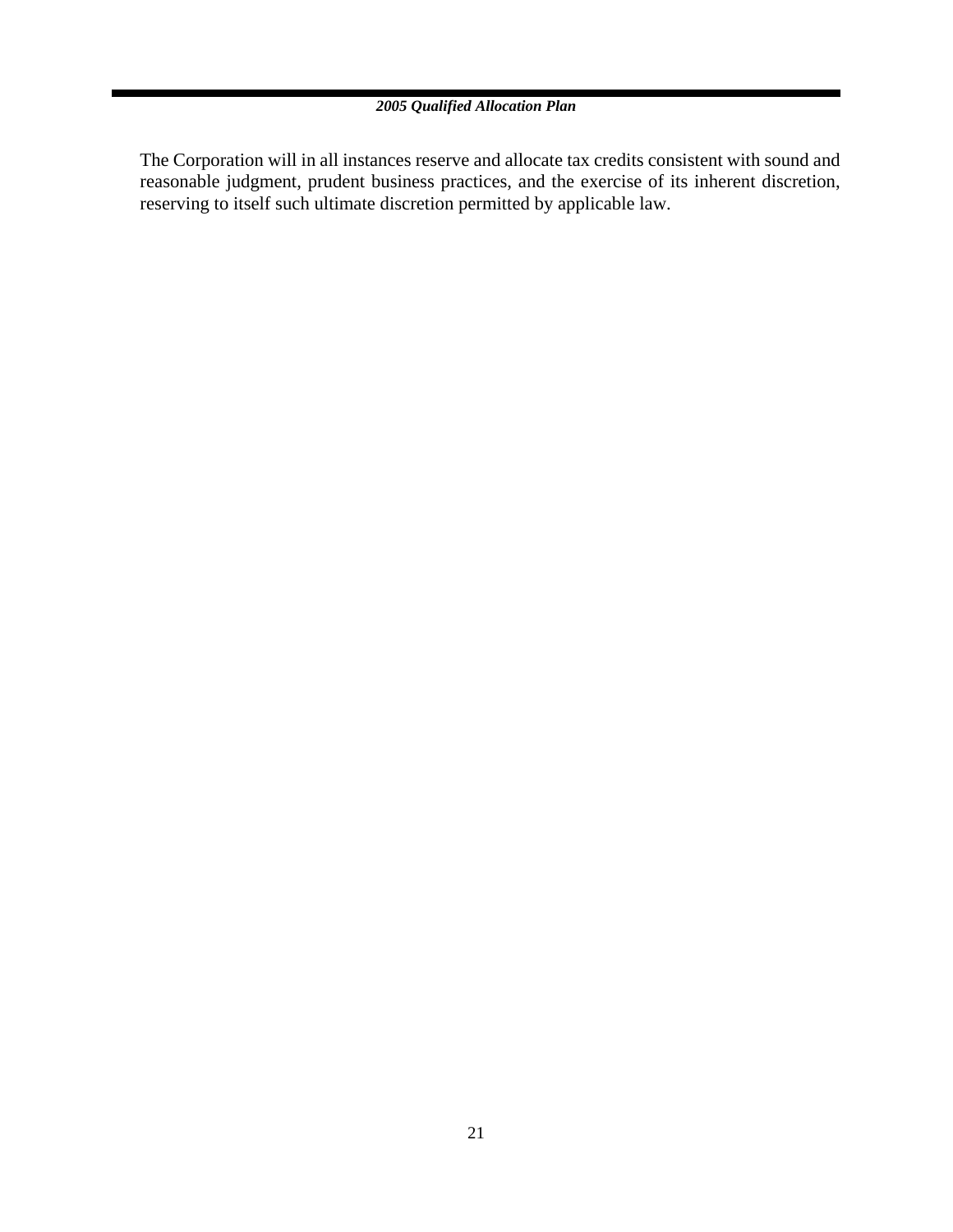### **POINTS**

1. The development sets a side at least twenty percent (20%) of the units for persons at or below fifty percent (50%) of the Area Median Gross Income of the county where the development is located and executes an Extended Land Use Agreement committing to serve tenants at this income level for a period of forty (40) years or longer

*10 pts.*

*To receive points for the above scoring component, the election must be made to extend compliance period to forty (40) years or longer. Single family leased purchased developments are not eligible for points under this category if the developer plans to allow tenants to purchase units after the initial fifteen (15) years.*

2. Development commits to extend compliance period to forty (40) years or longer

*05 pts.*

*Single family leased purchased developments are not eligible for points under this category if the developer plans to allow tenants to purchase units after the initial fifteen (15) years.*

3. The development is located in a county where, according to the 2000 Census Report:

| 0% to 0.9% Housing with Selected Conditions* |        | 1 point    |
|----------------------------------------------|--------|------------|
| Carroll                                      | Tippah | Tishomingo |

| 1% to 1.9% Housing with Selected Conditions* |           | 2 points |
|----------------------------------------------|-----------|----------|
| Alcorn                                       | Amite     | Clarke   |
| Clay                                         | Issaquena | Itawamba |
| Lafayette                                    | Oktibbeha | Prentiss |
| Rankin                                       | Stone     |          |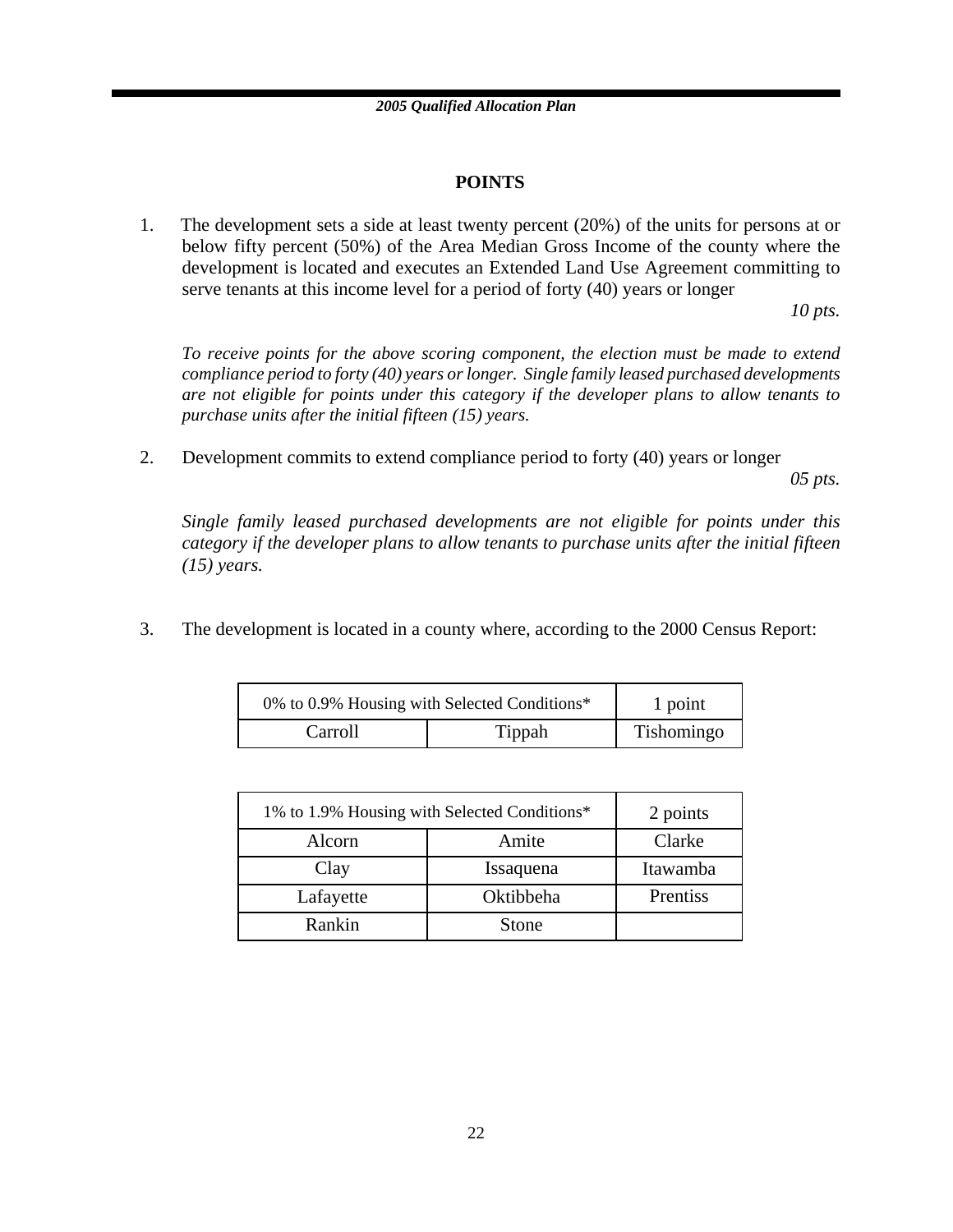| 2% to 3.9% Housing With Selected Conditions* |             | 3 points       |
|----------------------------------------------|-------------|----------------|
| Adams                                        | Attala      | Benton         |
| Calhoun                                      | Chickasaw   | Choctaw        |
| Claiborne                                    | DeSoto      | Forrest        |
| Franklin                                     | George      | Grenada        |
| Hancock                                      | Harrison    | Jackson        |
| Jasper                                       | Jefferson   | Jones          |
| Kemper                                       | Lamar       | Lauderdale     |
| Lawrence                                     | Lee.        | Leflore        |
| Lincoln                                      | Monroe      | <b>Neshoba</b> |
| <b>Newton</b>                                | Pearl River | Pike           |
| Pontotoc                                     | Quitman     | Smith          |
| Tate                                         | Union       | Warren         |
| Wayne                                        | Webster     | Wilkinson      |
| Yalobusha                                    |             |                |

| 4% to 5.9% Housing With Selected Conditions* |              | 4 points   |
|----------------------------------------------|--------------|------------|
| Coahoma                                      | Copiah       | Covington  |
| Greene                                       | Hinds        | Holmes     |
| Jefferson Davis                              | Lowndes      | Madison    |
| Marion                                       | Marshall     | Montgomery |
| Noxubee                                      | Perrry       | Scott      |
| Simpson                                      | Tallahatchie | Tunica     |
| Washington                                   |              |            |

| 6% to 7.9% Housing With Selected Conditions* |           | 5 points  |
|----------------------------------------------|-----------|-----------|
| <b>Bolivar</b>                               | Humphreys | Leake     |
| Panola                                       | Sharkey   | Sunflower |
| Walthall                                     | Winston   | Yazoo     |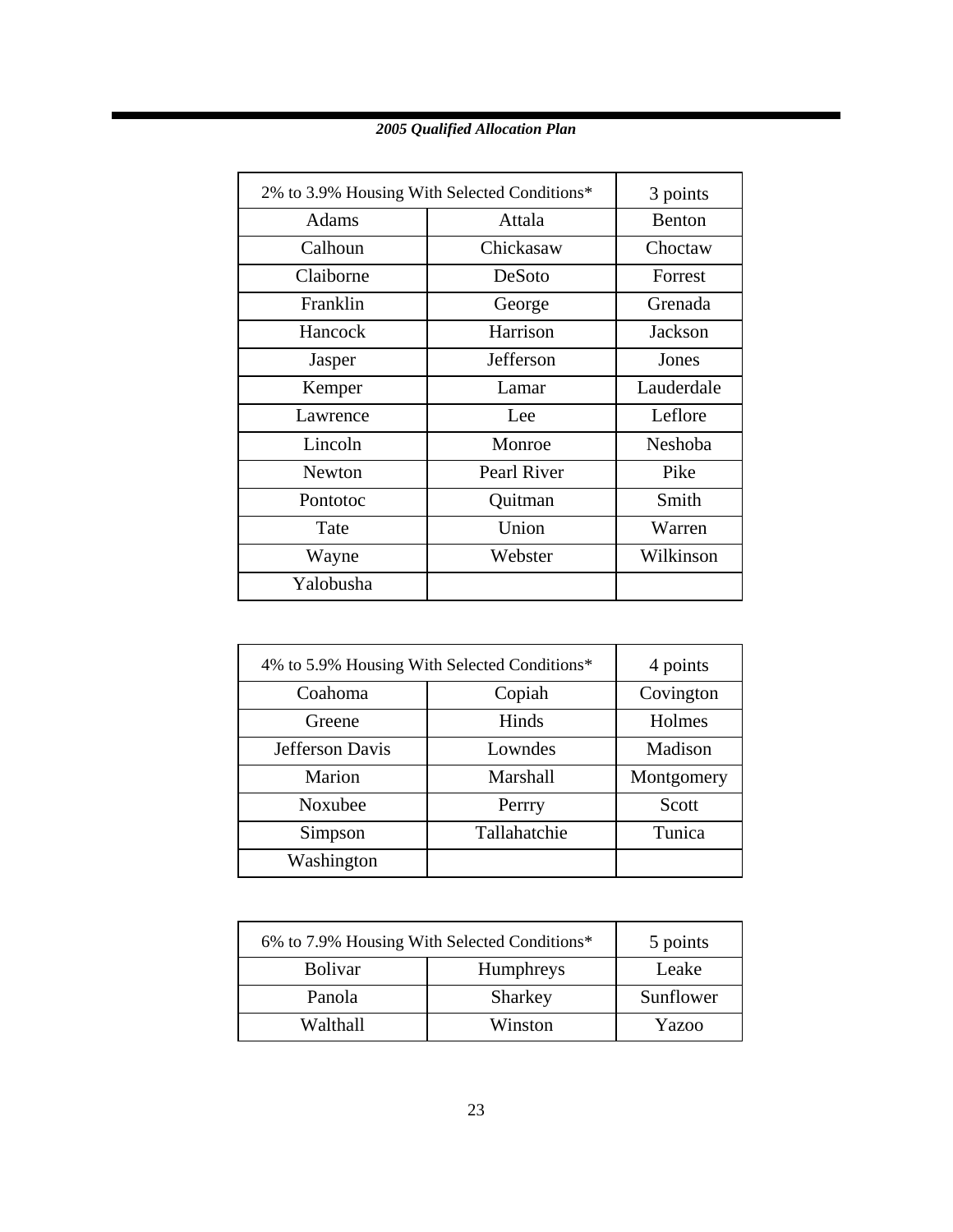\*Source: U.S. Census Bureau, Census 2000, STF3

The variable "Selected Conditions" is defined for owner and renter occupied housing units as having at least two of the following conditions: (1) lacking complete plumbing facilities, (2) lacking complete kitchen facilities, (3) with 1.01 or more occupants per room, (4) selected monthly owner costs as a percentage of household income in 1999 greater that 30 percent, and (5) gross rent as a percentage of household income in 1999 greater than 30 percent.

- 4. The development targets large families by including three or more bedrooms in at least twenty-five percent (25%) of its units. *10 pts. 10 pts.*
- 5. Development offers tenants community services in at least two (2) areas and provides at least two (2) significant amenities not otherwise required by the entity providing financing or typically present in low-income rental housing. *15 pts.*

Tenant Community Services must be provided for a minimum of ten (10) years beyond the placed in service date.

- Education Programs (computer classes, personal budget counseling, home buyer counseling programs, etc.)
- **Job Training Programs**
- Child Care Services/Programs, or
- Other community services acceptable to the Corporation

A formal contractual agreement must be in place to receive points under this category. The service contract must be on the service provider's letterhead and it must have a designated space for the applicant's acceptance of the contract and agreement to terms of the contract. Points will not be allowed if the formal agreement does not contain the signatures of both parties.

Significant Amenities

- Swimming Pool
- Clubhouse for tenant activities and meetings
- Playground area and equipment
- Washer and dryer connections in individual units must have capability to service side-byside units or opposite wall units.
- Cable television *(if selected, cable television must be provided by the owner of the proposed development and evidenced by a contract executed by the local cable company and the owner. Documentation must accompany the application)*
- Tenant Security *(ex: electronic locking system, alarm system...),* or
- Other amenities acceptable to the Corporation *(examples of amenities not acceptable includes, i.e. clotheslines)*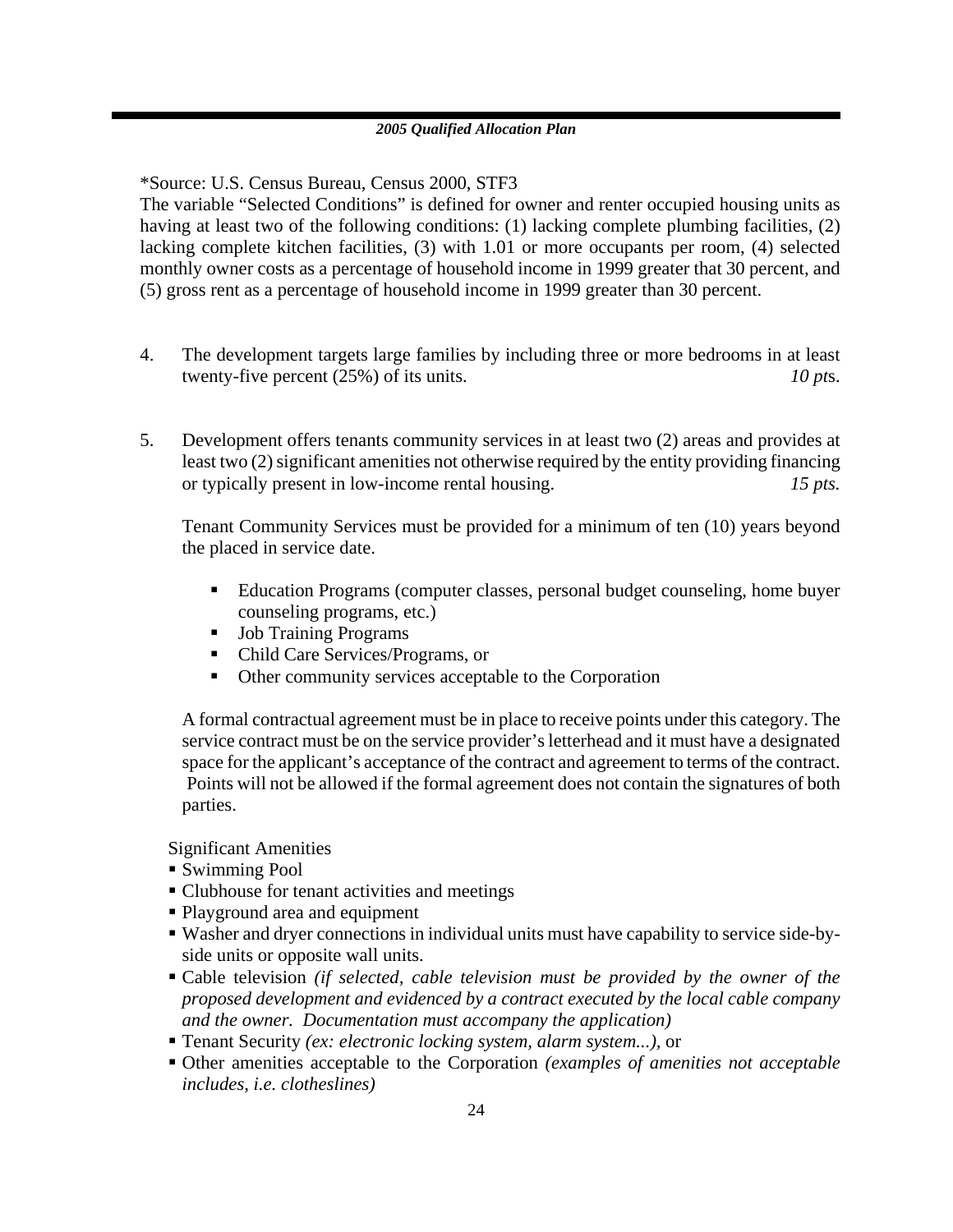For those developments that have elected to provide a playground, the playground area must have a minimum of four (4) separate pieces of equipment. (Note: A swing structure with four (4) swings is considered one (1) piece of equipment.)

Plans and specifications must include the significant amenities proposed for the development. The proposed amenities must be highlighted. Failure to highlight plans and specifications will result in a five (5) point deduction.

- 6. The development will provide housing (i) for persons on public housing waiting lists, or (ii) in those jurisdictions where there is no housing authority for persons on waiting lists for other affordable housing developments.A statement of certification must be submitted indicating that housing will be provided to persons on public housing waiting lists or for persons on waiting lists for other affordable housing developments. A signed and notarized statement may be submitted from the owner. 02 *pts.* 02 *pts.*
- *7.* The development preserves existing developments serving low-income residents that would be lost due to conversion to market rate, loss of rental assistance, foreclosure or default, and mortgage prepayment. To be eligible, the development must have been in danger of conversion, foreclosure, or default. Documentation of default and endangerment of foreclosure must be provided by the permanent financing entity forcing the foreclosure action. *05 pts.*
- 8. All units in the development are set-a-side for low-income use. *07 pts.*
- 9. *Development-based rental assistance*. Developments requesting consideration under this category must provide evidence from the housing agency providing the housing assistance payments (Example: Rural Development, HUD, etc). For developments proposing owner's rental assistance payments, evidence must be included in the application, which meets the following criteria:  $\frac{\partial^2 f}{\partial x \partial y} = 0$ 
	- a. A commitment to provide rental assistance payments to greater than fifty (50) percent of the development's units that are eligible under the tax credit program.
	- b. A plan that identifies which units will be set-a-side for housing assistance payments. In determining which tenants are most eligible to receive rental assistance, first preference should be given to elderly tenants and second preference to single parent households.
	- c. Provides for the establishment of a rental assistance account to be monitored in accordance with the compliance monitoring requirements contained herein.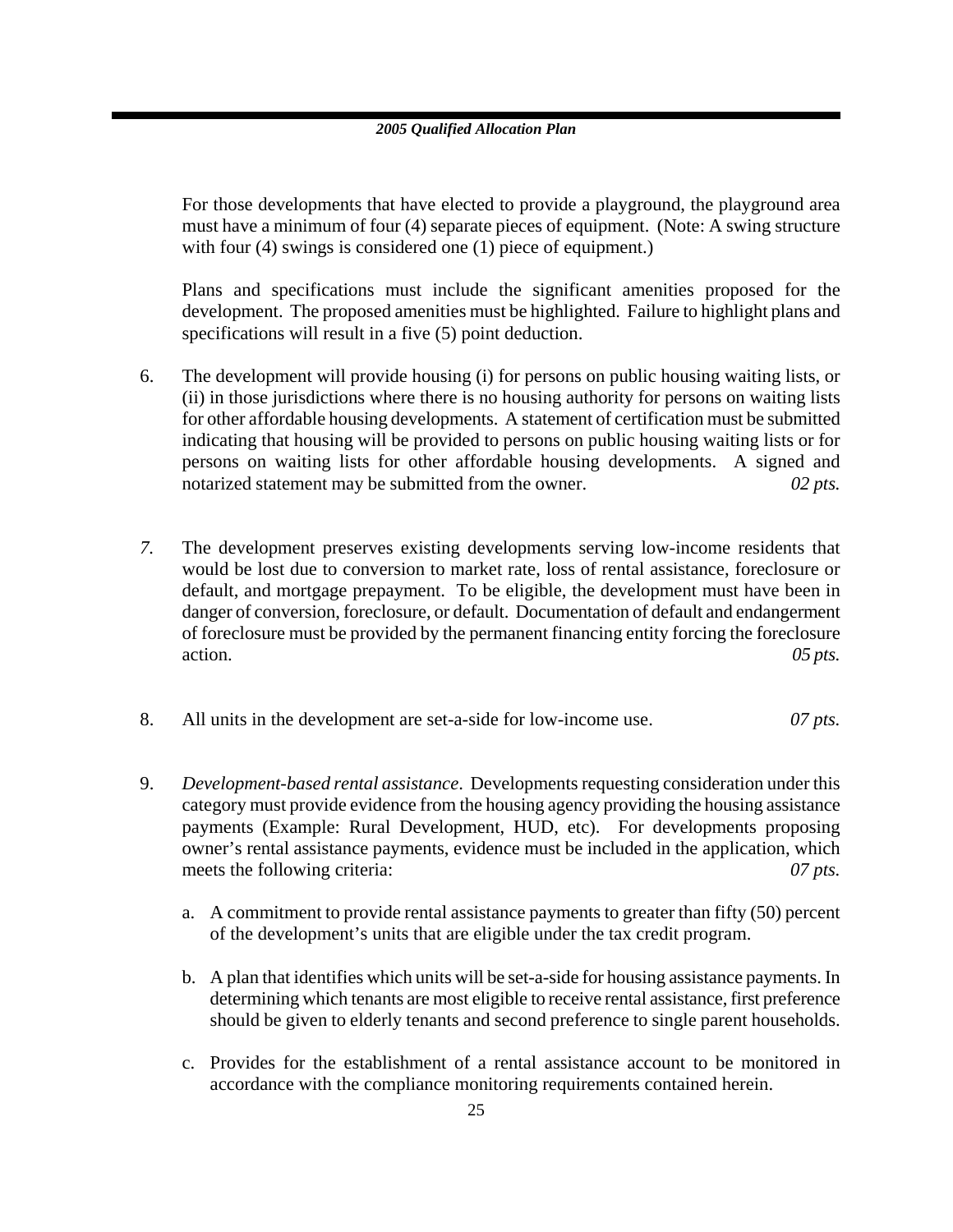- d. Commits to providing rental housing assistance payments for a period not less than five (5) years from the placed in service date.
- e. A minimum of \$50 per unit must be provided in rental assistance.
- 10. *Tenant-based rental assistance*. Developments requesting consideration under this category must provide evidence from either a local or regional housing authority indicating that Section 8 vouchers or certificates are available in the area where the development is or will be located. Prior to the issuance of IRS Form 8609, applicants will be required to have signed agreements with either the authority or administrator of the Section 8 Certificate/Voucher programs to mandate the development's first priority to Section 8 Certificate/Voucher holders. *03 pts.*

### **NOTE: NO DEVELOPMENT IS ELIGIBLE FOR BOTH DEVELOPMENT-BASED AND TENANT-BASED RENTAL ASSISTANCE.**

- 11. *Community Support*. For developments requesting consideration under the community support-scoring requirement, the following information below must be included in the tax credit application. *05 pts.* 
	- a. Applicant must hold one public hearing in accordance with the public hearing requirements as identified in the attached appendix and be completed at least ten (10) days prior to submitting a tax credit application.
	- b. Applicant must publish two (2) notices advertising the public hearing. A notice may not be published within three (3) days of the prior published notice. There must be three (3) separate days between the publication of the first and second notice. (Ex. If the first notice is published on January 1 then the second notice may not be published prior to January 5. Days 2, 3, & 4 are not acceptable.)
	- c. Proof of Publication, which must include the specific location within the newspaper where the notice was published, i.e. classified legal, classified non-legal, advertisement, etc. (Publication must not be advertised more than twenty (20), but at least five (5) days before the hearing).
	- d. Minutes of Public Hearing.
	- e. Copy of actual notice.
	- f. Copy of actual attendance roster.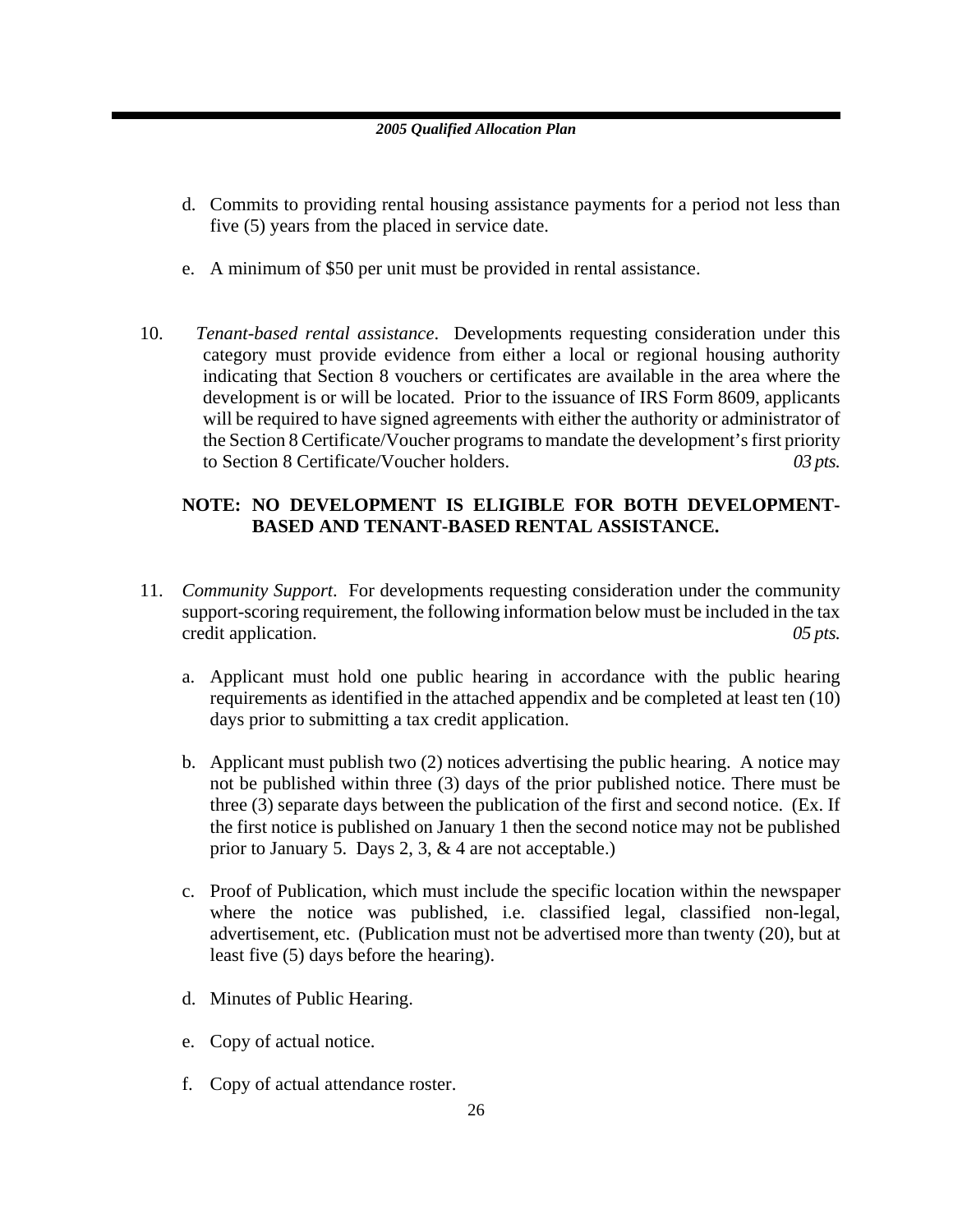Public notices should be published in a local newspaper having general circulation in the development area. In areas where there are no local newspapers having general circulation in the development area, the applicant is required to publish the public notices in a regional newspaper having general circulation in the development area. The publication must make mention that the applicant is applying for Housing Tax Credits.

### **Please refer to the attached Citizen Participation Guideline.**

- 12. For developments requesting consideration under the readiness criteria, the applicant must include in the tax credit application the information stated below: *10 pts.*
	- a. Acquisition and rehabilitation developments must include a physical needs assessment for the rehabilitation work to be completed.
	- b. Drawings depicting: *(items b-d for new construction)*
		- i. Building elevations, front, side and back;
		- ii. Building floor plans showing total dimensions, total square footage, and other specifics required to make sure final product meets the Corporation's design requirements; and
		- iii. Proposed site plan depicting buildings, parking, drives, and other proposed amenities.
	- c. Specification outline depicting all major areas of development by completing the attachment entitled "Description of Materials". A blank form is included as an attachment to the tax credit application.
	- d. A letter from the licensed architect/engineer of record stating that the "Drawings" and "Description of Materials" submitted with the application are in compliance with the Corporation's Minimum Design Quality Standards.
	- e. A letter from the licensed architect/engineer of record stating that the proposed construction, and the plans will meet the applicable building code and permitting requirements of the local jurisdiction. Development owner must also include an original letter from the registered engineer/architect of record stating that the site development will meet all federal, state, and local requirements, and the design will meet all applicable permit requirements of the local, state, and federal jurisdictions.
	- f. Documentation of land value and improvements utilizing a certified appraiser for developments involving acquisition/rehabilitation, or documentation of land value utilizing a certified appraiser for developments involving new construction.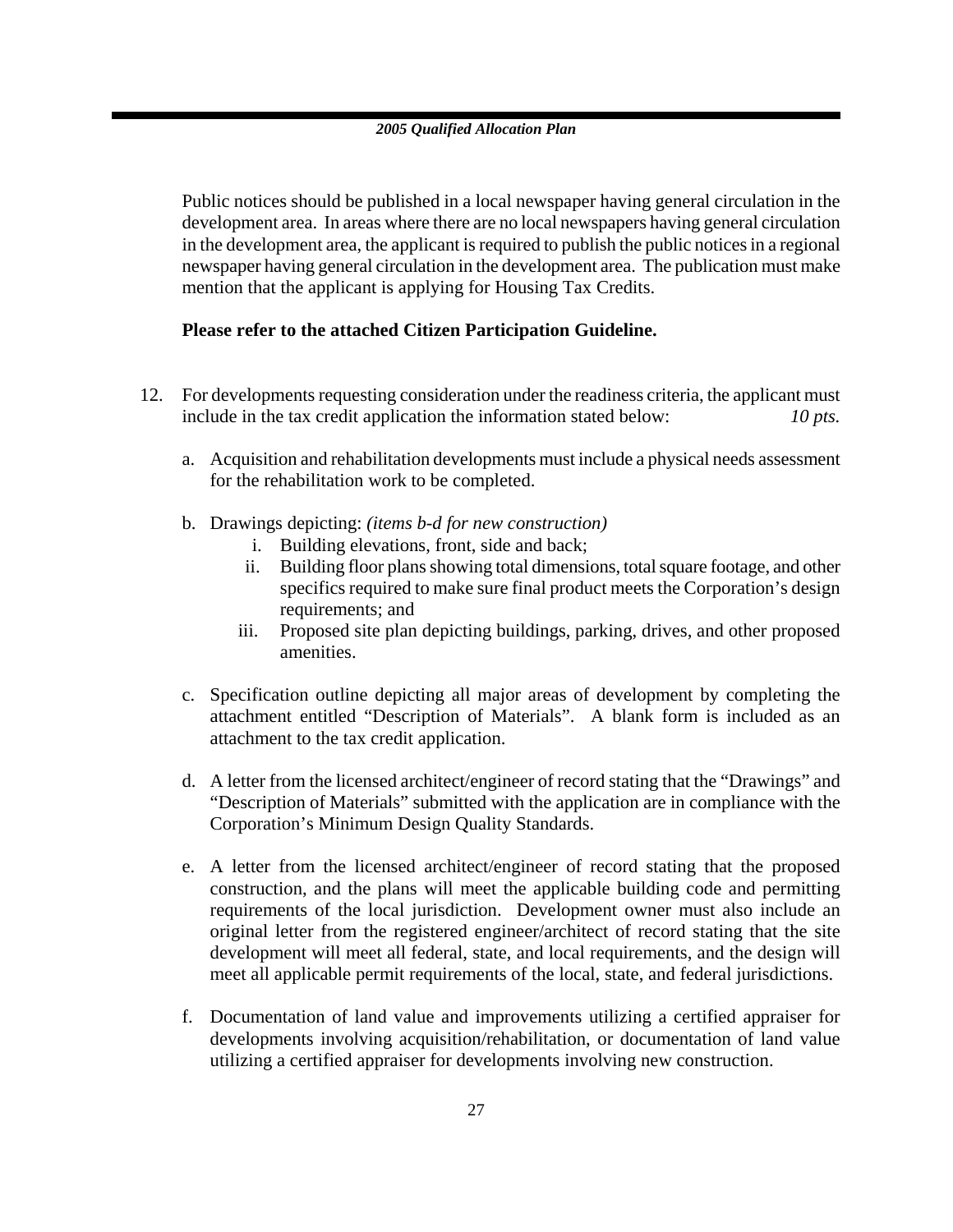- g. Certified copies of proposed budgets and cash flows submitted to financing institutions, e.g. RD Form 1930-7, statement of budget and cash flow, or construction loan applications (budgets must be signed and notarized).
- h. Commitment letter for construction financing.
- i. Letter of Conformance with the State of Mississippi's or applicable Public Jurisdiction's Consolidated Plan.
- j. Certificate of partnership or corporation from the State of Mississippi or certificate to do business in the State of Mississippi, if applicable (Must provide stamp filed copy (committal stamp) indicating the Secretary of State's approval).
- k. Properly executed and dated construction contract.
- 13. Application Workshop attendance by the general partner or registered agent of the partnership. *10 pts. 10 pts.*

12 ½ points may be received at the workshop; however, a maximum of 10 points will be scored in the application process. Only one (1) certificate will be allowed per session for points in the application process. A copy of each certificate of attendance must accompany the file, failure to provide will disqualify applicant from receiving points. Certificates will not be awarded until the sessions are ended.

In the event the general partner does not attend the workshop, the development's owner shall designate, by notarized statement to the Corporation, a person to attend the workshop and to be the responsible party for all contact and communication for the designated development until the development has been placed in service and receives Forms 8609. *No points will be allowed for this category if the development owner does not sign and notarize the subject statement and include as a part of the application package.* 

- 14. Developer Experience The general partner has previous experience in the development of the type of housing activity proposed. This experience must be verified as having occurred within three (3) years of the application date. This experience must be documented on the attachments provided in the QAP. *(See attachment –"Previous Participation") 05 pts*.
- 15. Management Experience The applicant secures a contract from an experienced management agent who has previous experience in the development of the type of housing activity proposed. The experience must be verified as having occurred within three (3) years of the application date. This experience must be documented on the attachments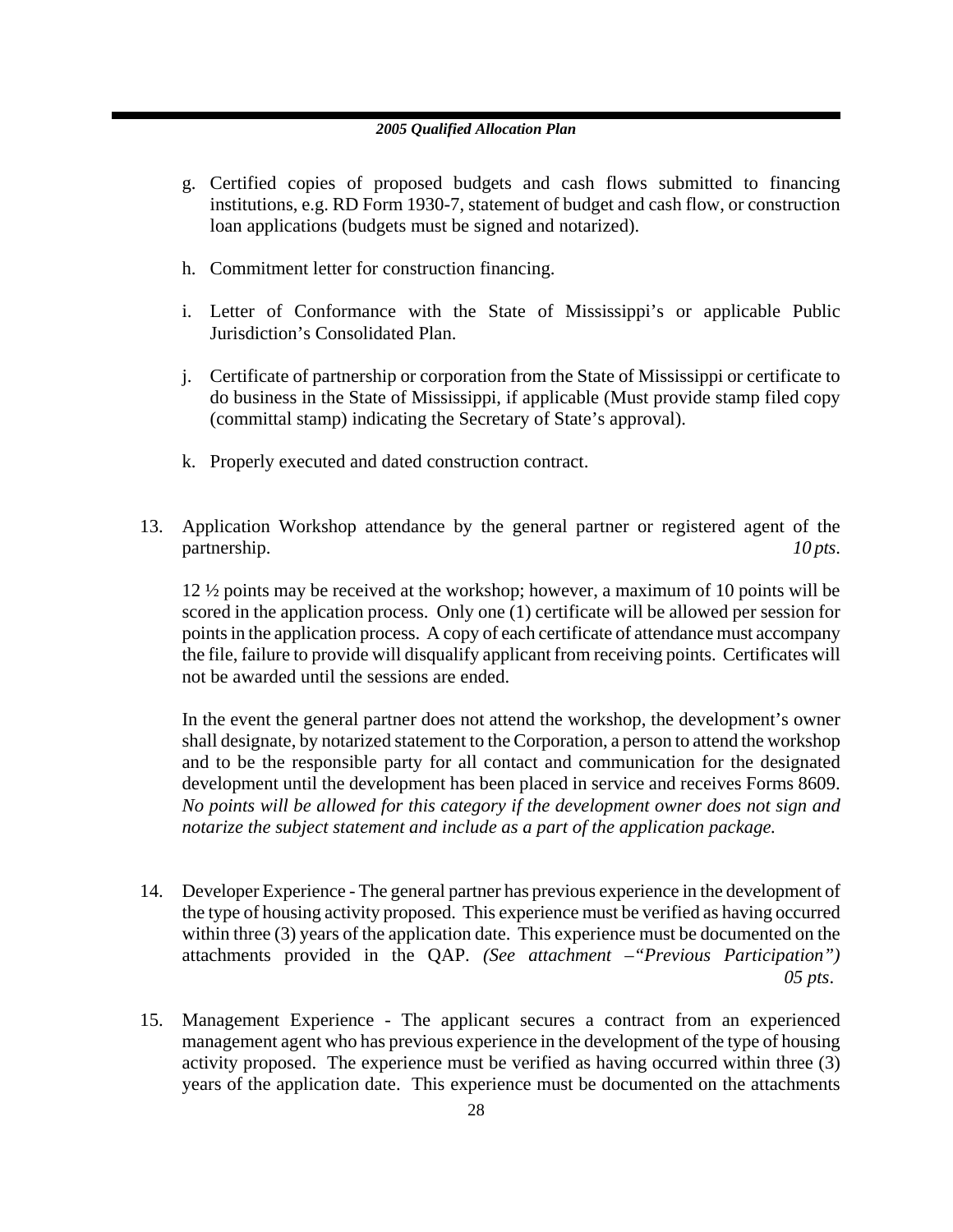provided in the QAP. Management experience is excluded for developments that have 8823's filed and not corrected. In the event that 8823's have been filed on a particular development, a letter of clearance/correction from the tax credit allocating agency must accompany the management participation agreement. *(See attachment-"Previous Management Participation") 02 pts*.

- 16. Single family leased purchased developments. *15 pts.*  Minimum requirements for Single Family Lease Purchase developments:
	- 1. Single Family Detached Housing
	- 2. Side by Side Washer and Dryer Connections
	- 3. One (1) Car Carport
	- 4. Paved Driveways
	- 5. Playground Area and Equipment (Minimum of four (4) separate pieces of equipment.)
	- 6. Entranceway Appeal Create Subdivision Appearance.
	- 7. Landscape Plan
	- 8. Applicants must maintain lawn throughout the required fifteen (15) year compliance period.
	- 9. Letter of Support from participating syndicator.
	- 10. Must have public access and be properly zoned for single-family residential homes. Additionally, these developments must be constructed separate and apart from any other tax credit developments that are exclusively multi-family rental complexes.
	- 11. The owner shall provide a sample lease-purchase agreement advising tenants of the available purchase option at the end of the fifteen (15) year lease period, which may be included in the body of the lease.

*The development must be fee simple with a homeowner's association for any common areas and must front on a publicly dedicated street at the time of fee simple transfer.* 

17. The development is located in a qualified census tract and contributes to a concerted revitalization plan of the community in which it will be located. Documentation must include a letter from the city/county, signed by the subject area's verifiable authority, which verifies that the development is a part of the community revitalization plan and provides a detailed description of the contribution to the Revitalization Plan. This documentation must accompany the application. Additionally, the applicant must submit a full/detailed copy of the city/county's revitalization plan that includes all the specifics of the plan and date adopted by the locality. *02 pts.*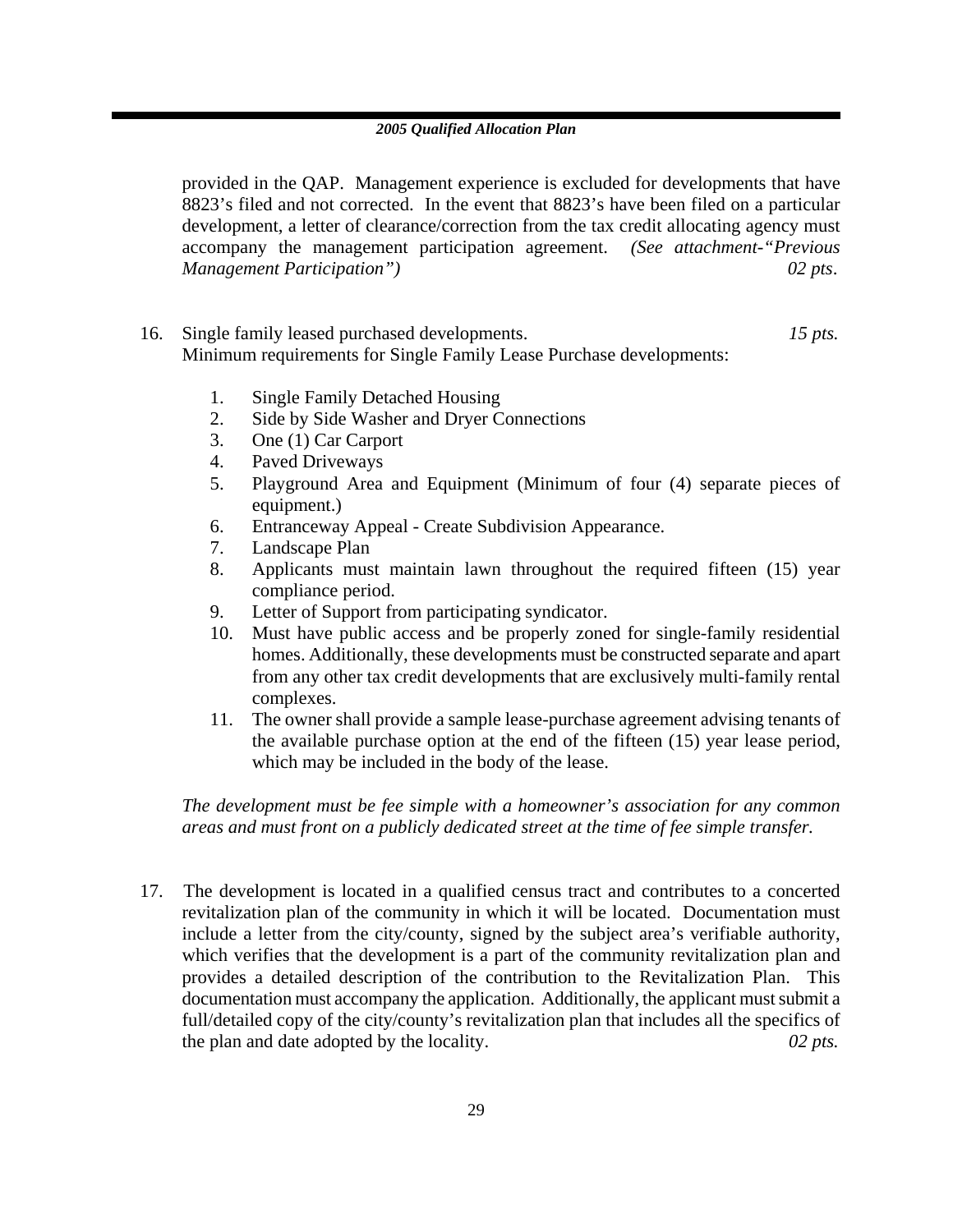18. The development is a Preservation or Hope VI development. *05 pts.*

**Note: Developments that are eligible for points in this category will not be eligible to receive points for large family or preserving existing low-income housing developments.** 

- 19. Developments that set a side 100% of its units for the elderly population age fifty five (55) or older, or developments that set a side 100% of its units for persons that meet the requirements as defined by Rural Development or the Department of Housing and Urban Development for elderly housing and accessibility for handicapped persons, and meet the following requirements. *10 pts. 10 pts.* 
	- a. At least one hundred percent (100%) of the units must be occupied by an elderly household, age fifty five (55) years old or older, or by persons meeting the Rural Development or Department of Housing and Urban Development's definitions.
	- b. The development must establish policies and procedures, which demonstrate an intent to provide housing to the fifty five (55) or older age group, or for persons meeting the Rural Development or Department of Housing and Urban Development's definitions.
	- c. The development must normally have significant facilities and services specifically designed to meet the physical or social needs of older persons or for persons meeting the Rural Development or Department of Housing and Urban Development's definitions.
	- d. The development must provide six (6) of the nine (9) appropriate services or facilities listed below:
		- 1. an accessible physical environment
		- 2. congregate dining facilities
		- 3. social and recreational programs
		- 4. emergency or preventive health care, or programs
		- 5. information and counseling
		- 6. recreational services
		- 7. homemaker services
		- 8. outside maintenance and referral services
		- 9. transportation to facilitate access to social services

*Rural Development and HUD's definition of "Elderly" is where the tenant or co-tenant is 62 or older or handicapped/disabled so long as they are members of the Elderly household.* 

### **NOTE: No development is eligible for both large family and elderly points.**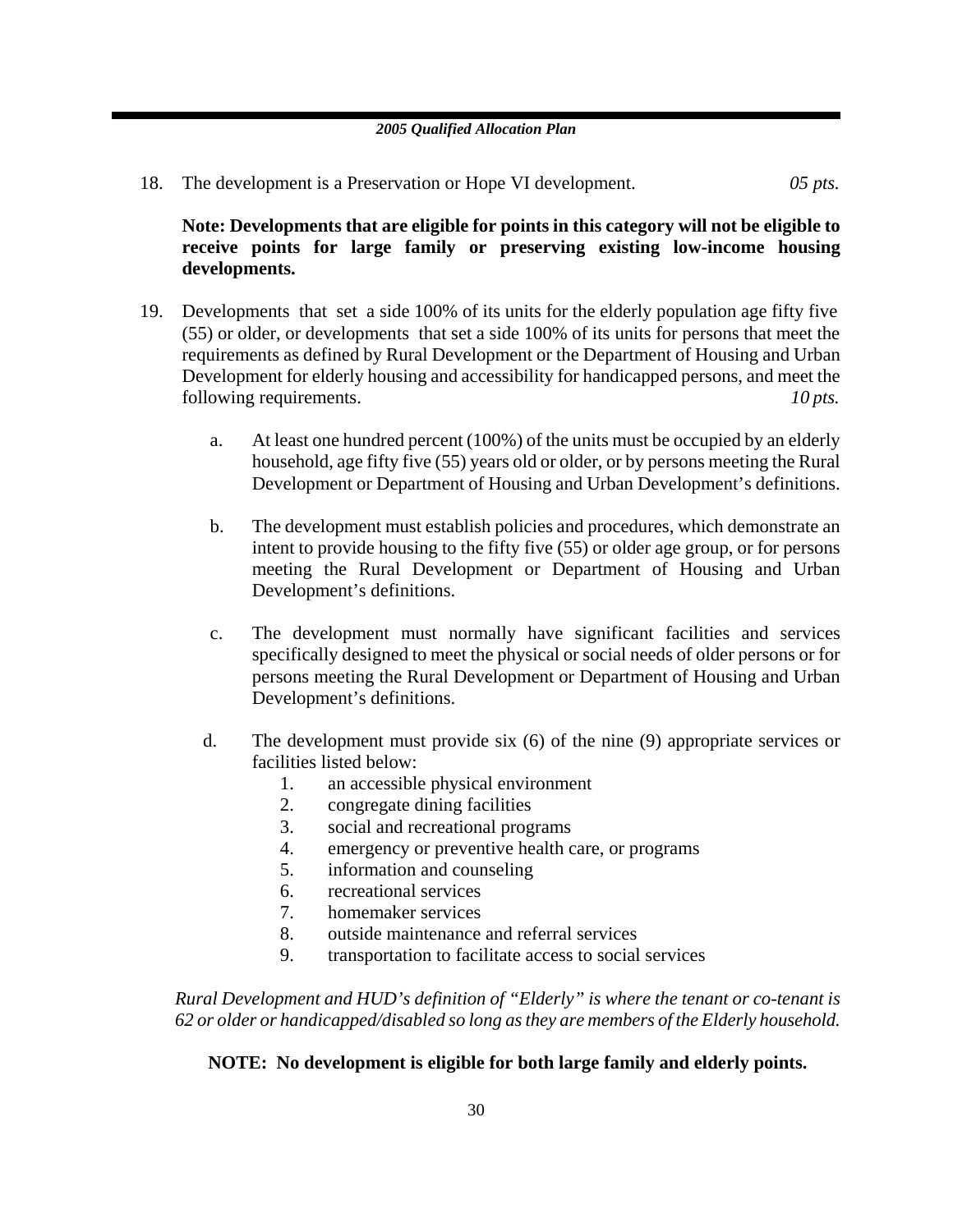20. Developer partners with a Housing Authority in the state of Mississippi. The partnership should allow material participation by the housing authority. This participation should not be limited to referrals of Section 8 Voucher holders to the proposed development. *03 pts.* 

*One (1) point will be deducted if an applicant proposes a development in an area that has received 3/> tax credit awards in the previous two (2) years. See attached tax credit recipient list for 2004 and 2005 credit authority. Preservation developments will not be subject to this one (1) point deduction.* 

*In the event of a tie in the scores, the attached Tie Breaking System will be used. If a tie persists after utilizing the tie breaking system, applications will be ranked according to tax credits per unit favoring the development that maximizes tax credits per unit.*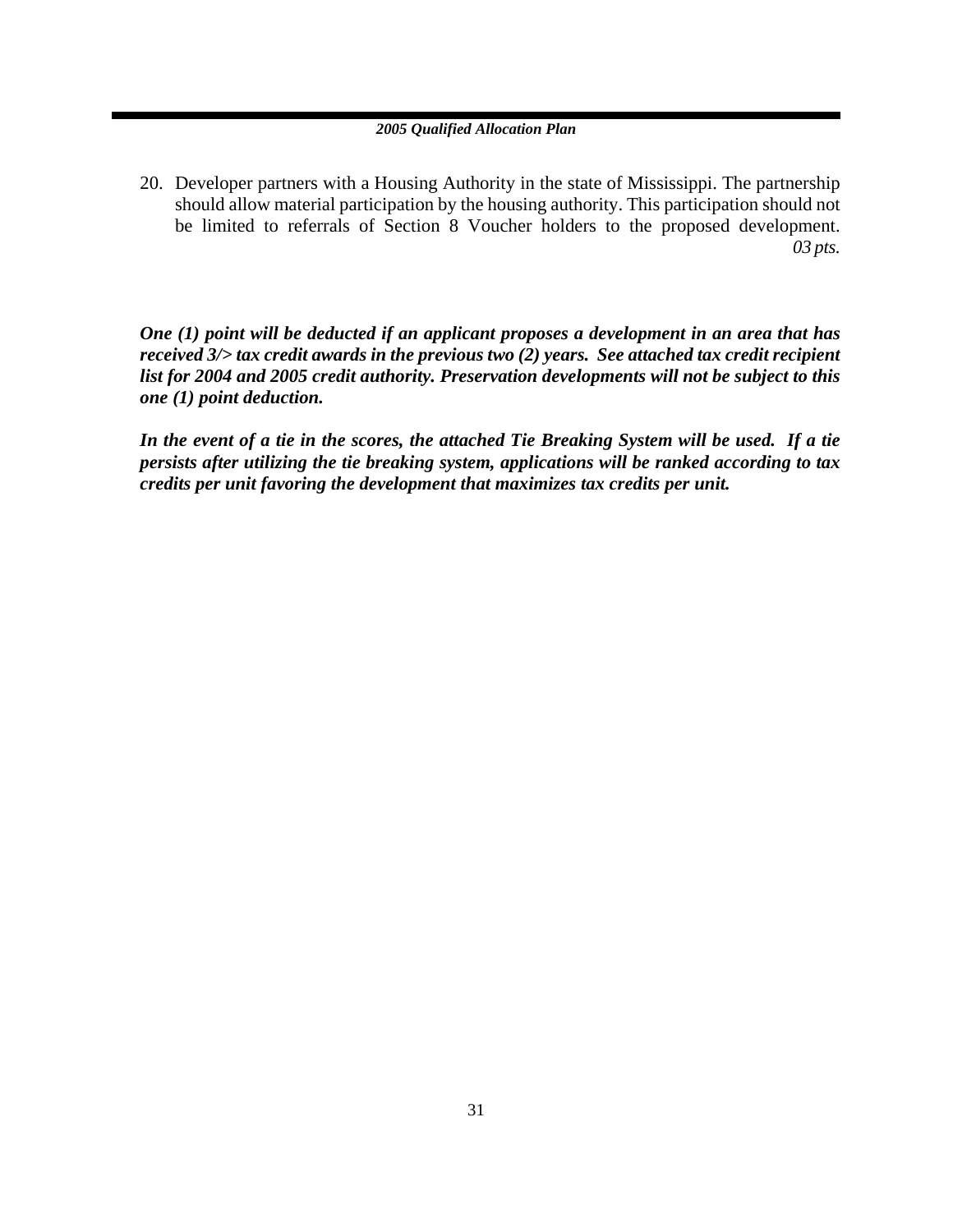## **REMINDER**

# **THE REQUIRED MINIMUM POINT**

# **THRESHOLD REQUIREMENT**

# **MUST BE COMPLETELY SATISFIED**

## **BEFORE**

# **PROCEEDING TO THE NEXT SECTION**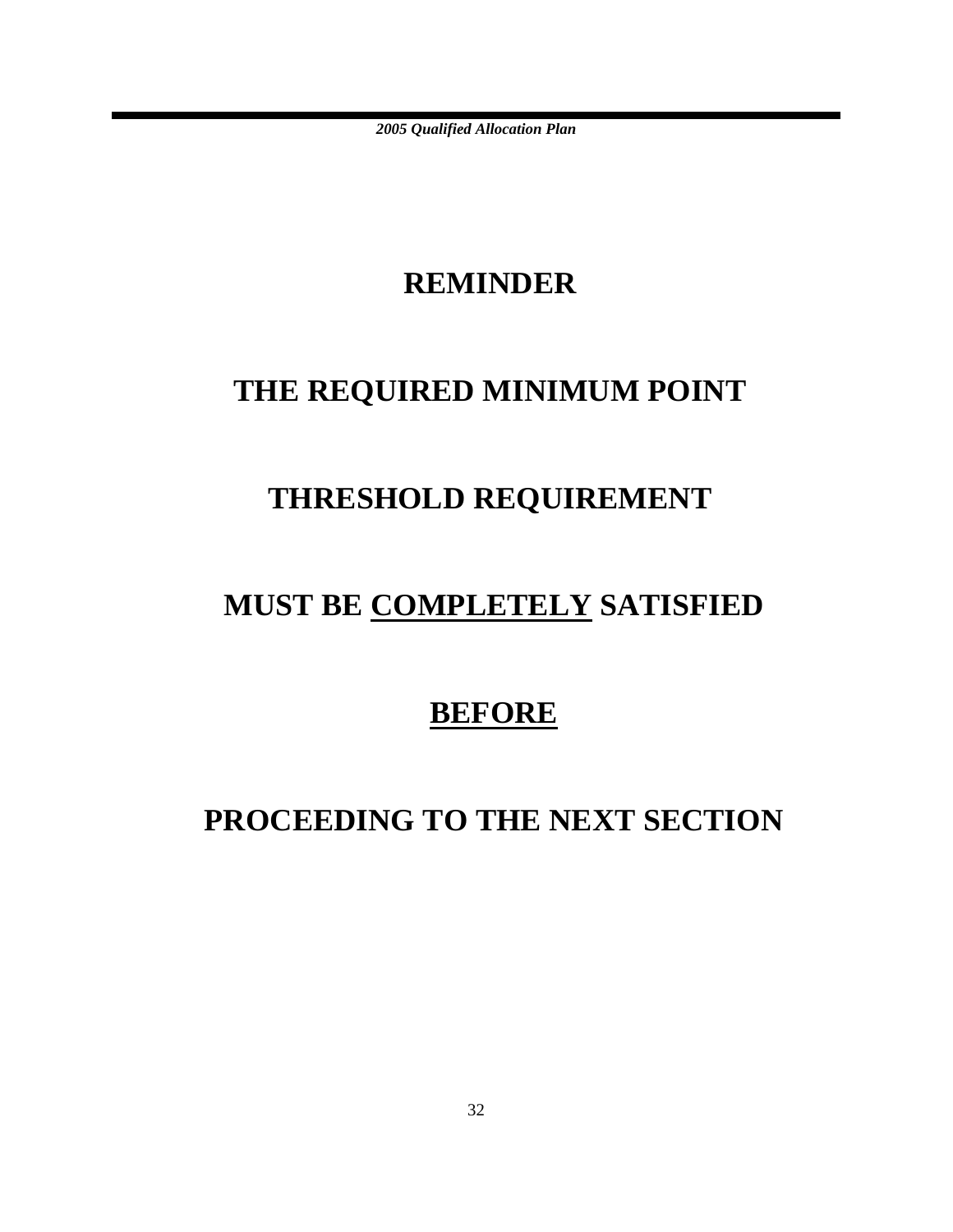### **APPLICATION**

A reservation of tax credits shall be commenced by filing an application with the Corporation, together with such documents and additional information as may be requested by the Corporation in order to comply with the Code and state law to make the reservation of the tax credits. The application shall include a breakdown of sources and uses of funds sufficiently detailed to enable the Corporation to ascertain where and what costs will be incurred and what will comprise the total financing package, including the various subsidies and the anticipated syndication or placement proceeds that will be raised.

### **Requirements**

The following cost information must be included in the application: (1) site acquisition cost, (2) site preparation cost, (3) construction cost, (4) construction contingency, (5) general contractor's overhead and profit, (6) architect and engineer's fees, (7) permit and survey fees, (8) insurance premiums, (9) real estate taxes during construction, (10) title and recording fees, (11) construction period interest, (12) financing fees, (13) organizational costs, (14) rent-up and marketing costs, (15) accounting and auditing costs, (16) working capital and operating deficit reserves, (17) syndication and legal fees, (18) developer's profit, and all other costs identified in the application or required to complete the development.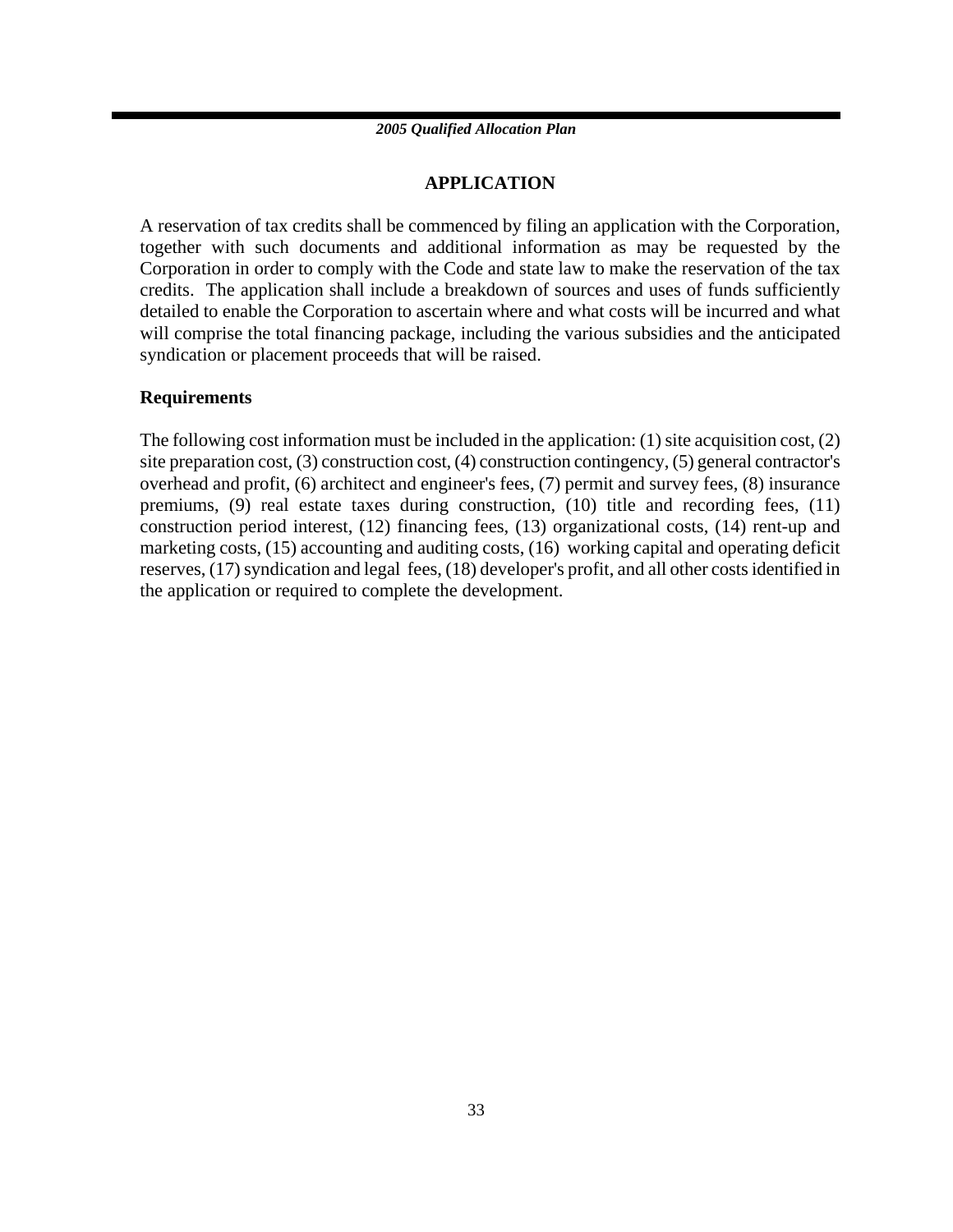### **DEVELOPMENT PRO FORMA**

The application shall include a development pro forma (see attached Appendix for document) setting forth the anticipated cash flows during a fifteen (15) year period. In addition, the application shall include a certification by the applicant as to the full extent of all federal, state and local subsidies, which apply (or which the applicant expects to apply) with respect to each building or development. The Corporation may also require the submission of a legal opinion or other assurances satisfactory to the Corporation as to compliance of the proposed development with the Code.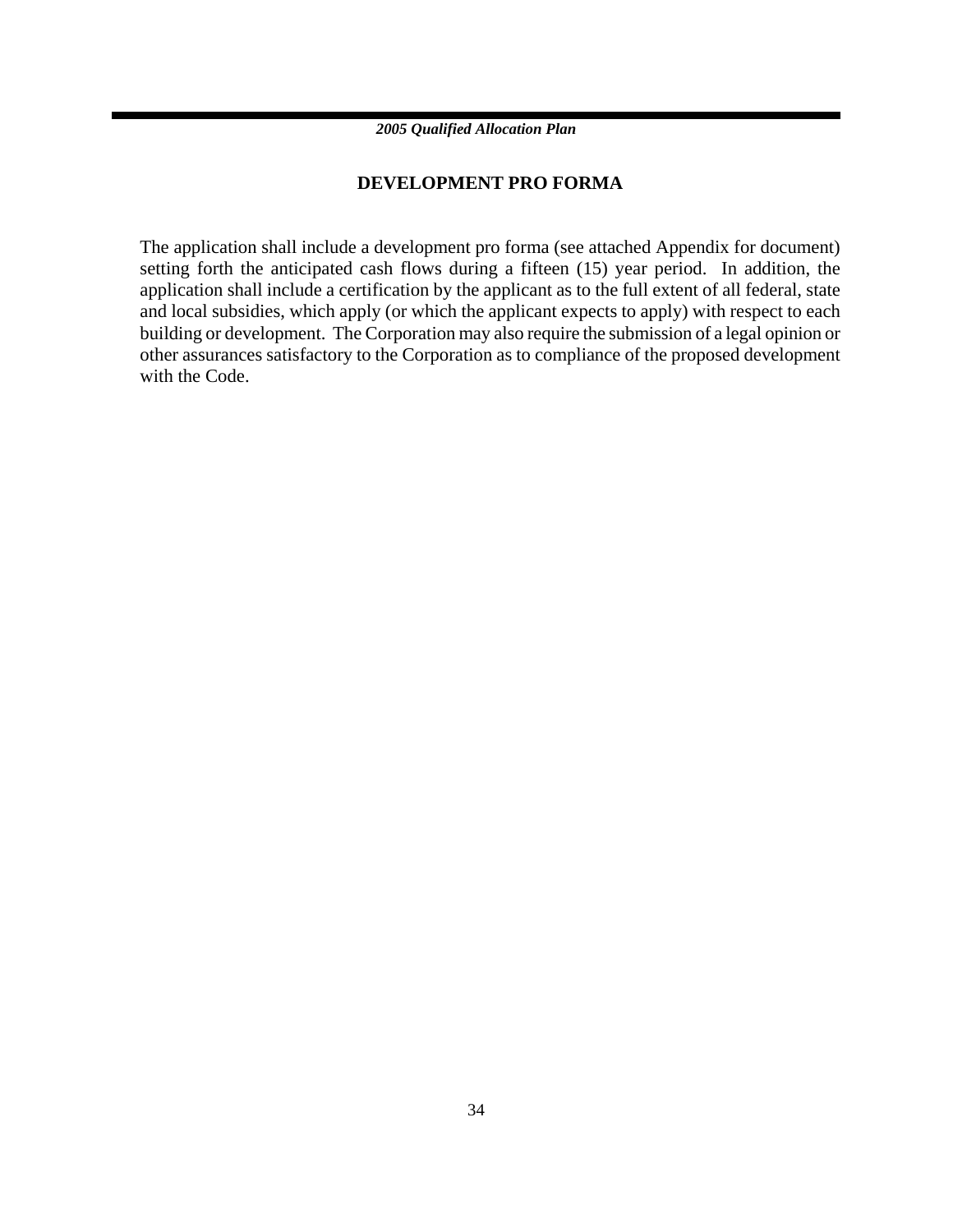# **N O T E**

# **A DEVELOPMENT IS NOT CONSIDERED TO BE FINANCIALLY FEASIBLE IF THERE IS A NEGATIVE CASH FLOW FOR ONE (1) OR MORE OF THE FIFTEEN (15) YEAR CASH FLOW PROJECTIONS OR IF THE MINIMUM REPLACEMENT AND OPERATING RESERVES ARE NOT SATISFIED**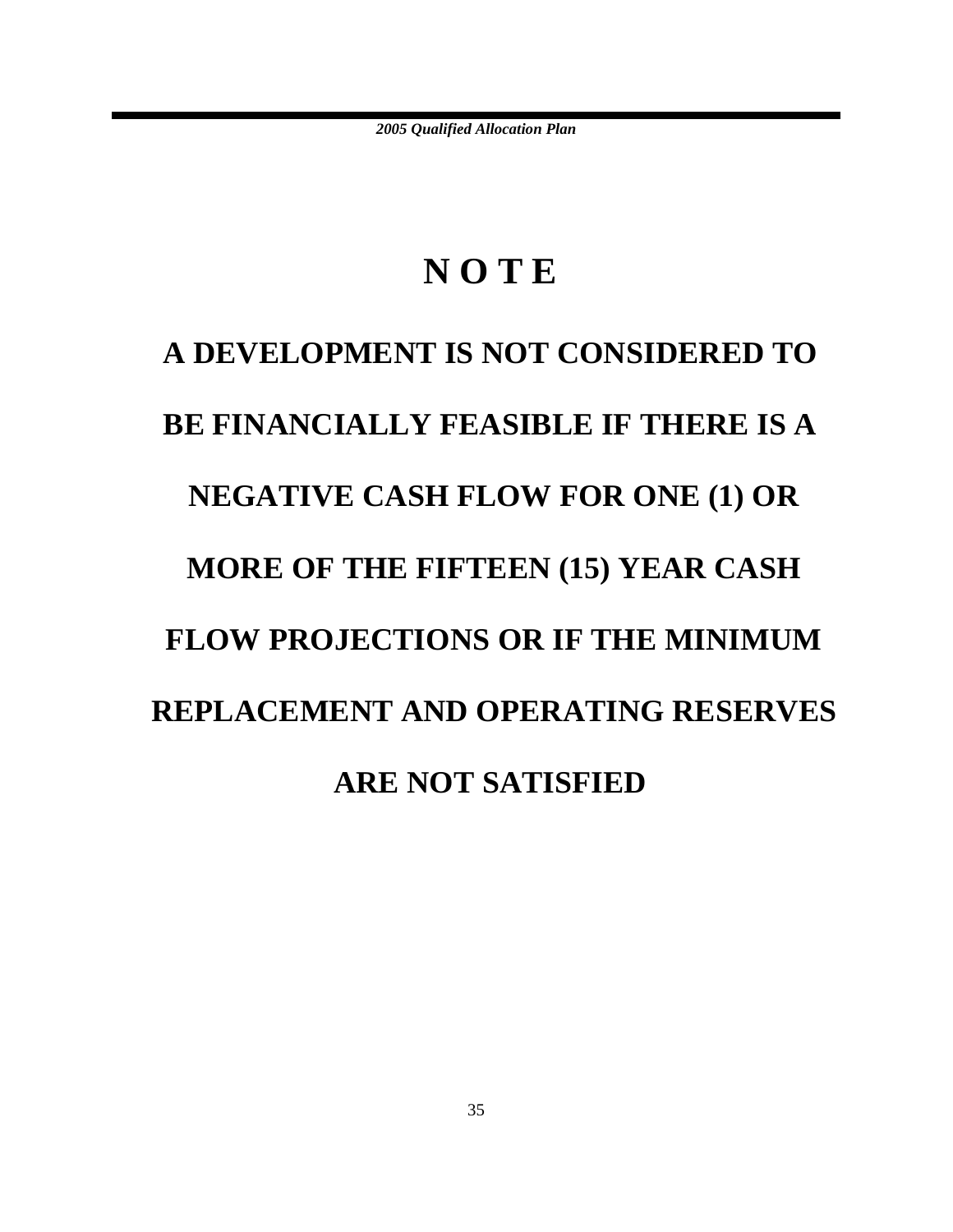### **FINANCIAL EVALUATION / ANALYSIS**

Although in the past a development may have been automatically eligible under differing circumstances, for either a seventy percent (70%) or a thirty percent (30%) present value credit amount, the Act precludes state allocating agencies, including the Corporation, from allocating credits to a development in any amount beyond that required for the financial feasibility of the development and its viability as a qualified affordable housing development throughout the compliance period.

To determine the level of allocable credits, the Corporation will perform a financial analysis on each application, utilizing the following factors:

- 1. Development costs, including developer fees;
- 2. Sources and uses of funds;
- 3. Development income and expenses; and
- 4. Development syndication proceeds.

The Act further requires the Corporation give priority to developments for which the highest percentage of housing credit dollar amount is to be used for development costs other than the cost of intermediaries, unless granting such priority would impede the development of developments in "hard-to-develop" areas which have been designated by the United States Department of Housing and Urban Development ("HUD").

Intermediary costs include, but are not limited to; developer fees, syndication fees, attorney fees, design professional fees, consultant fees, and organizational costs. The Act requires the allocating agency to evaluate intermediary costs at the time of evaluation. The Corporation will satisfy this statutory requirement by implementing a forty percent (40%) ceiling on the total percentage of intermediary costs as they relate to the total development cost of the development. If the total percentage of intermediary costs exceeds forty percent (40%), the Corporation will reduce the credit amount proportionally.

Based on its financial analysis, the Corporation will estimate the amount of tax credits it will reserve for each application. Should the development be approved for an allocation, the Corporation will advise the applicant in writing of the reservation and identify whatever additional criteria the development must satisfy in order to receive an allocation of tax credits.

In accordance with The Tax Reform Act of 1986, the Corporation gives preference in allocating the amount of tax credits among eligible developments to those developments (i) serving the lowest income tenants and (ii) obligated to serve qualified tenants for the longest period. The Corporation will conduct its financial analysis in accordance with these statutory requirements.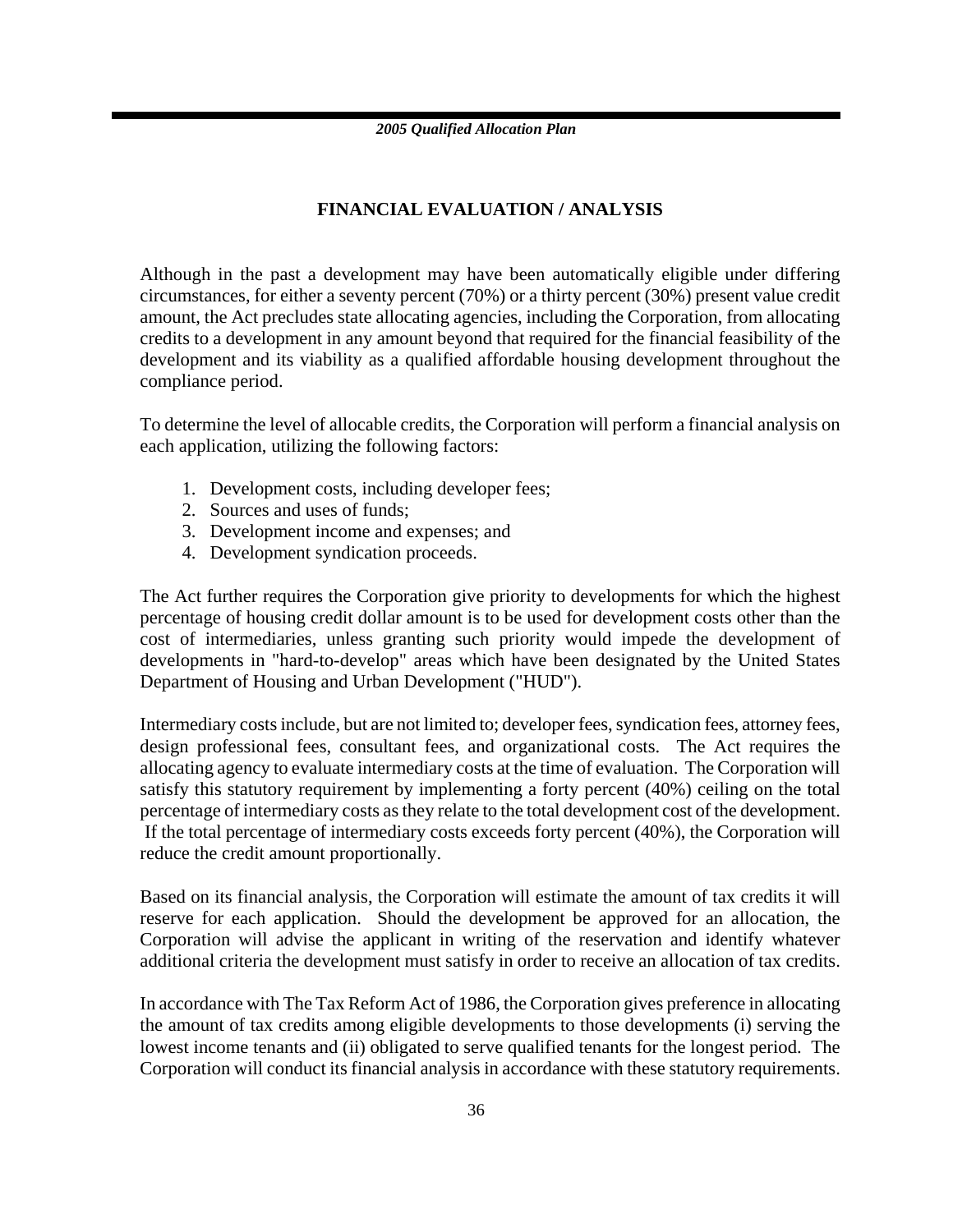The Act stipulates that eligible developments should be evaluated to determine the amount of tax credits to be allocated. The amount of tax credits allocated will be limited to that amount necessary to make the development financially feasible.

The Act requires the Corporation to conduct a second financial analysis at the time it actually allocates credits to each development and a third financial analysis at the time the development is placed in service.

### **THE CORPORATION RESERVES THE RIGHT TO MAKE AND REVISE ALLOCATIONS ACCORDING TO ITS QUALIFIED ALLOCATION PLAN IN ITS INHERENT DISCRETION AND IN ACCORDANCE WITH PUBLISHED FEDERAL REGULATIONS.**

### **Verification of Expenditures**

The Corporation has established a process for requiring and analyzing cost certifications for all developments as part of the final feasibility evaluation, prior to issuing an IRS Form 8609. As part of the analysis, the Corporation will ascertain the reasonableness of the cost components.

For all developments, the Corporation will require owners to submit for the agency's review an independent third-party CPA cost certification as a part of the final feasibility evaluation.

### **Replacement and Operating Reserves**

Replacement reserves are required for all applications for tax credits. Contributions must be made to a reserve account. Reserves should be funded for the term of the loan of the senior lender. The following minimum contributions must be used:

Rehabilitation (\$300 per unit per year) New Construction-Elderly (\$250 per unit per year) New Construction-Family (\$250 per unit per year)

Replacement reserves should be used only for capital improvements and system replacements and not used for general maintenance expenses. Capital improvements means improvements to the real estate, such as re-roofing, structural repairs, or major costs to replace or upgrade existing furnishings, but not including replacement of individual appliances or minor repairs. The cost of these capital improvements and system replacements should exceed \$5,000 for developments with 24 units or less and exceed \$10,000 for developments above 24 units. Replacement reserves will increase at a rate of four percent (4%) per year.

Operating reserves should be six months of the development's operating expenses. Calculations of operating reserves include replacement reserves. *Operating reserves must be listed on the "Operating Reserve" line item under the "Cost Breakdown" section of the application***.**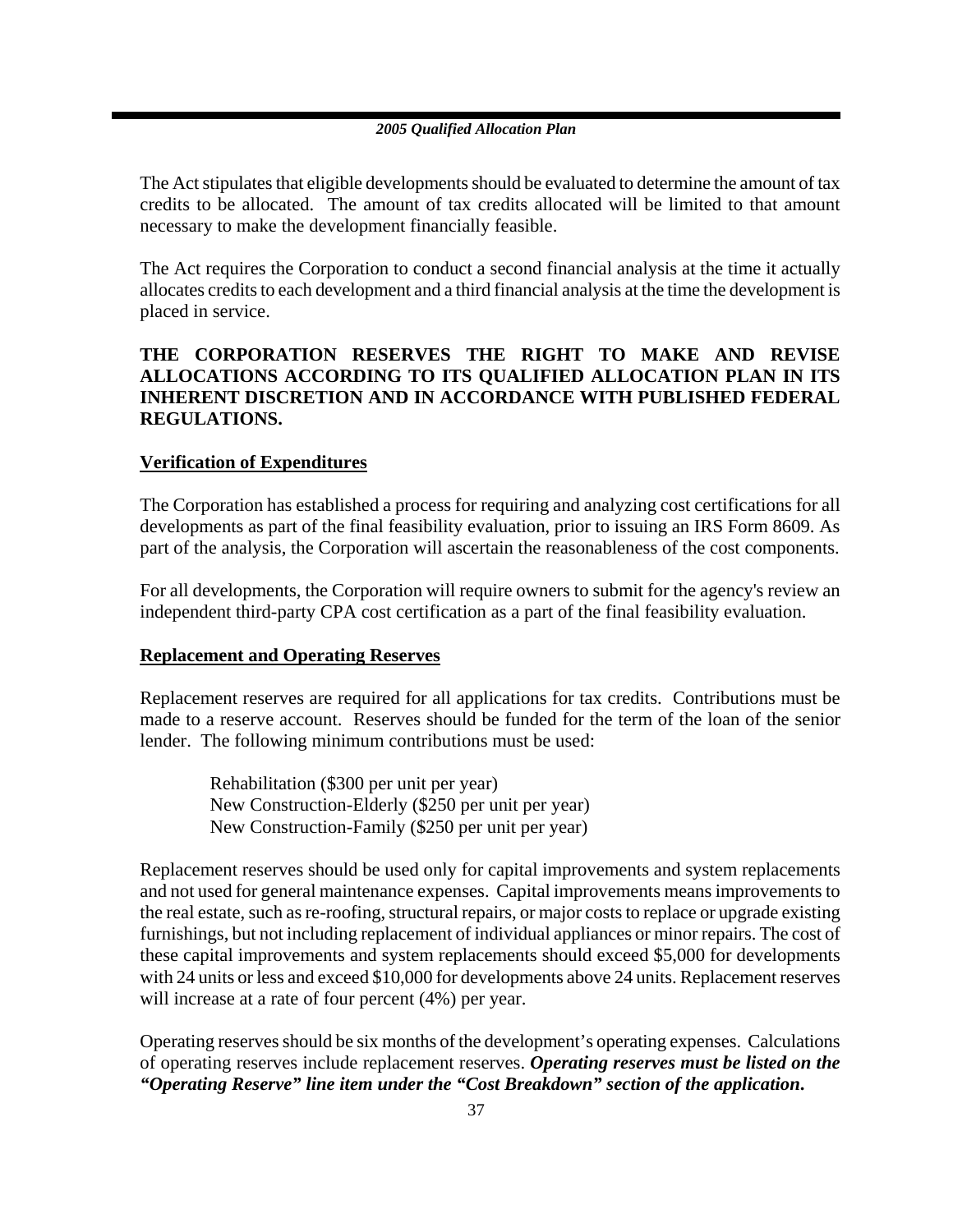Replacement and operating reserve accounts should be maintained in a FDIC-insured financial institution.

**A development will not be considered financially feasible if the aforementioned minimum reserves are not satisfied.**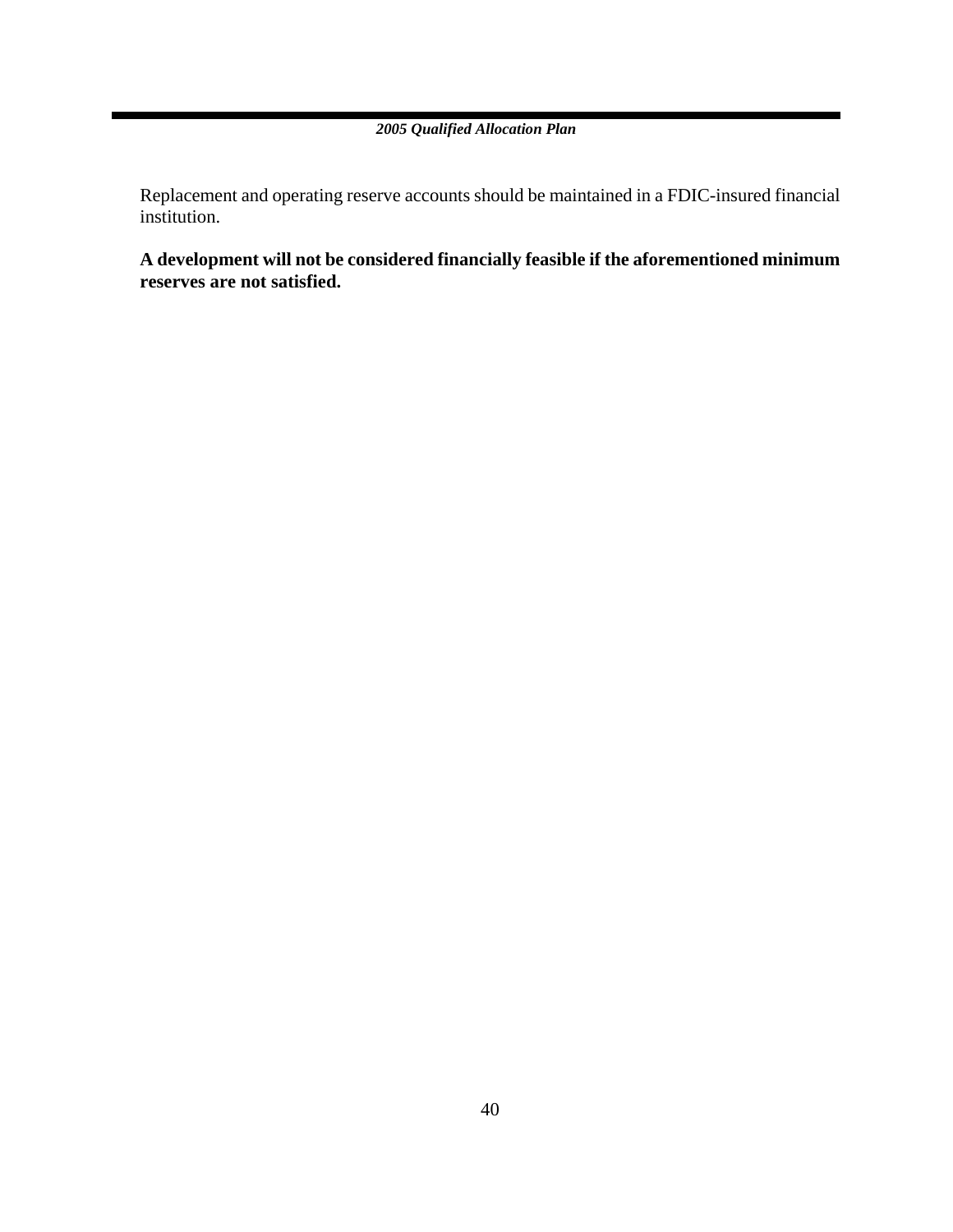### **PER UNIT COST**

In designing the Tax Credit program, Congress granted states the flexibility to respond to their unique and varied affordable housing needs and the responsibility to maximize the credit's use in producing significant numbers of affordable housing units. To that end, Congress carefully limited the portion of a development, which can be financed by Tax Credits. Congress recognized; however, that the cost of providing low income housing:

- Is frequently highest in areas of greatest need, such as inner city areas; where development is frequently most expensive and difficult;
- May involve construction of facilities to support special services to low-income tenants;
- May sometimes require higher wage rates for such construction than other developments due to state or federal law;
- In developments, which include Tax Credit units, might also include market rate units not financed by the credit.

Congress did not limit either the total amount of Tax Credits which can be allocated to a single development or the total cost of any development, including costs which are ineligible to be financed by the Tax Credit and are financed by other sources. However, Congress does require states administering the Tax Credit Program to give priority to developments which serve the lowest income tenants and which serve tenants for the longest period of time, without regard to the higher amounts of Tax Credits which might be required to finance developments meeting those needs. The cost of producing low income housing, particularly special needs housing and housing located in difficult-to-develop areas, requires states to balance financing the maximum possible number of units which might be produced, if high cost areas and developments were avoided, and targeting Tax Credits to areas and tenants of greatest need, as Congress has required.

In addition to carefully rationing the amount of Tax Credits allocated to eligible developments, as federal law requires, the Corporation has developed a per unit cost standard and expenses per unit standard based on total development costs, including those costs which may be substantial, that are part of the development but not eligible for Tax Credit financing and annual operating expenses. These standards and their justification follow: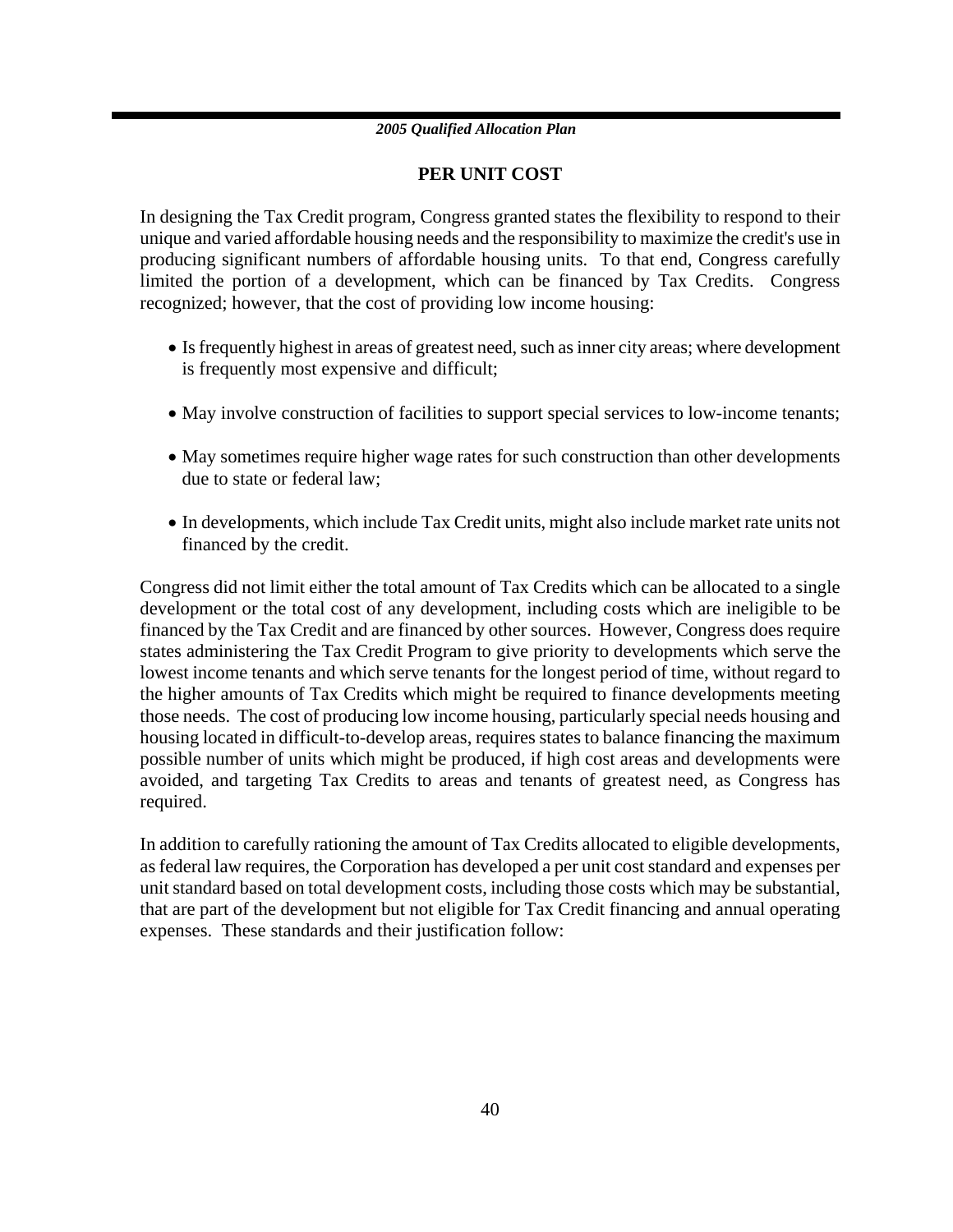### **DETERMINING MAXIMUM COST (MC) PER UNIT**

In developing the maximum cost per unit standard, the Corporation has examined building construction and land costs in the state, including variations in such costs within the state. The Corporation has also examined statistical cost data on completed Tax Credit developments. This process has produced a standard which prescribes a single limit for Rural Development ("RD"), formerly Farmers Home Administration, developments applicable to the entire state and area limits for developments financed by conventional sources and HUD mortgage insurance program.

If the Corporation receives an application for the award of Tax Credits to a development with per unit cost in excess of its established limits for an area, then all factors that contributed to the excess per unit cost such as exceptionally high land costs, material costs, or special wage rates, are required to be disclosed and fully explained in the justification for the application. Credits will be awarded to such developments only if (i) the review reveals that the additional costs are justifiable and reasonable under the circumstances, (ii) can be attributed to unique development characteristics (such as location in a difficult-to-develop area, limited commercial space or tenant services or common areas essential to the character of the development) which are consistent with the housing needs and priorities identified herein, and (iii) are either attributable to costs which Congress has permitted the Tax Credit to finance or, if not, are financed by other means.

The Corporation will also consider on a "case by case" basis the costs of developments having (i) significant amenities, (ii) significant rehabilitation or construction costs, (iii) significant acquisition and rehabilitation of a historical property, and (iv) having tangibly increased material and or labor costs.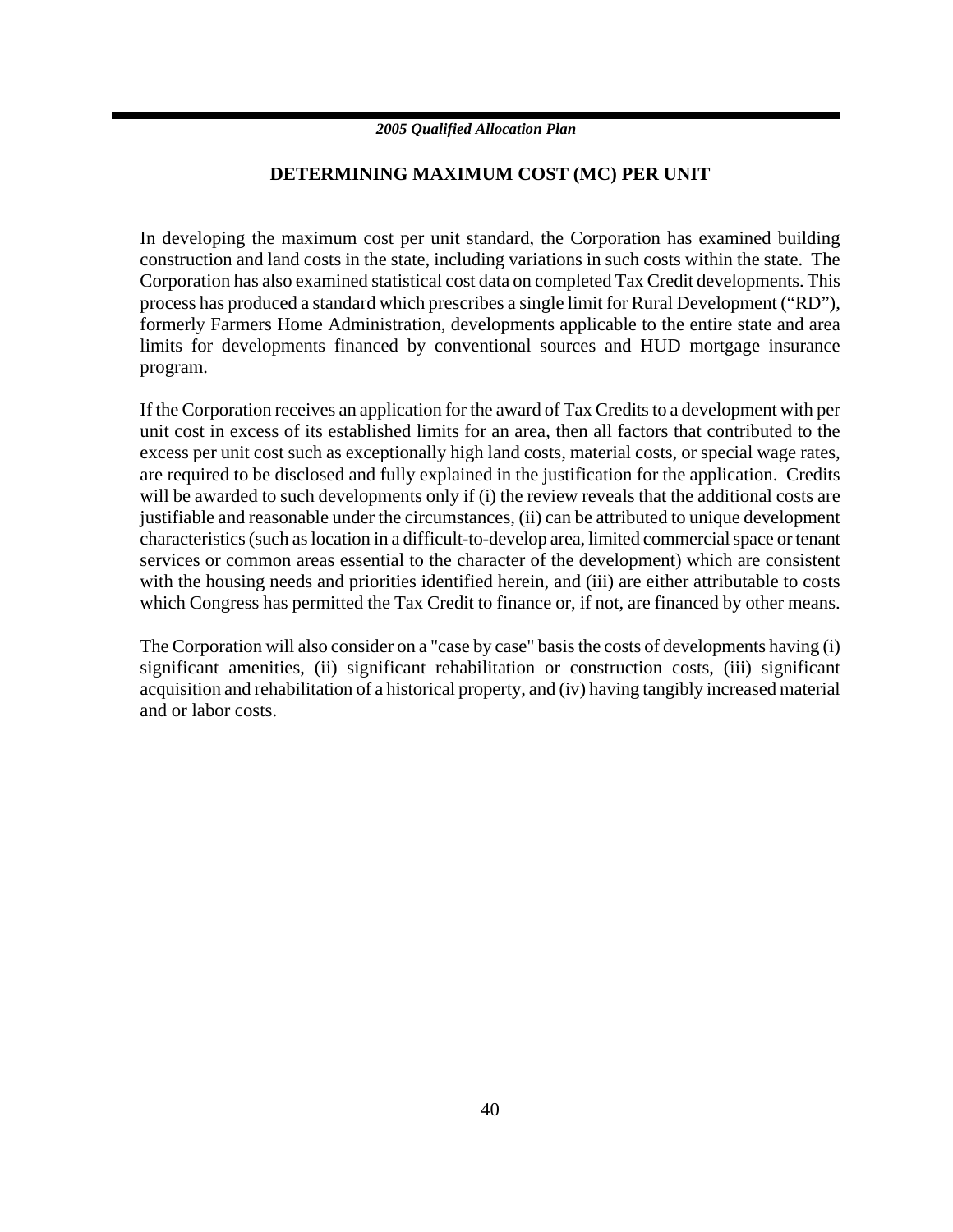### *Determining Maximum Cost (MC) Per Unit Formula*  $\Rightarrow \Rightarrow \Rightarrow (\$DFL) X (DL)(1) X (DL)(2) X (DL)(3) X (DD) X (DS) = MC$

| <b>Development Financing (DFL):</b>                                                                                                    |                                                |
|----------------------------------------------------------------------------------------------------------------------------------------|------------------------------------------------|
|                                                                                                                                        |                                                |
|                                                                                                                                        |                                                |
| <b>Development Location (DL)(1):</b><br>Below 4% housing with selected conditions<br>4-5.9% housing with selected conditions           | Percentage<br>1.000<br>1.050                   |
| 6-7.9% housing with selected conditions<br>(See pages 21-22 of $QAP$ )                                                                 | 1.100                                          |
| <b>Development Location (DL) (2)</b><br>% of Renter Household Income<\$10,000>40%<br>(See Attachment 6)                                | Percentage<br>1.100                            |
| <b>Development Location (DL) (3)</b><br><b>Qualified Census Tract</b><br>Area Designated as Difficult to Develop<br>(See Attachment 5) | Percentage<br>1.150<br>1.200                   |
| <b>Development Designation (DD):</b><br><b>All Senior Citizens</b><br>Mixed<br>Congregate<br>Family                                    | Percentage<br>1.050<br>1.025<br>1.050<br>1.000 |
| <b>Development Size (DS):</b><br>50 or More Units<br>33 - 49 Units<br>17 - 32 Units<br>16 or Less Units                                | Percentage<br>0.900<br>0.950<br>1.000<br>1.050 |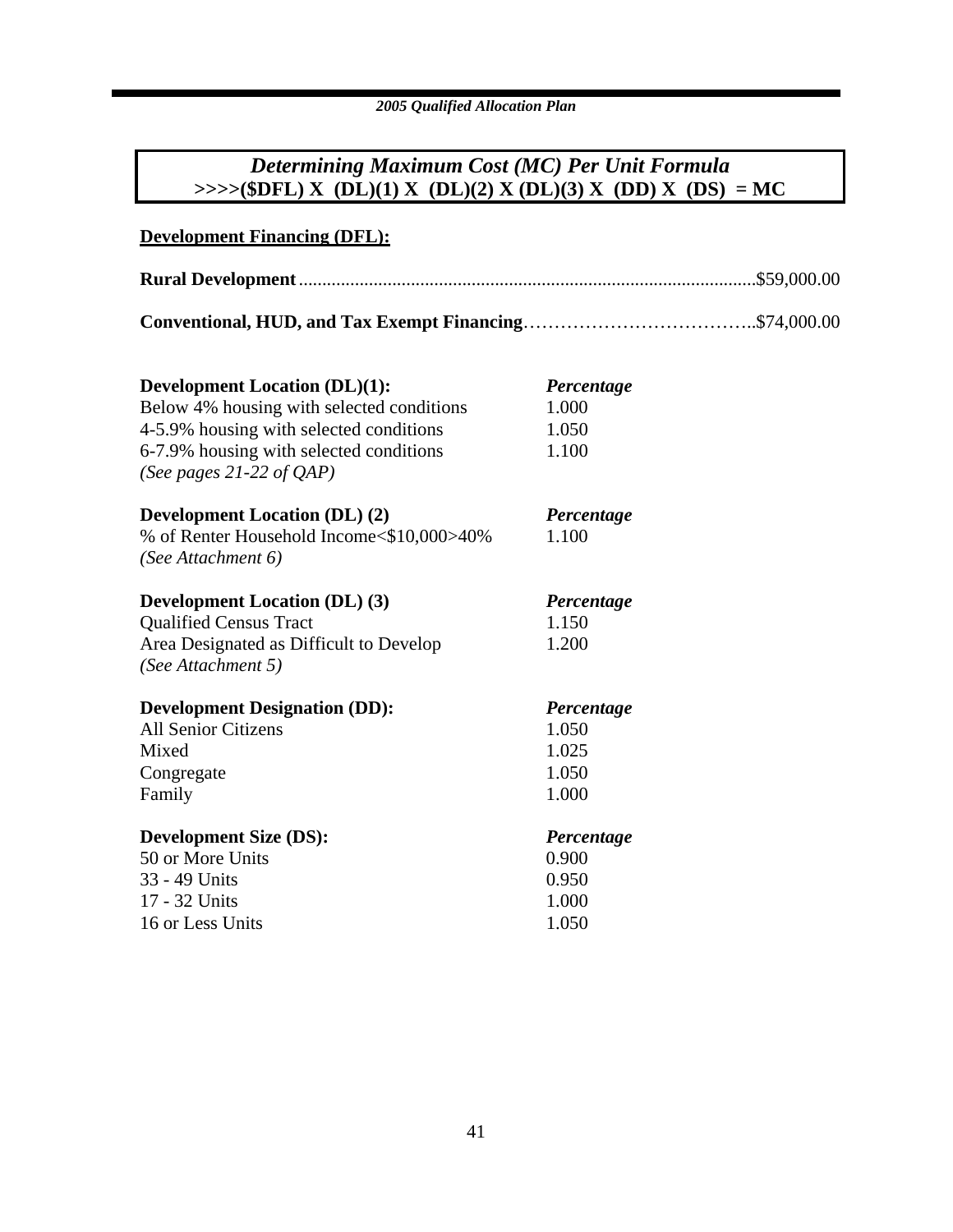# *N O T E*

### IF THE DEVELOPMENT'S COST PER UNIT

### **EXCEEDS THE CALCULATED MAXIMUM**

### **COST PER UNIT, JUSTIFICATION MUST BE**

### **PROVIDED BY AN ARCHITECT OR ENGINEER.**

### **OTHERWISE, THE DEVELOPMENT WILL NOT**

### **BE GIVEN CONSIDERATION AS TO ITS**

### **FEASIBILITY FOR TAX CREDITS.**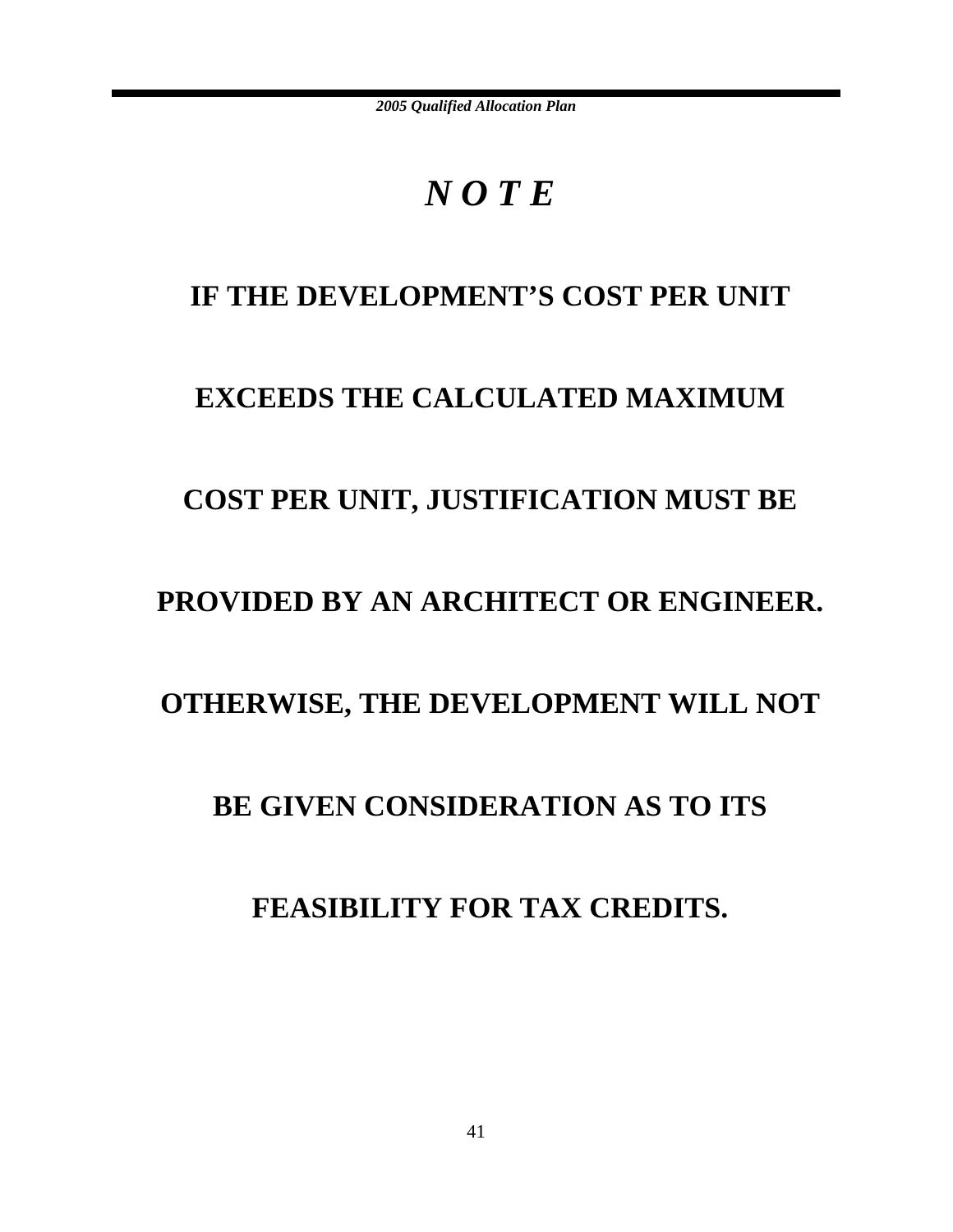### **MAXIMUM ADMINISTRATIVE EXPENSES (MAE) PER UNIT**

In developing the maximum administrative expense per unit standard, the Corporation examined statistical cost data on completed Tax Credit developments to determine the applicable administrative management fees to be charged to a development. This information was used by the Corporation to develop a formula for calculating the maximum administrative expenses per unit (Annual Operating Expense).

If the Corporation receives an application for the award of Tax Credits to a development with maximum administrative expenses per unit cost in excess of the established limits for an area, all factors that contributed to the excess administrative per unit cost such as exceptionally high real estate taxes, insurance costs, maintenance reserves, or replacement reserves, are required to be disclosed and fully explained in the justification for the application. Justification regarding excessive maximum expense per unit should be provided by a certified public accountant. Credits will be awarded to such developments only if the review reveals that the additional expenses are justifiable and reasonable under the circumstances and can be attributed to unique development requirements which are consistent with the housing needs and priorities identified herein. The Corporation will consider developments meeting this criteria on a "case by case" basis. The Corporation shall have the sole authority in determining review of **"case by case"** developments.

The Corporation will consider on a **"case by case"** basis the maximum annual operating expenses of developments having (i) significant amenities, (ii) significant provision(s) for social services, and (iii) significant costs related to local market conditions (i.e. real estate taxes, utility costs, requirement of security, etc.).

**In addition to a maximum expense per unit, the Corporation will require a minimum expense per unit of \$2,700. If a development fails to meet the minimum expense per unit, the development will not be considered financially feasible for an allocation of tax credits.**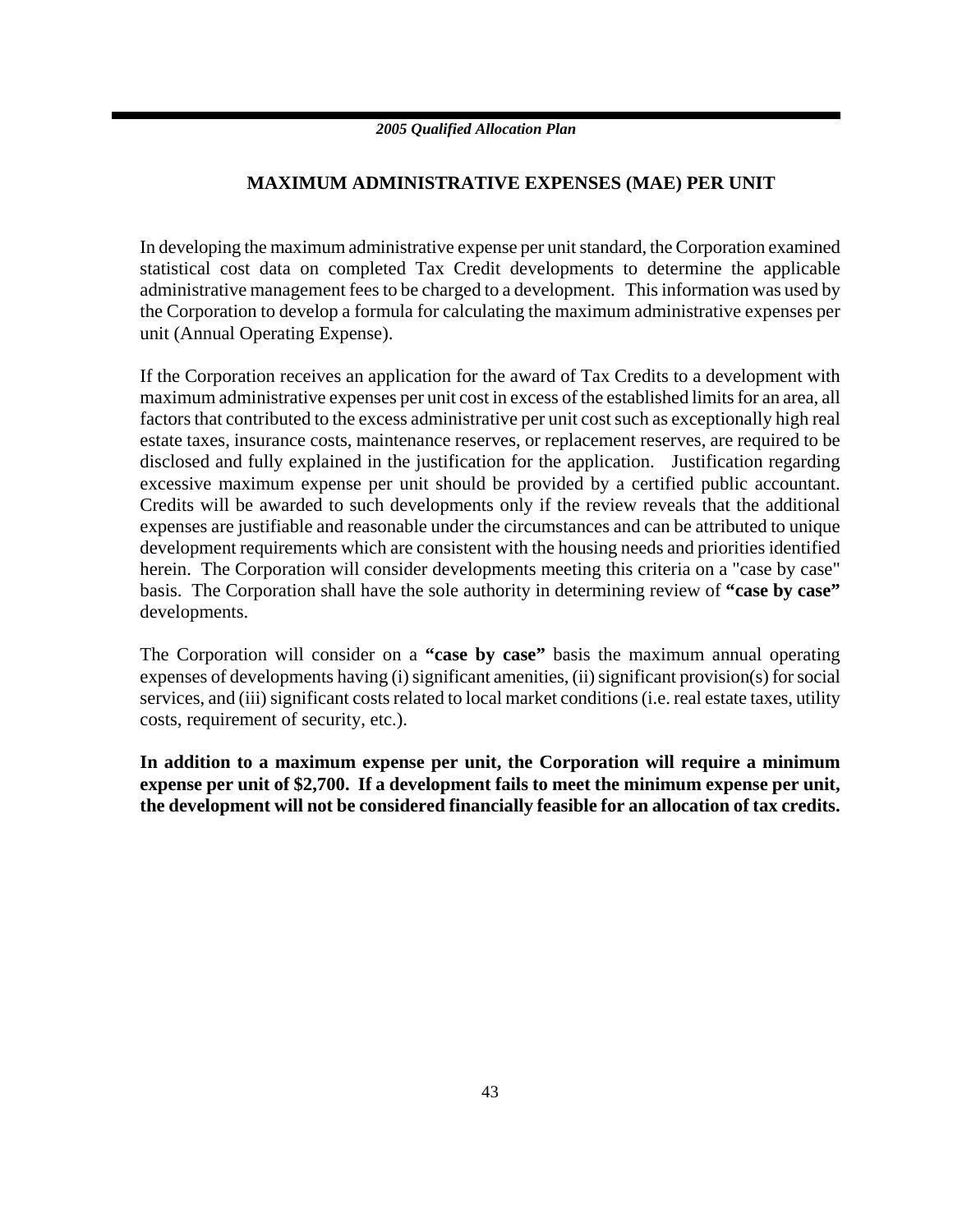### *Determining Maximum Administrative Expenses (MAE) Per Unit Formula:* **>>>>(\$DB) X (DD) X (DS) X (MD) = MAE**

### **ANNUAL OPERATING EXPENSES**

### **Development Base (DB):**

*(Includes Section 8 - Family, All Elderly/Handicapped, All Family/ Non-Elderly)*

| <b>Development Designation (DD):</b> | Percentage |  |
|--------------------------------------|------------|--|
| <b>All Senior Citizens</b>           | 0.900      |  |
| Mixed                                | 0.950      |  |
| Congregate                           | 1.000      |  |
| Family                               | 1.050      |  |
| <b>Development Size (DS):</b>        | Percentage |  |
| 50 or More Units                     | 0.900      |  |
| 33 - 49 Units                        | 0.950      |  |
| 17 - 32 Units                        | 1.000      |  |
| 16 or Less Units                     | 1.050      |  |
| <b>Management Difficulty (MD):</b>   | Percentage |  |
| <b>Full Profit</b>                   | 0.900      |  |
| 515 / Market Rate                    | 0.950      |  |
| Split RA                             | 1.000      |  |
| 100% RA / Split Section 8            | 1.050      |  |
| 100% Section 8/515                   | 1.100      |  |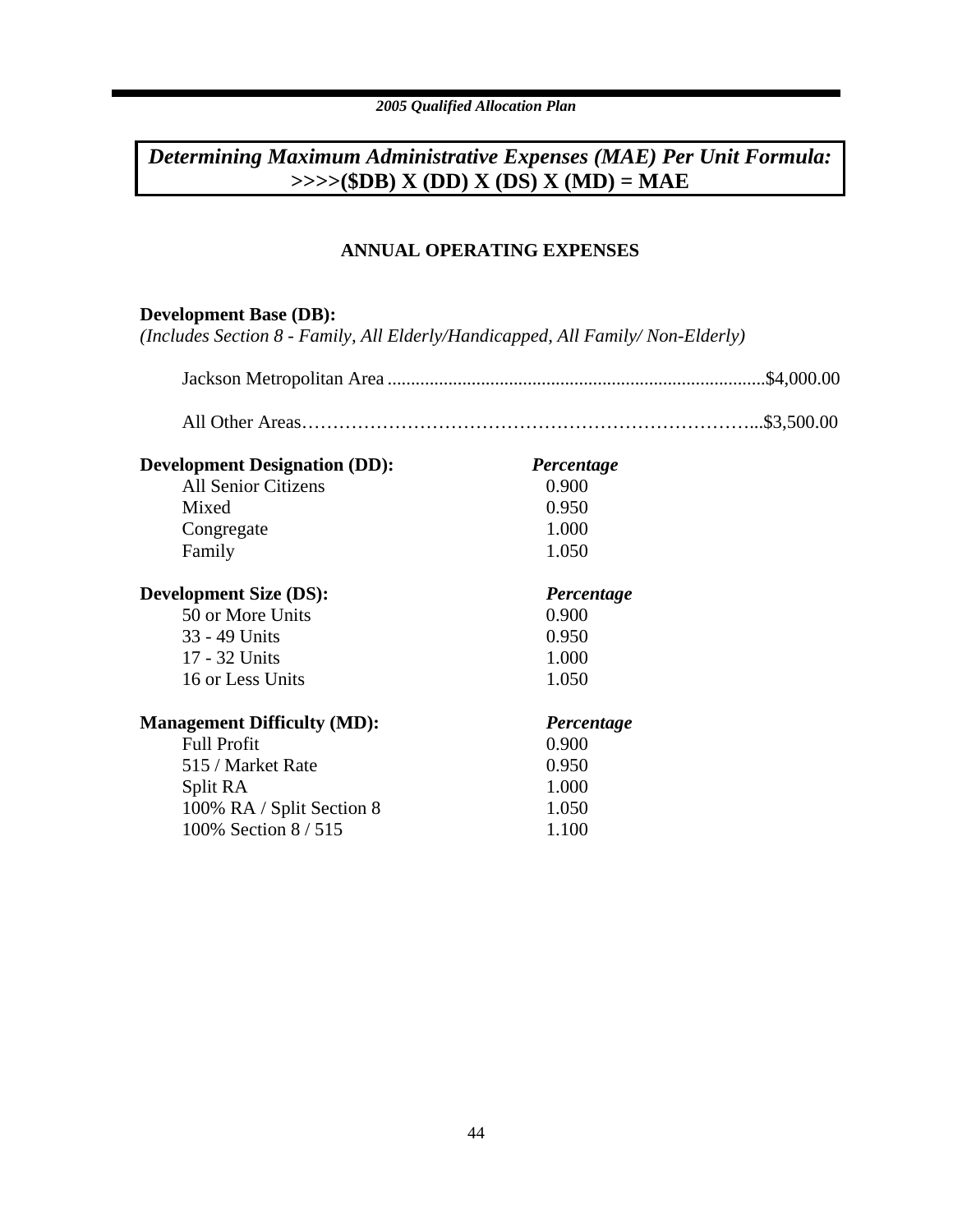# *N O T E*

# **IF THE DEVELOPMENT'S EXPENSE PER UNIT EXCEEDS THE CALCULATED MAXIMUM ADMINISTRATIVE EXPENSE PER UNIT, JUSTIFICATION MUST BE PROVIDED BY A CERTIFIED PUBLIC ACCOUNTANT. THE MINIMUM EXPENSE PER UNIT MUST BE MAINTAINED IN CALCULATING FINANCIAL FEASIBILITY THROUGHOUT THE ENTIRE FEASIBILITY PERIOD; OTHERWISE, THE DEVELOPMENT WILL NOT BE GIVEN CONSIDERATION AS TO ITS FEASIBILITY FOR TAX CREDITS.**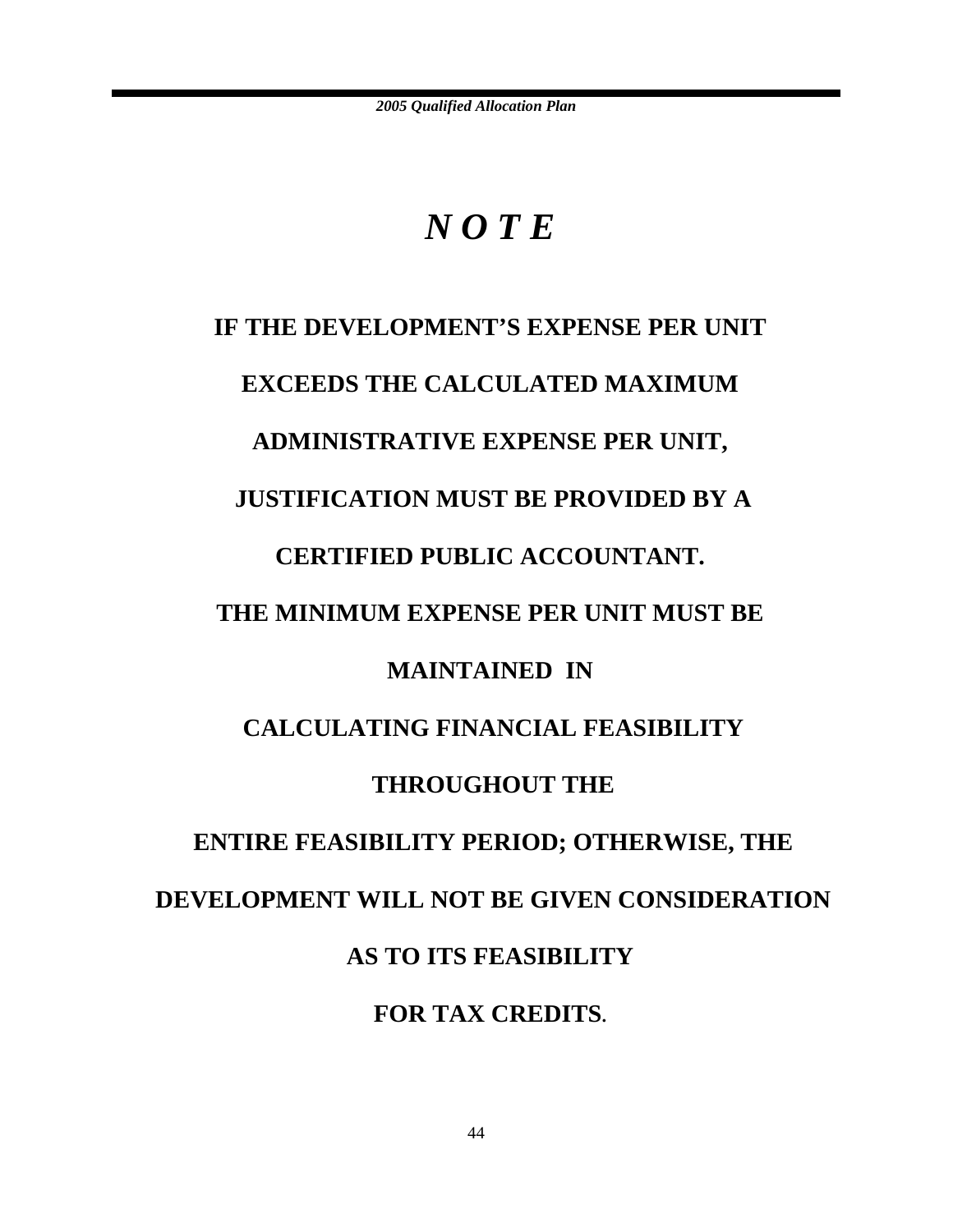### **DEVELOPER FEES**

The Corporation will allow a base fee of fifteen percent (15%) of the development's construction costs, including builder's profit, for developer's fees, which includes developer's overhead and consultant fees. This base fee may be increased dependent upon a development meeting the following criteria:

- Development size The smaller the development size, the higher the fee would be as a percentage of development costs.
- Development characteristics Certain developments may be allowed higher developer fees as an incentive to produce hard-to-develop or socially desirable developments, such as homeless housing, single room occupancy housing, and scattered site developments.
- Development location Higher developer fees may be allowed for developments developed in difficult-to-develop areas.

The developer's fee is intended to compensate for staff time, entrepreneurial effort and risk involved in development of the development including payments or fees paid to the developer, overhead, and profit. In reviewing applications for financial feasibility, the Corporation does not anticipate allowing developer fees to exceed that percentage and must, in any event, give priority to those developments with the lowest intermediary costs.

A developer may defer a portion of their developer's fee in an effort to satisfy an additional equity requirement. If a developer elects to defer any portion of the developer's fee, a Developer's Note outlining the terms and conditions of the deferred portion must accompany the application. Prior to receiving Forms 8609, a revised Developer's Note, along with a statement of authorization from the participating syndicator indicating the deferred portion is acceptable and is allowable in eligible basis, must be submitted.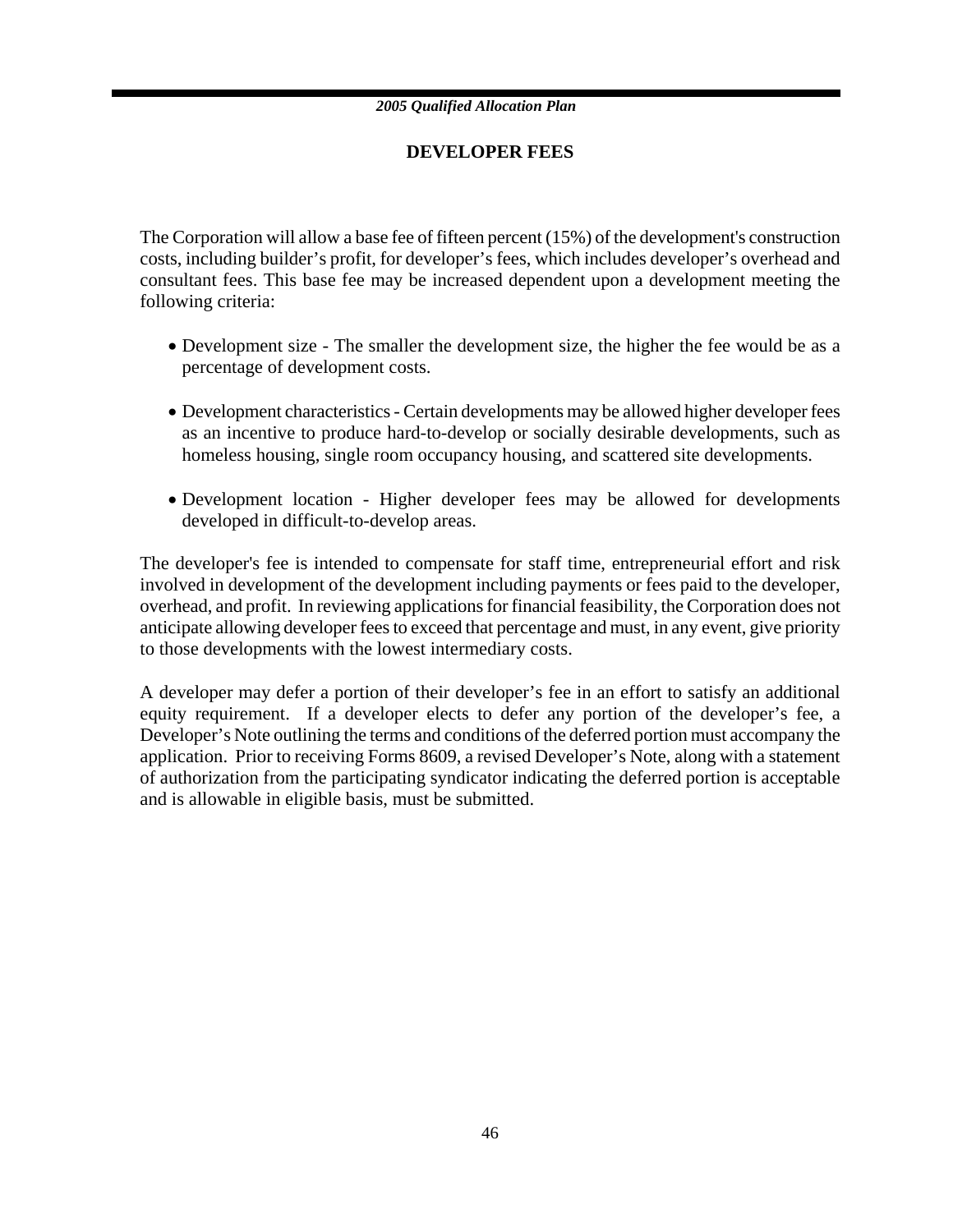### *Determining Maximum Developer Profit Percentage % (MDPP) Formula* **>>>>BASE (15%) X (DS) X (DL)(1) X (DL)(2) X (DL)(3) = MDPP**

| <b>Development Size (DS):</b>              | Percentage |
|--------------------------------------------|------------|
| 33 or More Units                           | 1.000      |
| 17 - 32 Units                              | 1.100      |
| 16 or Less Units                           | 1.200      |
| <b>Development Location (DL)(1):</b>       | Percentage |
| Below 4% housing with selected conditions  | 1.000      |
| 4-5.9% housing with selected conditions    | 1.050      |
| 6-7.9% housing with selected conditions    | 1.100      |
| (See pages 21-22 of $OAP$ )                |            |
| <b>Development Location (DL)(2):</b>       | Percentage |
| % Of Renter Household Income <\$10,000>40% | 1.100      |
| (See Attachment 6)                         |            |
| <b>Development Location (DL)(3):</b>       | Percentage |
| <b>Qualified Census Tract</b>              | 1.150      |
| Area Designated as Difficult to Develop    | 1.200      |
| (See Attachment 5)                         |            |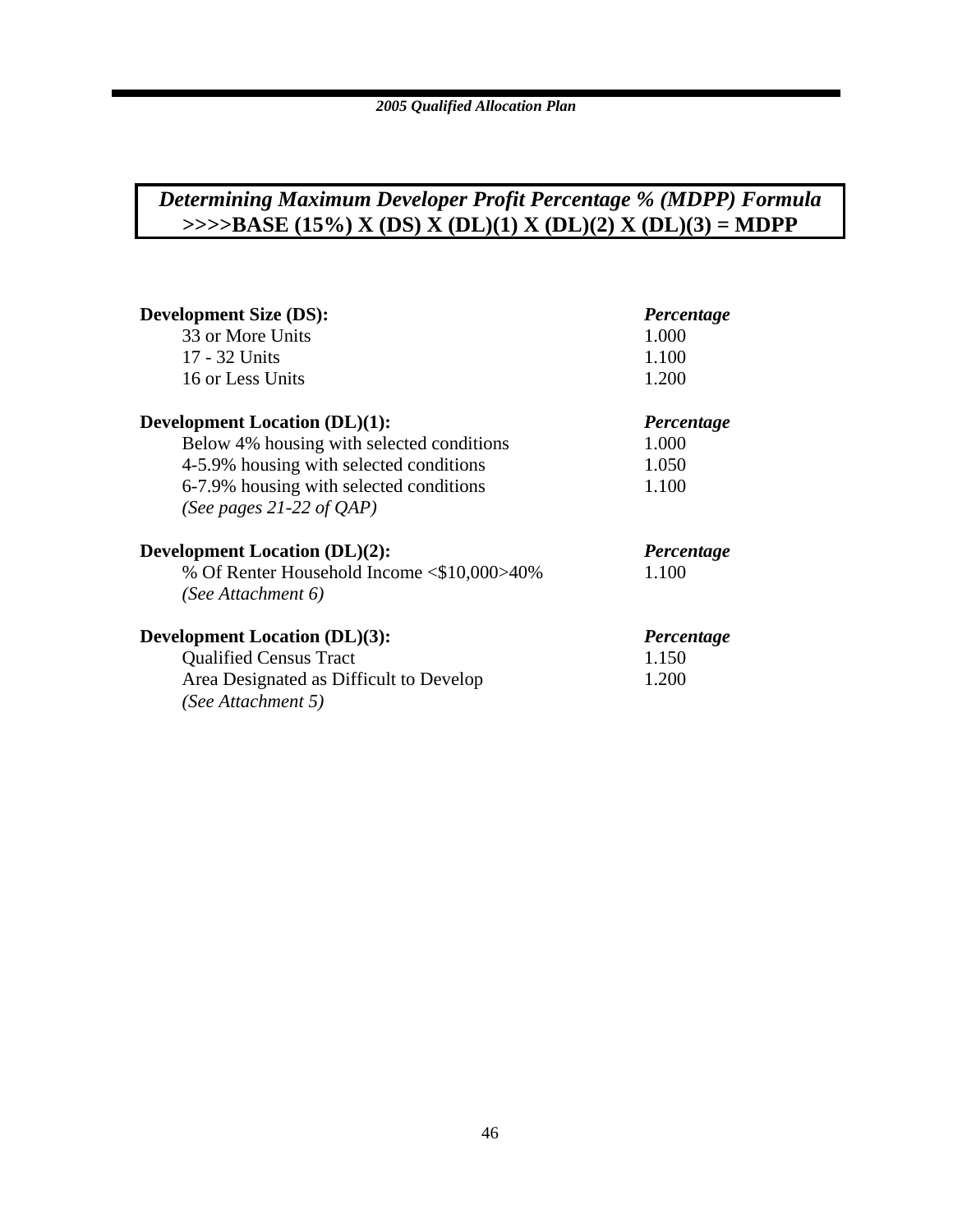### **CONSULTANT FEES**

The Corporation has determined that there is no uniform definition or treatment of "consultant fee" among the State Allocating Agencies. Additionally, there is evidence that the total amount of consultant fees is particularly high in developments with nonprofit sponsors and developers, leading to higher per unit costs for those developments.

The Corporation has determined that for allocation purposes the definition of consultant fees include the following:

- Those professional fees (such as for architects and engineers), which would be reimbursable through the Tax Credit.
- Excludes costs properly allocated to and payable by the syndicator (such as SEC registration and sales commissions), and
- Consultant fees, other than the professional fees set forth above are permitted only within the developer fee limit.

The Corporation makes no distinctions between for-profit and nonprofit developers for the purposes of determining the appropriate level of consultant fees.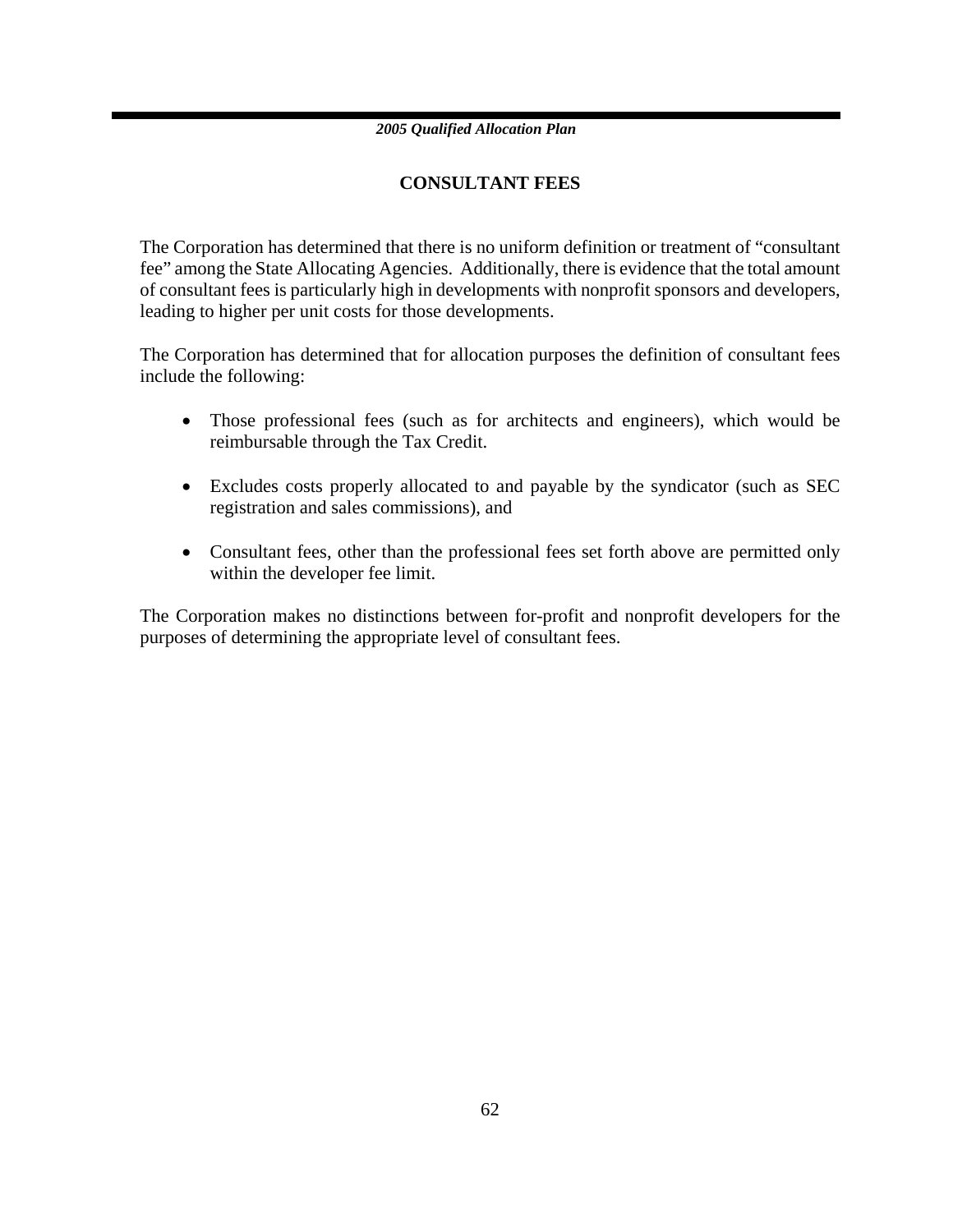### **LIMITS ON BUILDER OR GENERAL CONTRACTOR CHARGES**

The Corporation is also including in this allocation plan limits on builder or general contractor charges. The Allocation Plan includes limits as follows:

- Builder's profit six percent (6%) of construction costs;
- Builder's overhead two percent (2%) of construction costs; and,
- General requirements six percent (6%) of construction costs.

Amounts in excess of the subject limits will be considered excessive.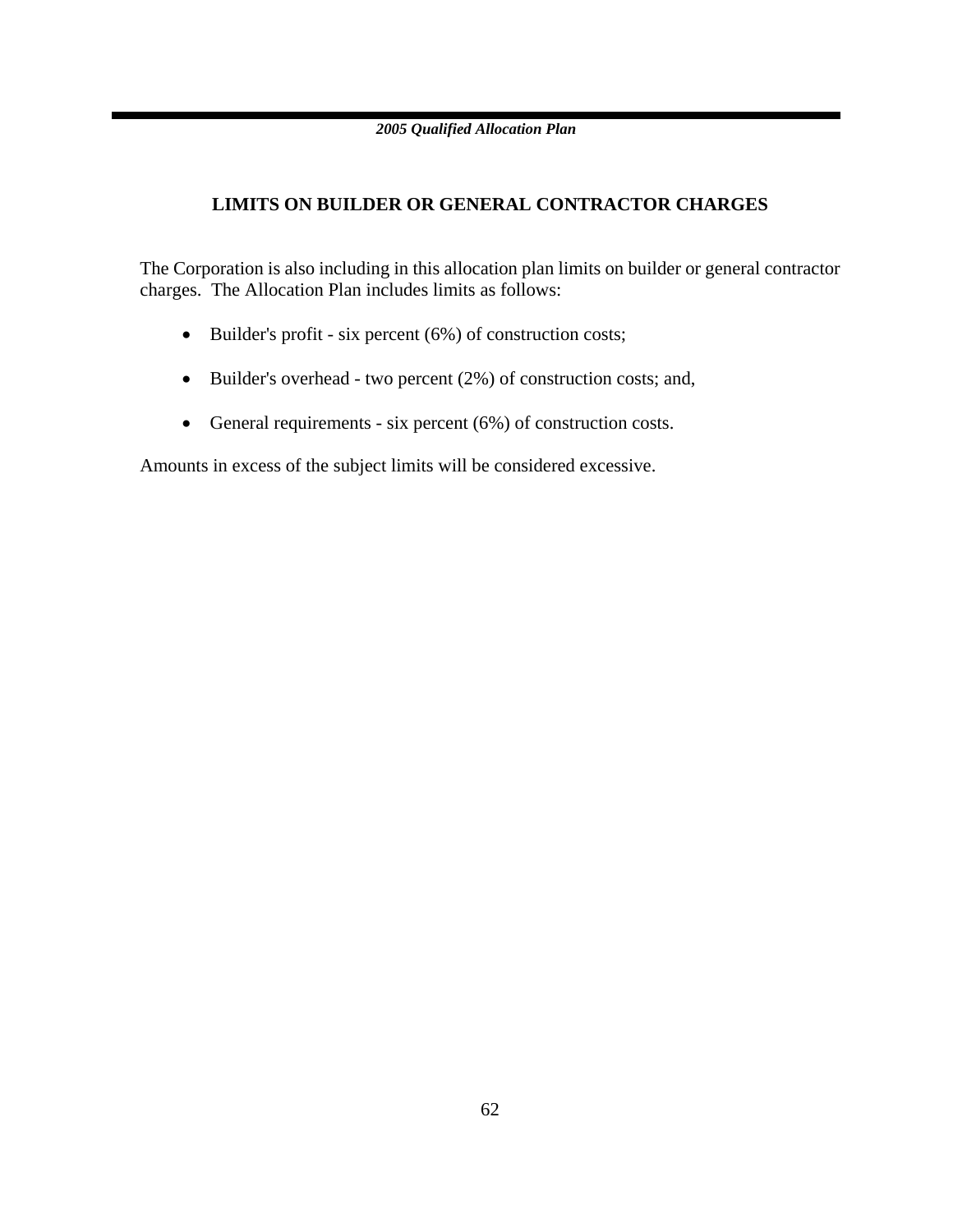### **UNDERWRITING OF TAX CREDIT APPLICATIONS**

In January 1996, the Corporation modified its standards for underwriting criteria for applications requesting Tax Credits under the Qualified Allocation Plan. The modified standards include the following:

Maximum Supportable Mortgage (During the 15 year compliance period):

A development whose fifteen (15) year average net cash flow exceeds the debt service beyond the acceptable range of 1:1.15 to 1:1.30 must, at the time of reservation, either:

- i. Obtain a higher permanent mortgage supported by a debt service coverage within the acceptable range, or
- ii. Reduce the rents that would be charged to the tenants.

### *A development is not considered feasible for tax credits if the average debt service coverage ratio does not fall within the acceptable range.**The minimum debt service ratio will be enforced.*

**Native American Housing Assistance and Self-Determination Act (NAHASDA):** The Native American Housing Assistance and Self-Determination Act of 1996 (NAHASDA) assistance is not taken into account in determining whether a building is federally subsidized for purposes of tax credits. Such buildings may qualify for up to nine percent (9%) credits provided that deeper targeting rules consistent with special targeting for HOME financed developments are followed.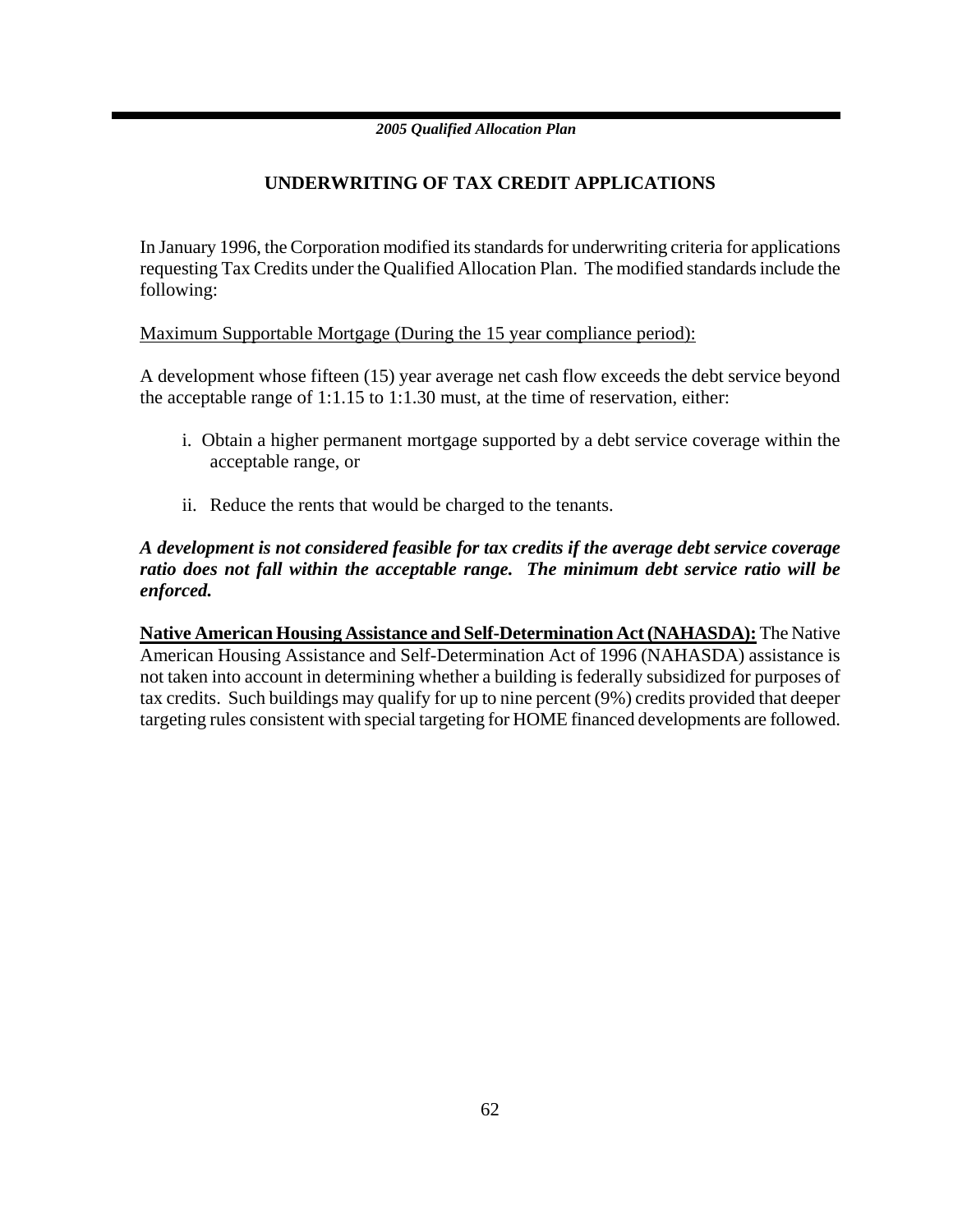### **LIMITATIONS**

The Tax Reform Act of 1986 charges the Corporation to allocate only that amount of tax credits to a development as required to make the development economically feasible. The Corporation's determination is made solely at its discretion and in no way constitutes a representation or warranty, expressed or implied, to any sponsor, lender, investor, or third party as to the feasibility of a given development. By allocating tax credits to a development, the Corporation makes no representation or warranty, expressed or implied, to the development owner, investors, lender, or third party that its allocation constitutes a determination that the development adheres to requirements of the Internal Revenue Code, relevant Treasury regulations, or any other laws or requirements governing the tax credit program.

The Corporation will be entitled to amend the Qualified Allocation Plan and its Housing Tax Credit Program as required by the promulgation or amendment of the Regulations and to meet the public purpose policies of the Corporation, from time to time. Such amendment is expressly permitted by the Qualified Allocation Plan, and the making of such amendment will not require further public hearings.

The Corporation will develop a Compliance Monitoring Plan in accordance with the Qualified Allocation Plan for compliance and monitoring of developments having received an allocation of Housing Tax Credits.

No Corporation member, employee, or agent shall be personally liable with respect to any matter or matters arising out of, or in relation to, the Tax Credit Program.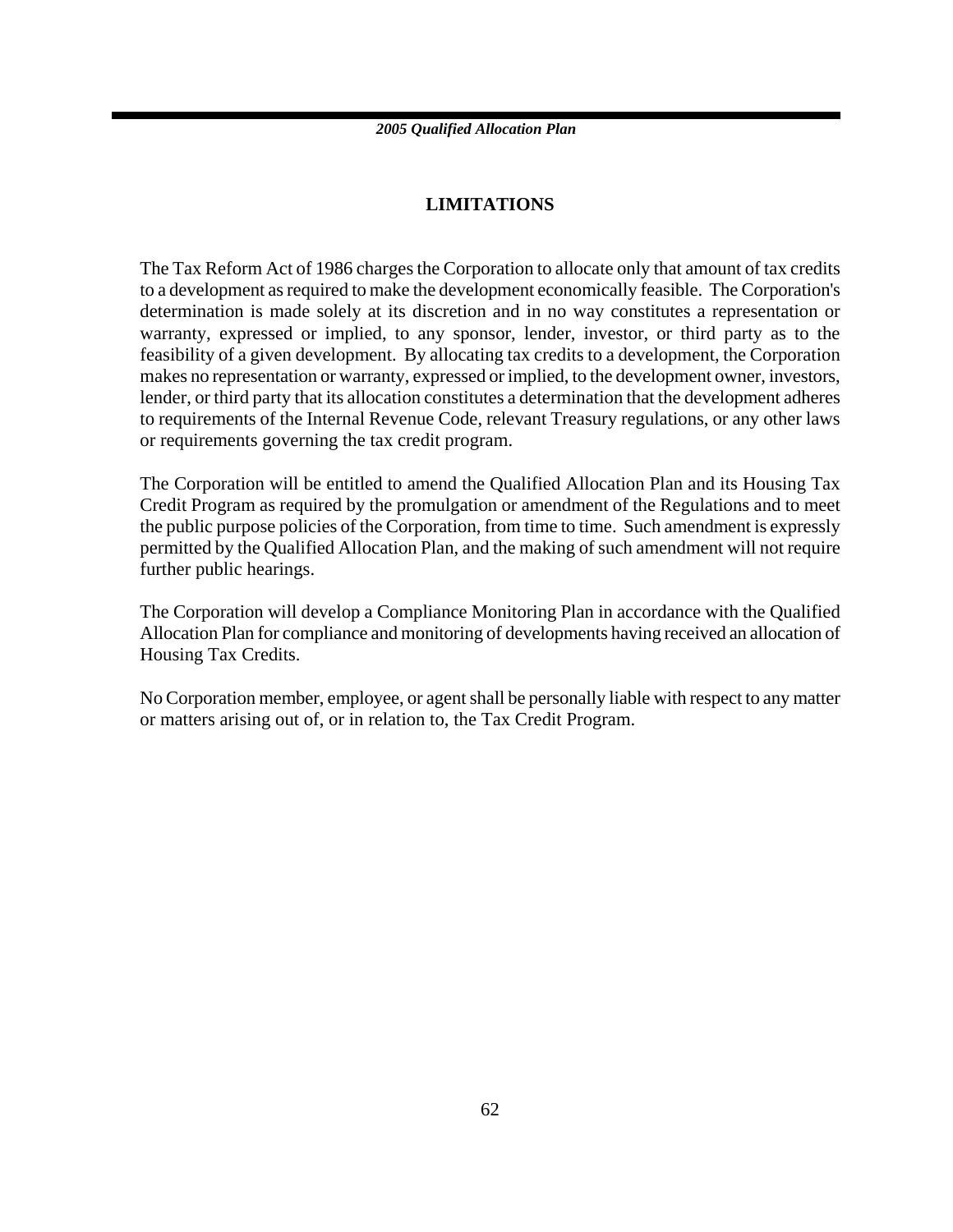### **IDENTITY OF INTEREST**

The Corporation will require in its Tax Credit application that a developer identify the existence of an identity of interest with another party to the development and take such identity of interest into consideration in determining maximum fees. Identity of interest must be disclosed whether the interest is indicated between the buyer/seller and/or developer/builder. Where there is an identity of interest between the buyer and seller, the sale must be an "arms length" transaction with acquisition costs supported by a certified appraisal. Where there is an identity of interest between the developer and builder, profit cannot exceed the greater of the maximum developer's profit and builder's combined.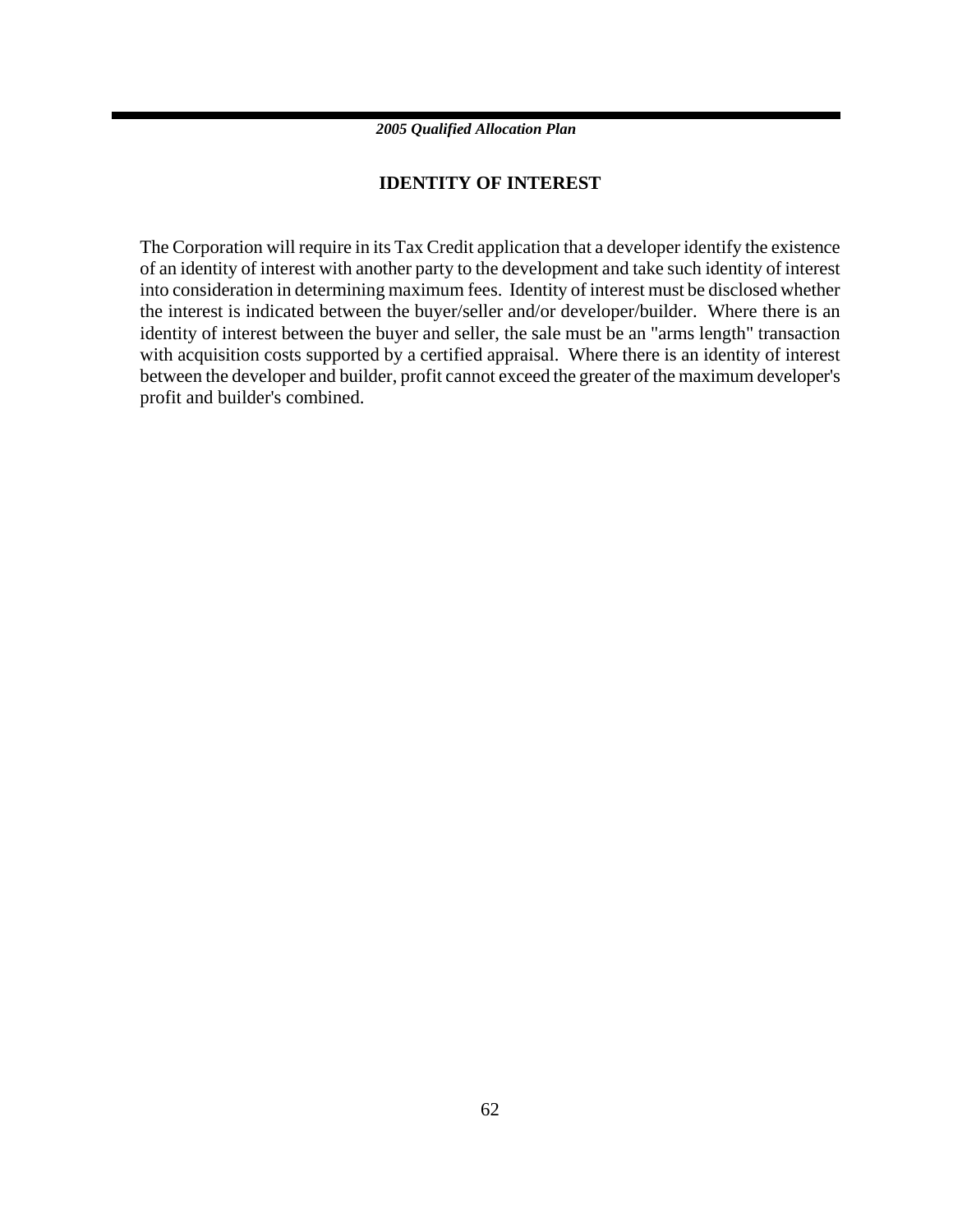### **DESIGN QUALITY STANDARDS**

### I. Building Design Criteria

A. All one hundred percent (100%) special needs developments must be one-story structures. Exception: Developments may have more than one story, provided elevators are to be installed servicing all upper level apartments. Design exceptions, or deviations, may be reviewed by MHC on an individual basis.

- B. Exterior Standards
	- 1. Exterior lighting is required at entry doors.
	- 2. Address numbers are to be clearly visible.
	- 3. Two (2) parking spaces per living unit required for family units, one space per unit for elderly units.
	- 4. Flashing is to be installed above all exterior door and window units.
	- 5. A landscaping plan must be submitted indicating areas to be sodded and landscaped. Landscaping plan(s) must follow any applicable landscape municipal ordinance.
	- 6. Sidewalk access to all parking spaces must be provided.
	- 7. A development sign including the fair housing logo is required.
	- 8. A minimum of one (1) enclosed trash dumpster or compactor is required.
- C. Interior Building and Space Standards
	- 1. Insulation Requirements:
		- a. Exterior wall insulation should have an overall R-11 minimum for the entire wall assembly.
		- b. Roof or attic insulation should have an R-30 minimum.
		- c. Vapor retarders must be installed if recommended by development architect.
	- 2. Kitchen Spaces
		- a. 7-inch deep double bowl stainless steel sinks are required in each unit.
		- b. Each unit must be equipped with a dry chemical fire extinguisher readily visible in the kitchen.
		- c. New cabinets should have dual sidetrack drawers constructed with a minimum laminated particle board fronts for doors or drawer fronts.
		- d. A pantry is required in each unit.
		- e. Fluorescent lighting is required.
	- 3. Hallways should have a minimum width of 36 inches.
	- 4. Window treatments (mini-blinds) are required for all windows.
	- 5. Sliding glass doors are prohibited.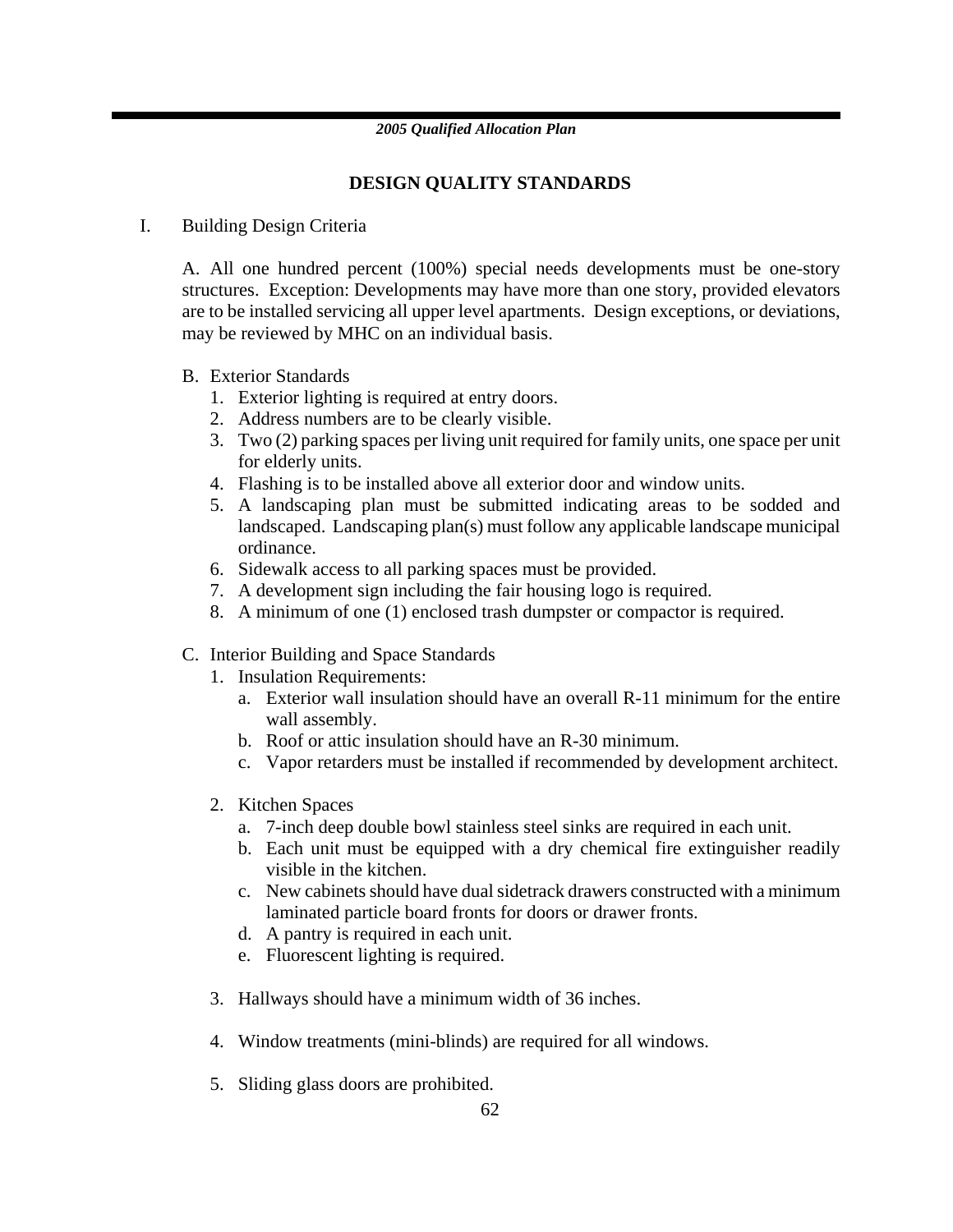- 6. A minimum of two (2) hard-wired smoke detectors with battery back-up is required per unit.
- 7. Plumbing and Mechanical Equipment
	- a. Water heaters should be placed in drain pans with drain piping plumbed to the outside.
	- b. All water piping located on exterior walls and in attic space should be insulated. Water and sanitary waste lines should be located in interior walls or stubbed up through the floor.
	- c. Through-wall HVAC units are not permitted except in efficiency units or in offices. However, single package heat pump forced air units are acceptable in all units.
	- d. HVAC units and water heaters are not permitted in attic spaces. Units must be placed in mechanical closets.
	- e. HVAC refrigeration lines shall be insulated.
	- f. All developments must install central air and heating units.
- II Drawing Submission Criteria
	- A. Site Plan: The following items should be shown
		- 1. Scale: 1 inch = 40 feet or larger for typical units.
		- 2. North arrow.
		- 3. Locations of existing buildings, utilities, roadways, parking areas if applicable.
		- 4. Existing site/zoning restrictions including setbacks, rights of ways, boundary lines, wetlands and flood plain with zone clearly identified, if applicable.
		- 5. All proposed changes and proposed buildings, parking, utilities and landscaping.
		- 6. Statement from a licensed architect or engineer stating that the proposed land is topographically suitable.
		- 7. Finished floor height elevations and all new paving dimensions and elevations.
		- 8. Identification of all specialty apartment units, including but not limited to, designated handicapped accessible and sensory impaired apartment units.
		- 9. Existing and proposed topography site (To be submitted at reservation stage).
		- 10. Site accessibility design requirements (To be submitted with carryover allocation documentation).
	- B. Floor Plans:
		- 1. Scale: 1/4 inch = 1 foot or larger for typical units.
		- 2. For developments requiring renovation and/or demolition of existing structures, show proposed changes to building components and design, identifying removal and new construction methods.
		- 3. Show room/space layout, identifying each room/space with name and finished space size.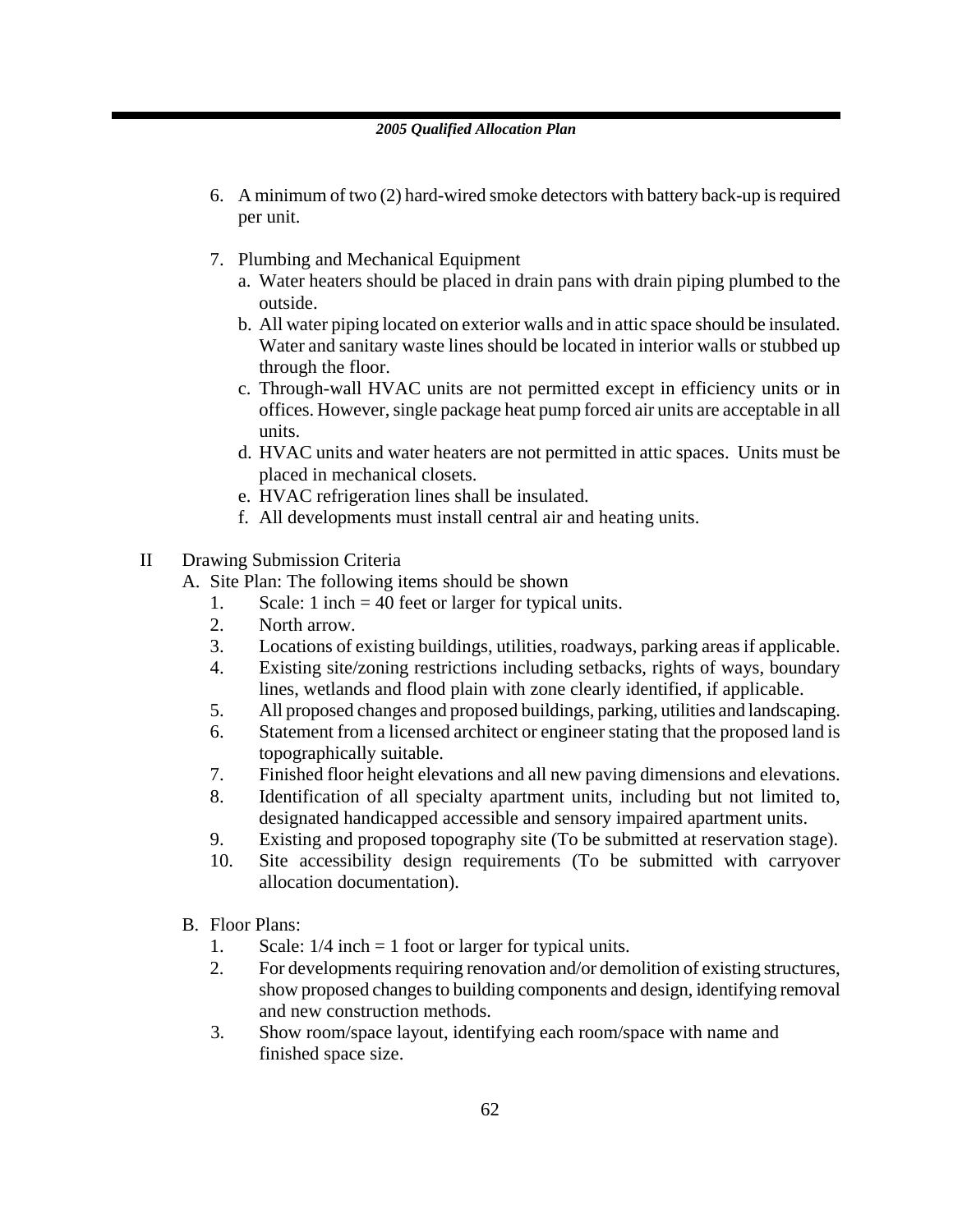- 4. Indicate the total gross square foot size, and the net square foot size for each typical unit (This information can be attached to floor plans).
- 5. For developments involving removal of asbestos and/or lead paint, identify location, procedures for removal and contractor.
- C. Elevations and sections for new construction:
	- 1. Scale:  $1/8$  inch = 1 foot or larger.
	- 2. Identify all materials to be used on building exteriors and foundations.

**Any deviations from these standards should have the prior written consent or approval of the Mississippi Home Corporation (MHC).** 

**All developments must be designed in accordance with the applicable requirements of the Americans with Disabilities Act, section 504 Requirements, Fair Housing and any local building codes.**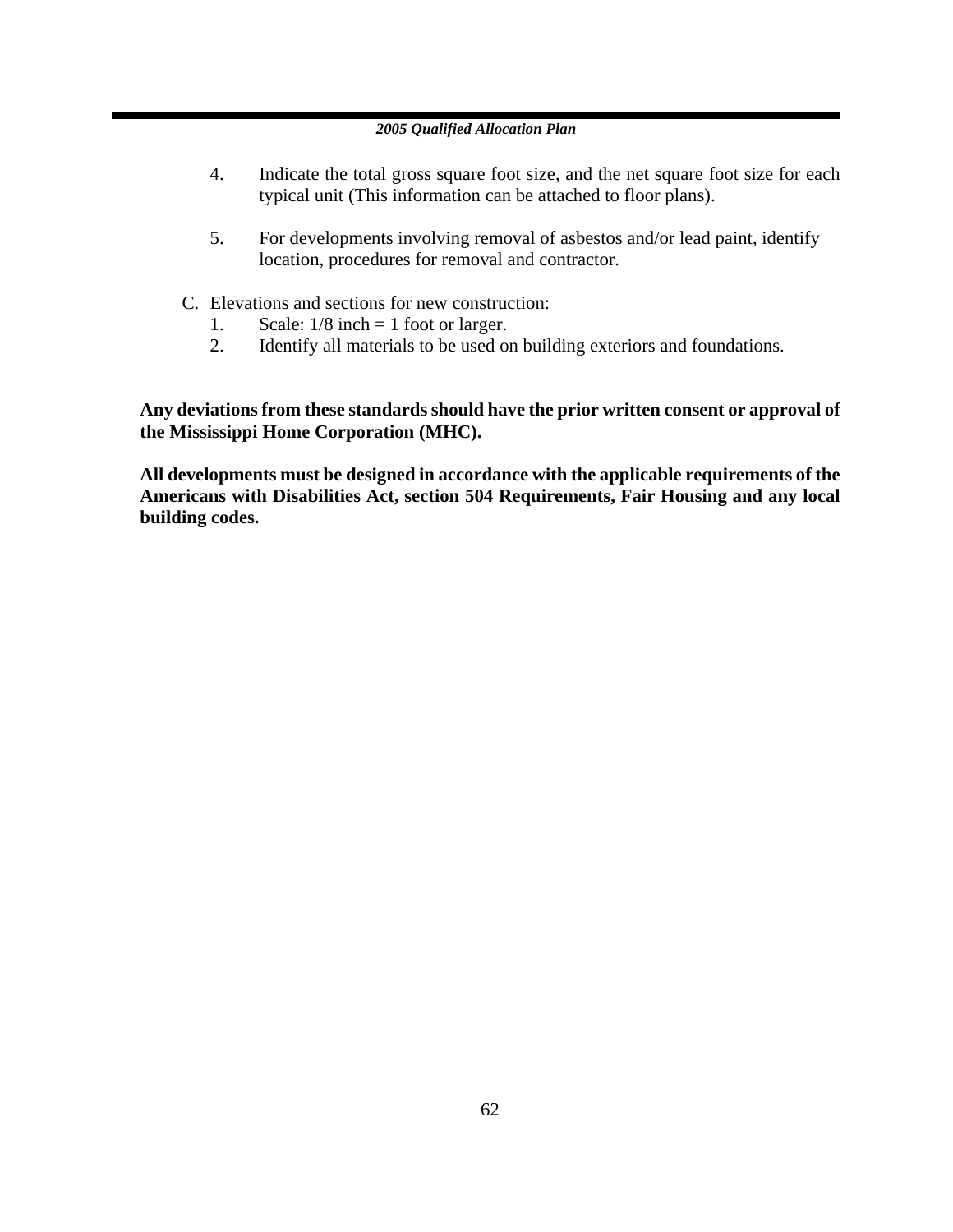### **COMPLIANCE MONITORING PLAN SUMMARY**

### **GENERAL**

The Income Tax regulations (26 CFR part 1) under Section 42, as amended of the Internal Revenue Code of 1986 which was amended and renumbered by the Revenue Reconciliation Act of 1990, is effective on January 1, 1992, which was amended, effective January 1, 2001, and applies to all buildings placed in service for which the low-income housing credit determined under Section 42, as amended is, or has been, allowable at any time.

Section 42, as amended provides for a housing tax credit that may be claimed as part of the general business credit under Section 38. The credit determined under Section 42, as amended is allowable only to the extent the owner of a qualified low-income building receives a housing credit allocation from a State or local housing credit agency ("Agency"), unless the building is exempt from the allocation requirement by reason of Section 42 (h)(4)(B), as amended. Under Section 42, as amended, the housing credit dollar amount for any building is zero unless the amount was allocated pursuant to a qualified allocation plan of the Agency. Similarly, under Section 42, as amended, the housing credit dollar amount for any development qualifying under Section 42 (h)(4), as amended is zero unless the development satisfies the requirements for allocation of a housing credit dollar amount under the qualified allocation plan of the Agency. Under Section 42, as amended, an allocation plan is not qualified unless it contains a procedure that the Agency (or an agent of, or private contractor hired by, the Agency) will follow in monitoring compliance with the provisions of Section 42, as amended and notifying the Internal Revenue Service of any noncompliance of which the Agency becomes aware.

### **MONITORING PROCEDURES**

### **Record-keeping and Record Retention**

The owner of a Housing Tax Credit (HTC) development must be required to keep records for each building in the development showing:

- a. The total number of residential rental units in the building (including the number of bedrooms and the size in square feet of each residential unit),
- b. The percentage of residential rental units in the building that are low-income units, the rent charged on each residential rental unit in the building (including any utility allowance),
- c. The number of occupants in each low-income unit, but only if the rent is determined by the number of occupants in each unit under Section 42 (g)(2), as amended (as in effect before the amendments made by the Revenue Reconciliation Act of 1989),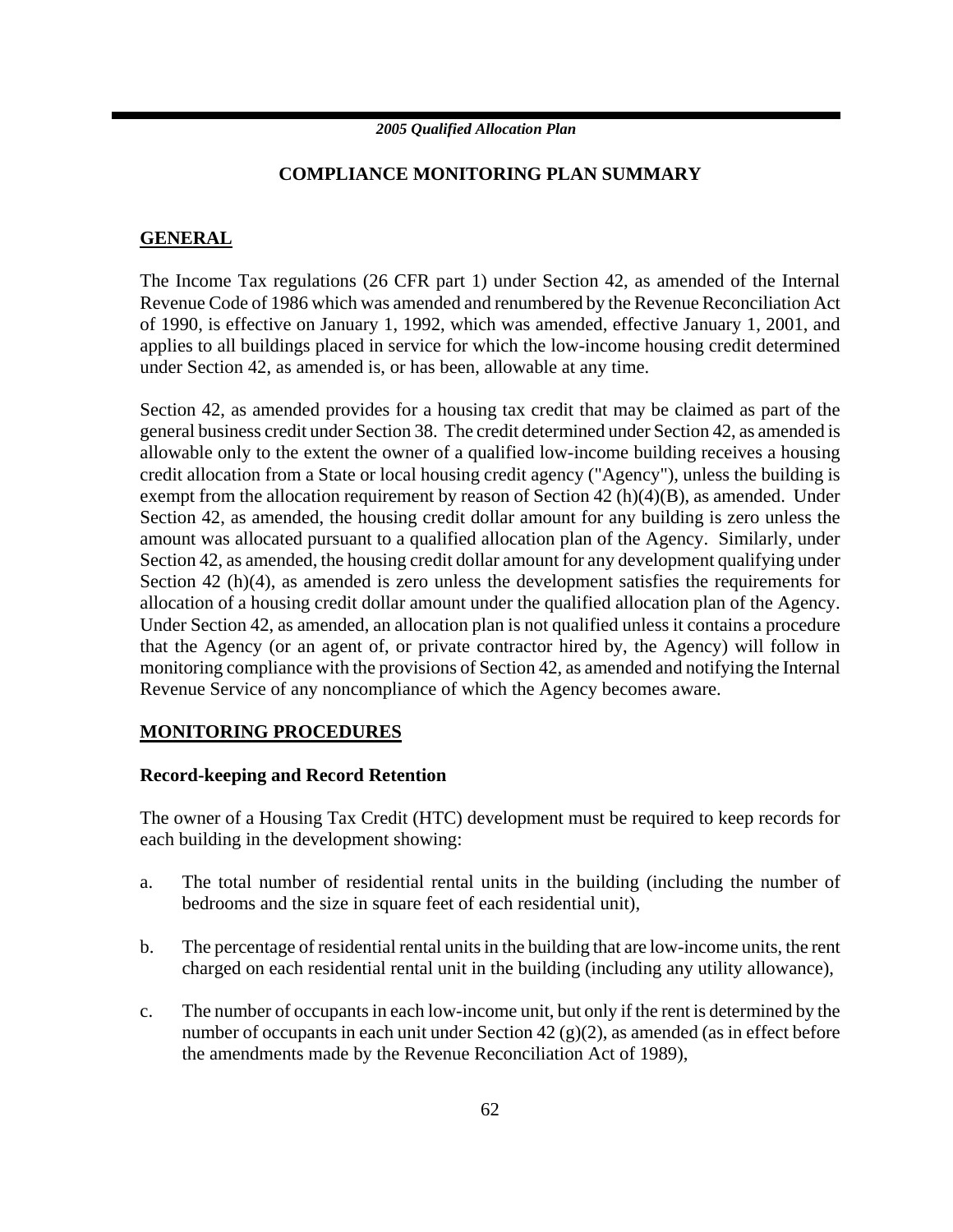- d. The low-income vacancies in the building and information that shows when, and to whom, the next available units were rented,
- e. The annual income certification of each low-income tenant per unit,
- f. Documentation to support each low-income tenant's income certification,
- g. The eligible basis and qualified basis of the building at the end of the first year of the credit period, and
- h. The character and use of the nonresidential portion of the building included in the building's eligible basis under Section 42(d), as amended (e.g., tenant facilities that are available on a comparable basis to all tenants and for which no separate fee is charged for use of the facilities, or facilities reasonably required by the development).

The owner of a Housing Tax Credit (HTC) development is required to keep records of the information described above for at least six (6) years after the due date (with extensions) for filing the federal income tax return for that year. The records for the first year of the credit period, however, must be retained for at least six (6) years beyond the due date (with extensions) for filing the federal income tax return for the last year of the compliance period of the building.

### **Certification and Review**

The owner of a Housing Tax Credit (HTC) development is required to certify annually to the Corporation that, for the preceding 12-month period the development meets either (a) the 20-50 test under Section 42 (g)(1)(A), as amended, (b) the 40-60 test under Section  $42(g)(1)(B)$ , as amended, or (c) the 25-60 test under Section  $42(g)(4)$  of the Code, whichever minimum set a side test is applicable to the development. Owners of "deep rent skewed developments" must also demonstrate that the development satisfies the minimum requirements of the 15-40 test under Sections  $42(g)(4)$  and  $142(d)(4)(8)$  of the Code.

In addition, the owner is required to certify that:

- a. There was no change in the applicable fraction (as defined in Section 42 (c)(1)(B), as amended of any building in the development, or that there was a change, and a description of the change.
- b. The owner has received an annual income certification from each low-income tenant, and documentation to support that certification.
- c. Each low-income unit in the development was rent-restricted under Section 42 (g)(2), as amended, all units in the development were for use by the general public and used on a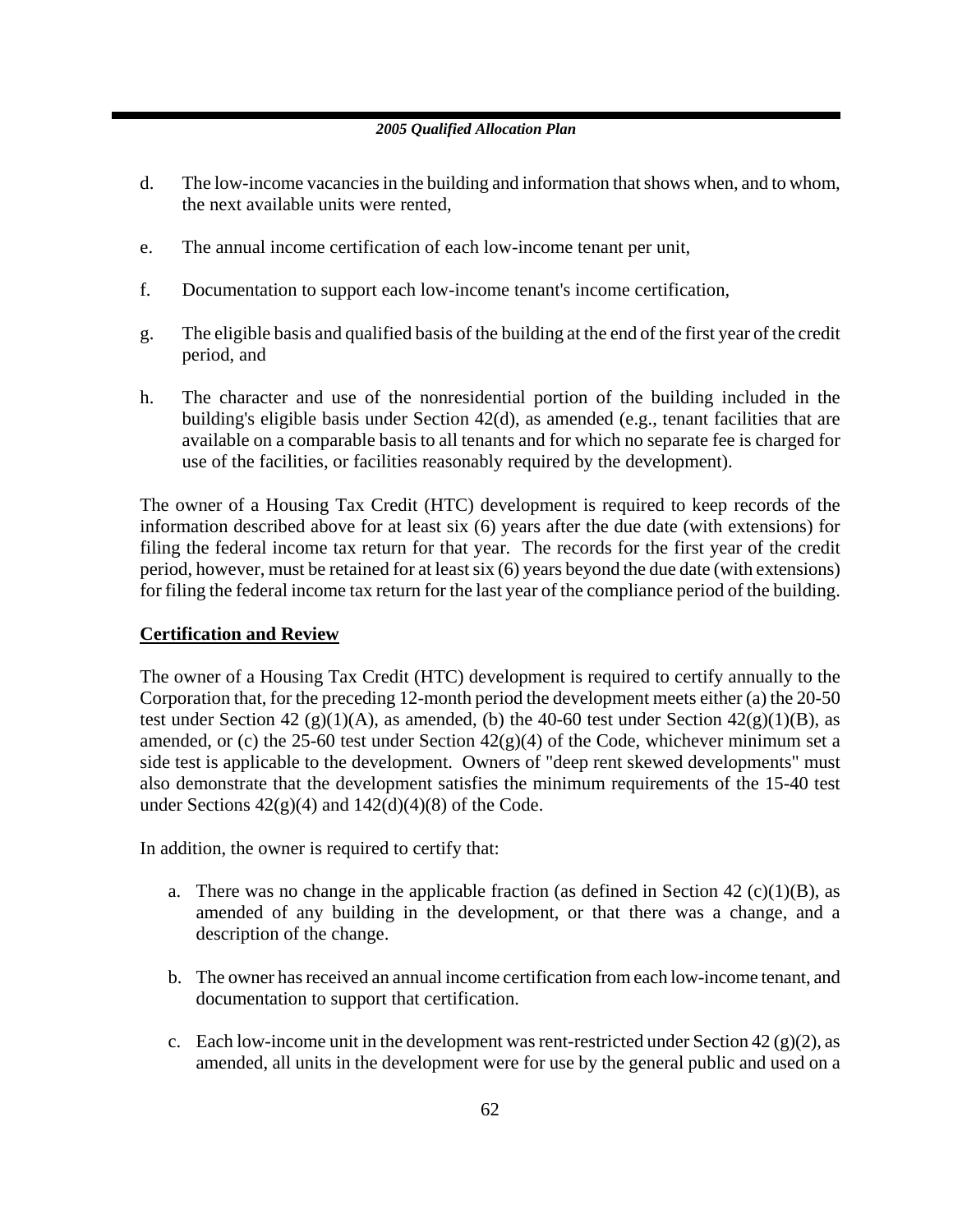non-transient basis (except for transitional housing for the homeless provided under Section 42 (i) (3) (B) (iii), as amended.

- d. Each building in the development was suitable for occupancy, taking into account local health, safety, and building codes.
- e. There was no change in the eligible basis (as defined in Section 42 (d) of any building in the development, or if there was a change, the nature of the change.
- f. All tenant facilities included in the eligible basis under Section 42 (d), as amended of any building in the development, such as swimming pools, other recreational facilities, and parking areas, were provided on a comparable basis without charge to all tenants in the building.
- g. If a low-income unit in the development became vacant during the year, that reasonable attempts were or are being made to rent that unit or the next available unit of comparable or smaller size to tenants having a qualifying income before any units in the development were or will be rented to tenants not having a qualifying income.
- h. If the income of tenants of a low-income unit in the development increased above the limit allowed in Section 42 (g) (2) (D) (ii), as amended, the next available unit of comparable or smaller size in the development was or will be rented to tenants having a qualifying income, and an extended low-income housing commitment as described in Section 42 (h)(6), as amended was in effect (for buildings subject to section  $7108(c)(1)$ of the Revenue Reconciliation Act of 1989).
- i. For the preceding 12-month period the state or local government unit responsible for making building code inspections did not issue a report of a violation for the property. If the governmental unit issued a report of a violation, the owner is required to attach a copy of the report of the violation to the annual certification submitted to the Corporation. The owner must state on the certification whether the violation has been corrected. Retention of the original violation report is not required once the Corporation reviews the violation and completes its inspection, unless the violation remains uncorrected.
- j. Has not refused to lease a unit in the development to a Section 8 applicant because the applicant holds a Section 8 voucher or certificate.
- k. No finding of discrimination under the Fair Housing Act has occurred for the development (a finding of discrimination includes adverse final decision by HUD, an adverse final decision by a substantially equivalent state or local fair housing agency, or an adverse judgment from a Federal court).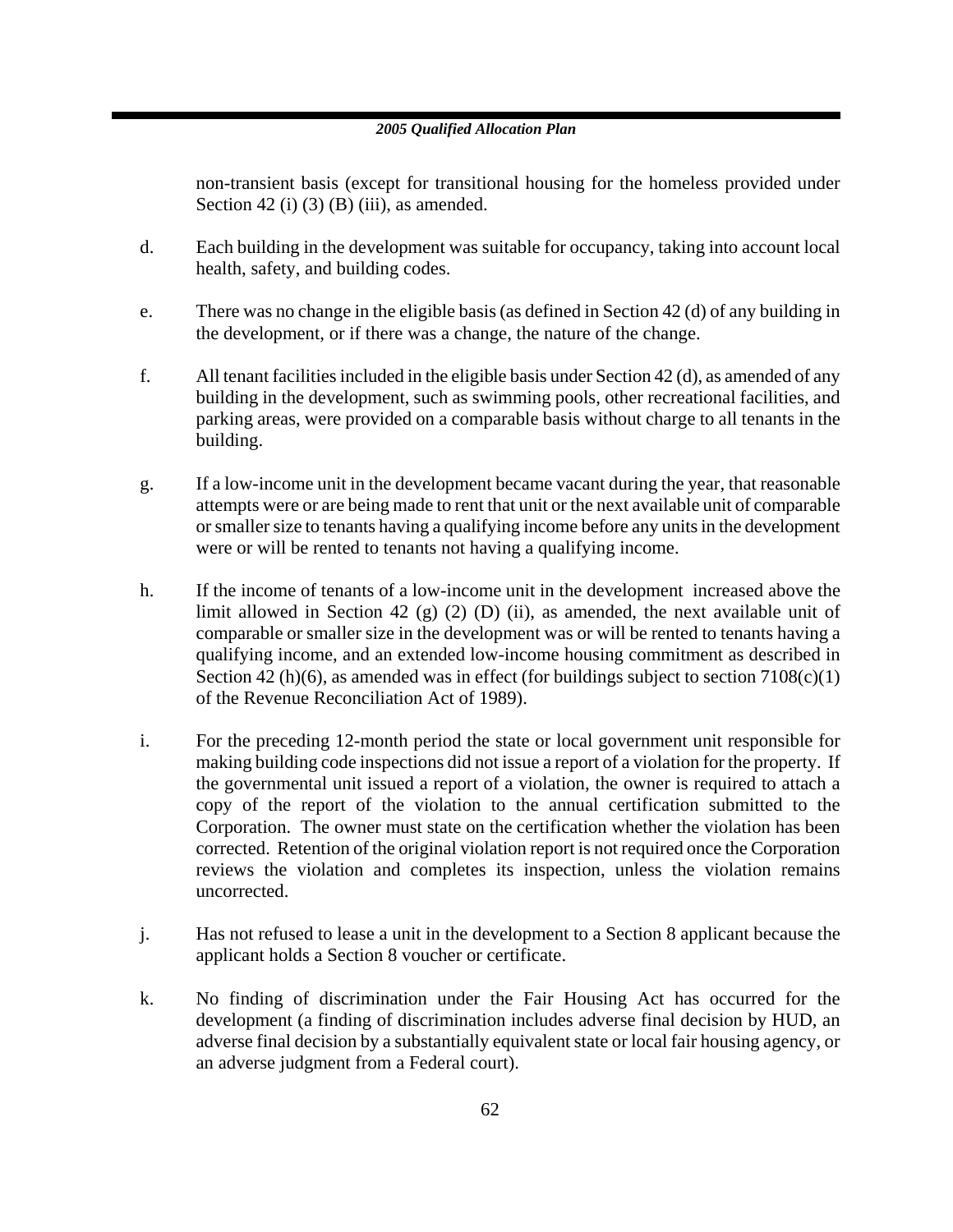**These certifications for a building are required at least through the end of the building's fifteen (15) year compliance period.** 

### **Note: Certification will be required of developments that have begun operating in its Extended Use Period.**

Beyond requiring these annual certifications, the Corporation will review certain records kept by the housing development owners. In addition to reviewing these certifications, the Corporation will at least once every three (3) years conduct on-site inspections of all buildings in each affordable housing development and for each resident in at least twenty percent (20%) of a development's affordable units, at a minimum, review the tenant income certification, the documentation supporting such certification, and the rent record for these units. In addition, on-site inspections must be conducted by the Corporation for all buildings placed in service in a development after January 1, 2001 by the end of the second calendar year following the year the last building in the property is placed in service. The affordable housing developments to be inspected will be chosen in a manner that will not give owners advance notice that their records for a particular year will or will not be inspected. At its sole option, the Corporation may give an owner reasonable notice that an inspection will occur so that the owner may assemble the appropriate records.

### **Inspection**

The Corporation has the right to perform an on-site inspection of any housing development at least through the end of the compliance period, including any extended use period, of the buildings in the development. This inspection provision of this exists in addition to any review of low-income certifications, supporting documents, and rent records.

The inspection will allow the Corporation to determine if a housing tax credit unit is suitable for occupancy. Inspection standards to be used are intended to ensure that the housing is decent, safe, sanitary, and in good repair. Irrespective of the physical inspection standards selected by the Corporation, an affordable housing development under Section 42 must continue to satisfy local health, safety, and building codes.

A building is exempt from the physical inspection requirement if it is financed by Rural Development (RD) under the section 515 program, RD inspects the building (under 7 CFR part 1930 (c)) and RD and the Corporation enter into a memorandum of understanding, or other similar agreement, under which RD agrees to notify the Corporation of the inspection results. The Corporation reserves the right to perform physical inspections in lieu of accepting RD inspections results.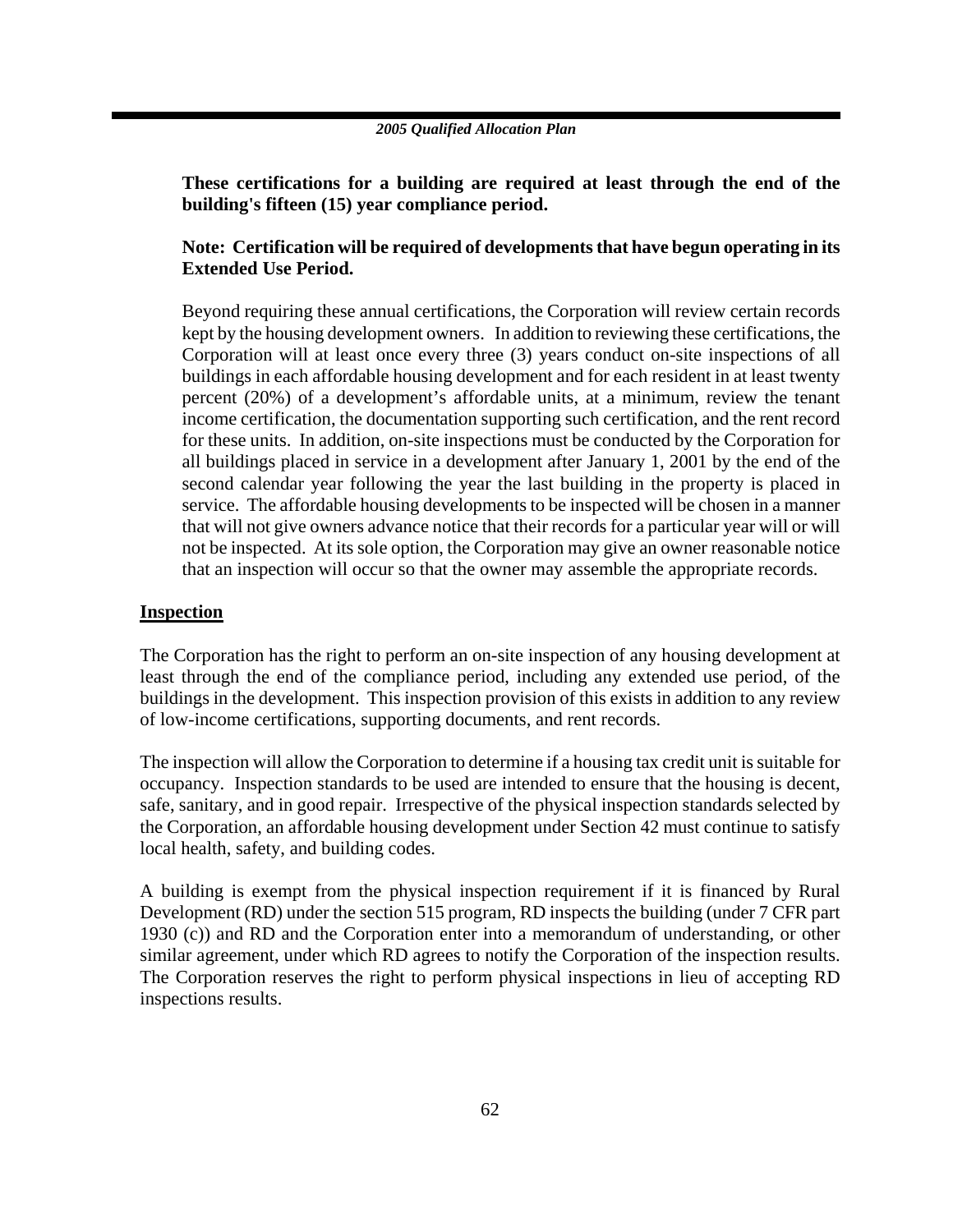### **Notification**

The Corporation will notify the owner of a housing tax credit development in writing as soon as possible, generally within 45 days of the deadline date, if the Corporation does not receive the required certification, or if the Corporation discovers on inspection, or review, or in some other manner, that the development is not in compliance with the provisions of Section 42, as amended, of the Code.

The owner will have an opportunity to supply a missing certification or to correct noncompliance within the correction period as defined by the Corporation, beginning on the date of the Corporation's notice. The Corporation may grant extensions of up to six (6) months, if the extension is based on a determination by the Corporation that there is good cause for granting the extension.

The Corporation will notify the Internal Revenue Service of an owner's noncompliance or failure to certify no later than forty-five (45) days after the end of the allowed time for correction, whether or not the noncompliance or failure to certify is corrected. The Corporation will notify the Internal Revenue Service by filing Form 8823, Housing Credit Agencies Report of Noncompliance. The Corporation will explain on Form 8823 the nature of the noncompliance or failure to certify and state whether the owner has corrected the noncompliance or failure to certify.

If a building goes entirely out of compliance with Section 42, as amended, of the Code, so that no credit is allowable for the building for the taxable year or in any future taxable year during the compliance period, the Corporation will not file Form 8823 for the building unless the Corporation reports on the form that the building is entirely out of compliance and will not be in compliance in the future.

### **POST YEAR 15 COMPLIANCE MONITORING PLAN**

Separate compliance monitoring requirements are included for tax credit developments entering their extended low-income use period after the completion of their initial 15-year compliance period. This will be evidenced by a signed Declaration of Land Use Restrictive Covenant agreement executed between the Corporation and the owner.

### **CORPORATION DELEGATION OF MONITORING FUNCTIONS**

The Corporation may retain an agent or other private contractor to perform compliance monitoring. In this event, the agent or other private contractor may be delegated the functions of the Corporation to monitor compliance, except for the responsibility of filing Form 8823.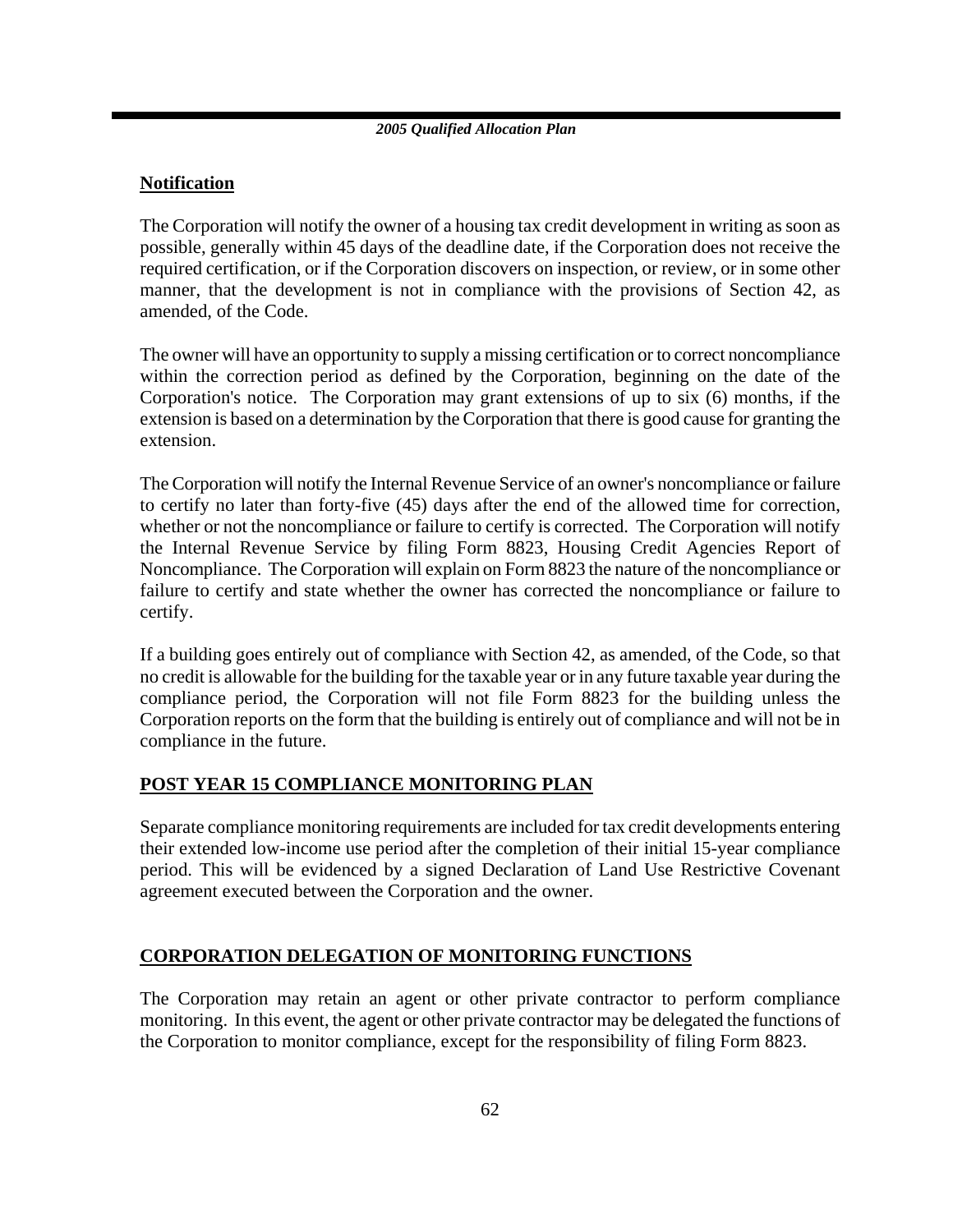### **MONITORING FEES**

Under current monitoring regulations and guidance, the Corporation will charge monitoring fees to all developments. The Corporation may require additional monitoring charges if subsequent guidance or regulations warrant changes to the Corporation's monitoring procedures. For developments receiving tax credits before 2004 no additional fees beyond the initial fee for the first year's allocation and monitoring fees is required for compliance monitoring. This fee is non-refundable and must be provided to the Corporation in the form of certified funds or a cashier's check.

The owner of a development in noncompliance will be responsible for reimbursing the Corporation for all expenses incurred. Expenses for conducting additional on-site inspections will include but are not limited to:

- a. The standard mileage rate in effect at the time of the reinspection,
- b. Any overnight expenses,
- c. A meal allowance of \$25.00 per day, and
- d. A charge of \$55.00 per hour to review tenant files.
- e. The Corporation will also charge fifty-five dollars (\$55.00) per hour with a fifty-five dollar (\$55.00) minimum to review documents forwarded to the Corporation to correct noncompliance. Any additional expenses incurred by the Corporation as it relates to an owner's noncompliance shall be the responsibility of the owner.
- f. The Corporation will also assess a late fee of \$100.00 per day per development for every day annual certifications are past due beyond July 1, 2005.
- g. The compliance division will assess a \$15.00 per low-income unit fee to cover staff costs to monitor tax credit developments during the extended low-income use period (15 or more years after the end of the compliance period). This fee will be due on the same date as the Annual Owner Certification package, July  $1<sup>st</sup>$ . This fee is applicable only for properties that have executed an extended use agreement (Declaration of Land Use Restrictive Covenant) with the Corporation. Compliance monitoring requirements for tax credit developments entering their extended low-income use period are explained in the section entitled "Post Year 15 Compliance Monitoring Plan."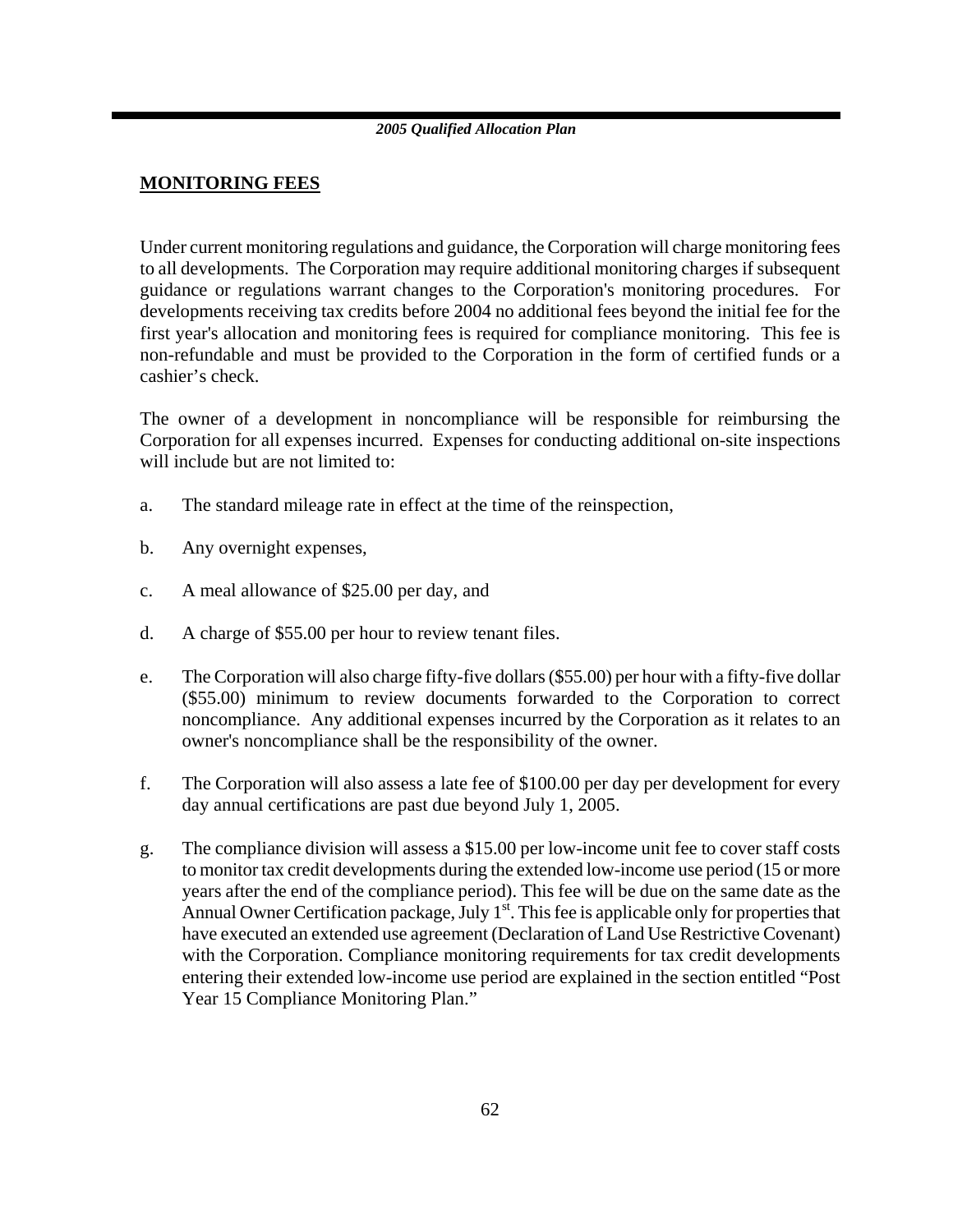### **LIABILITY**

Compliance with the requirements of Section 42, as amended, of the Code is the responsibility of the owner of the building for which the credit is allowable. The Corporation's obligation to monitor for compliance with the requirements of Section 42, as amended, of the Code does not make the Corporation liable for an owner's noncompliance.

### **EFFECTIVE DATE**

The requirement of Section  $42(m)(1)(B)(iii)$  that allocation plans contain a procedure for monitoring for non-compliance becomes effective on January 1, 1992, and applies to buildings for which a low-income housing credit is, or has been allowable at any time.

However, if an agency becomes aware of noncompliance that occurred prior to January 1, 1992, the Agency is required to notify the Internal Revenue Service.

In addition, the requirements involving tenant file reviews and physical inspections of existing developments and the physical inspection standard are applicable January 1, 2001.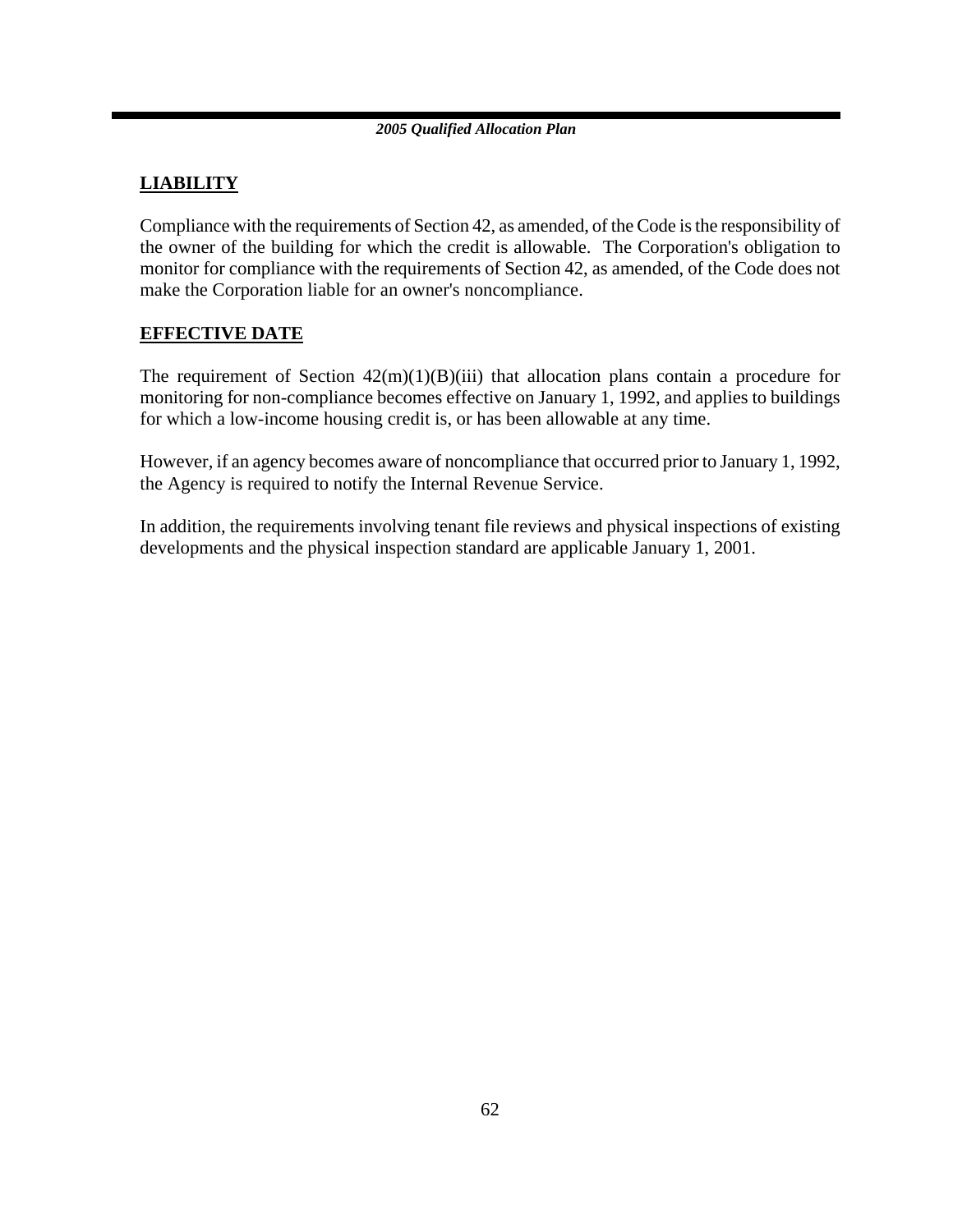### **FAIR HOUSING ACCESSIBILITY REQUIREMENTS**

### **Purpose**

In 1988, Congress passed the Fair Housing Amendments Act as a supplement to Title VIII of the Civil Rights Act of 1968, commonly known as the Fair Housing Act. The Amendments expand coverage of Title VIII to prohibit discriminatory housing practices based on disability and familial status. The Fair Housing Act establishes design and construction requirements for multifamily housing built for first occupancy after March 13, 1991. The law provides that failure to design and construct certain multifamily dwellings to include certain features of accessible design will be regarded as unlawful discrimination.

The design and construction requirements of the Fair Housing Act apply to all new multifamily housing consisting of four or more dwelling units. Such buildings must meet specific design requirements so public and common use spaces and facilities are accessible to people with disabilities. In addition, the interior of dwelling units covered by the Fair Housing Act must be designed so they too meet certain accessibility requirements.

The Fair Housing Act's purpose is to place modest accessibility requirements on covered multifamily dwellings incorporated into the design of new buildings, resulting in features, which do not look unusual and will not add significant additional costs. Housing designed in accordance with the Fair Housing Act will have accessible entrances, wider doors and provisions to allow for easy installation of grab bars around toilets and bathtubs.

### **Enforcement Agency**

The U.S. Department of Housing and Urban Development (HUD) is the federal enforcement agency for compliance with the Fair Housing Act. Designers and builders were guided by the requirements of the ANSI A117.1-1986 American National Standard for Buildings and Facilities - Providing Accessibility and Usability for Physically Handicapped People until March 6, 1991. The Fair Housing Accessibility Guidelines were published on this date (56 Federal Register 9472-9515, 24 CFR Chapter I, Subchapter A, Appendix II and III). The Guidelines provide technical guidance on designing dwelling units as required by the Fair Housing Act. These Guidelines are not mandatory, but are intended to provide a safe harbor for compliance with the accessibility requirements of the Fair Housing Act.

The Guidelines published on March 6, 1991, remain unchanged. However, on June 28, 1994, HUD published a supplemental notice to the Guidelines, "Supplement to Notice of Fair Housing Accessibility Guidelines: Questions and Answers About the Guidelines." This supplemental notice reproduces questions that have been most frequently asked by members of the public, and HUD's answers to those questions.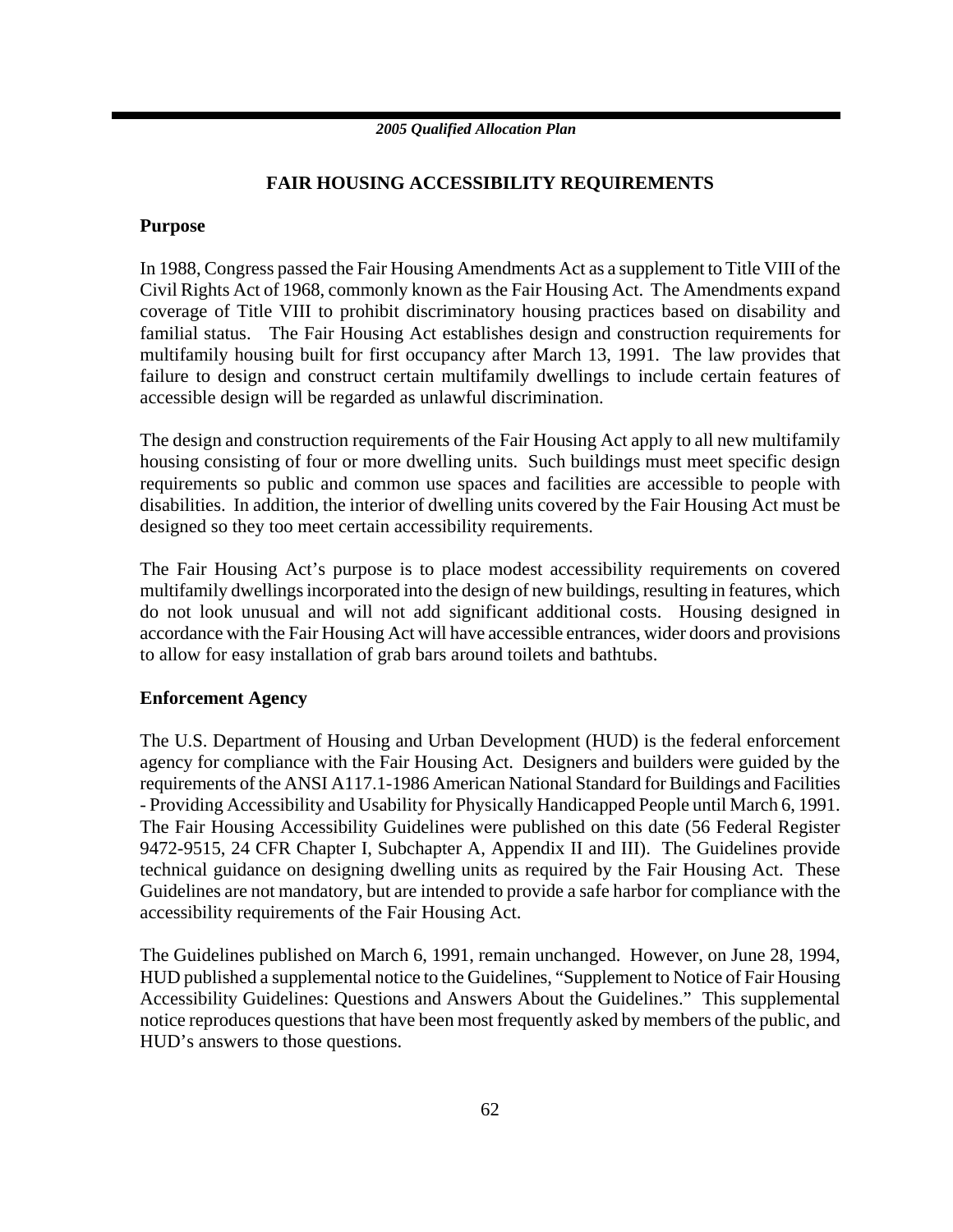Under the Fair Housing Act, HUD is not required to review builders' plans or issue a certification of compliance with the Fair Housing Act. The burden of compliance rests with the persons or persons who design and construct covered multifamily dwellings. HUD or an individual who thinks he or she may have been discriminated against may file a complaint against the building owner, the architect, the contractor, and any other persons involved in the design and construction of the building.

### **Laws and Codes That Mandate Accessibility**

Over the past two and a half decades, several statutes have been enacted at various levels of government that ensure nondiscrimination against people with disabilities, both in the design of the built environment and in the manner that programs are conducted. Certain dwellings as well as certain public and common use areas may be covered by several of the laws listed below. A brief synopsis of the landmark legislation follows to show where the Fair Housing Act fits into the overall history of accessibility legislation.

### **The Architectural Barriers Act (1968)**

This Acts stipulates that all buildings, other than privately owned residential facilities, constructed by or on behalf of, or leased by the United States must be physically accessible for people with disabilities. The Uniform Federal Accessibility Standards (UFAS) is the applicable standard.

### **Section 504 of The Rehabilitation Act (1973)**

Under Section 504 of the Rehabilitation Act of 1973 as amended, no otherwise qualified individual with a disability may be discriminated against in any program or activity receiving federal financial assistance. The purpose of Section 504 is to eliminate discriminatory behavior toward people with disabilities and to provide physical accessibility, thus ensuring that people with disabilities will have the same opportunities in federally funded programs as do people without disabilities.

Program accessibility may be achieved by modifying an existing facility or by moving the program to an accessible location, or by making other accommodations, including construction of new buildings. HUD's final regulation for Section 504 may be found at 24 CFR Part 8. Generally, the UFAS is the design standard for providing physical accessibility, although other standards which provide equivalent or greater accessibility may be used.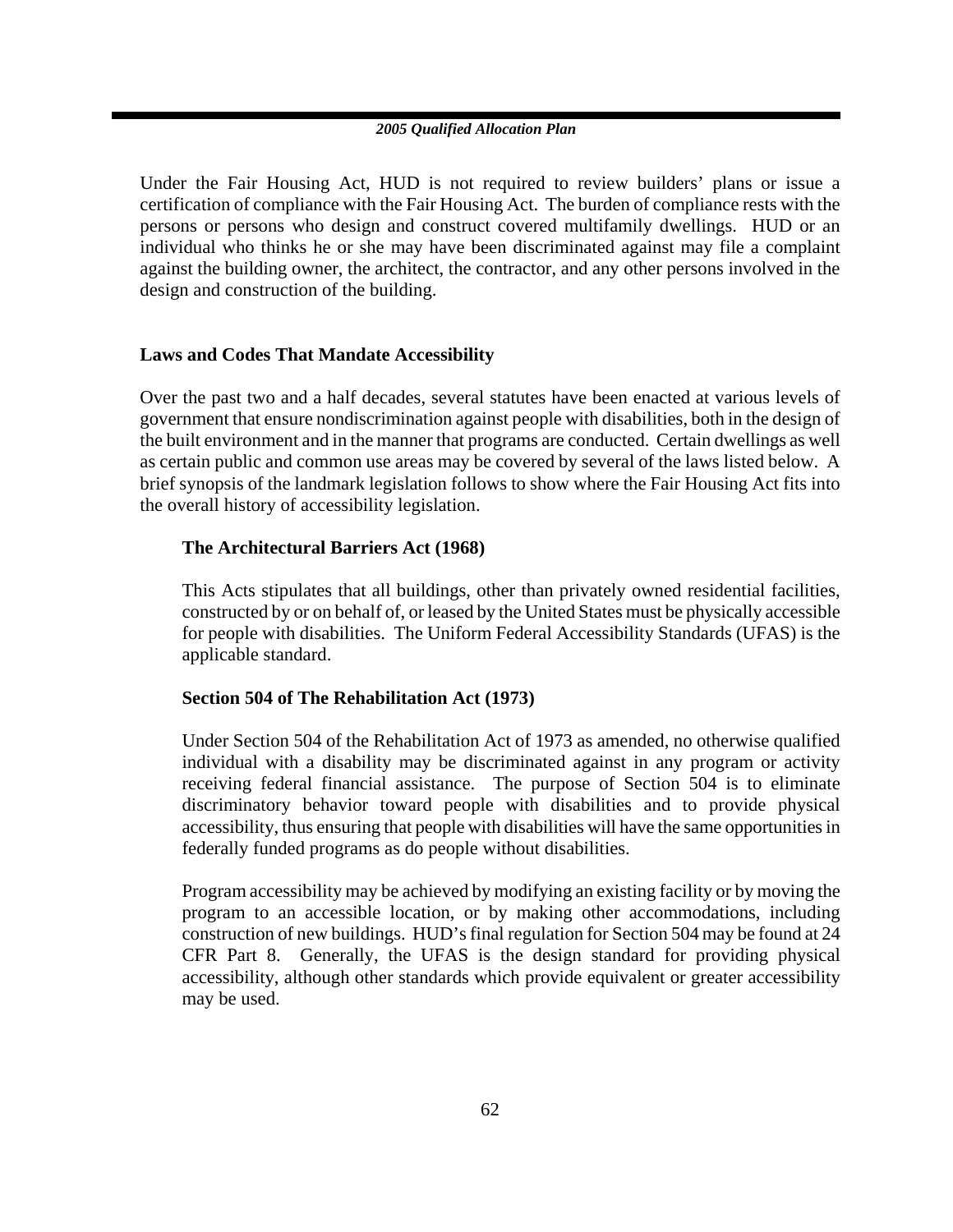### **The Fair Housing Act of 1968, as Amended**

The Fair Housing Act provides equal opportunities for people in the housing market regardless of disability, race, color, sex, religion, familial status or national origin, regardless or whether the housing is publicly funded or not. This includes the sale, rental, and financing of housing, as well as the physical design of newly constructed multifamily housing.

### **The Americans With Disabilities Act (1990)**

The Americans with Disabilities Act (ADA) is a broad civil rights law guaranteeing equal opportunity for individuals with disabilities in employment, public accommodations, transportation, state and local government services, and telecommunications. Title II of the ADA applies to all programs, services, and activities provided or made available by public entities. With respect to housing, this includes, for example, public housing and housing provided for state colleges and universities.

### **State and Local Codes**

All states and many cities and counties have developed their own building codes for accessibility, usually based in whole or in part on the specifications contained in the major national standards such as ANSI and UFAS. Many states also have nondiscrimination and fair housing laws similar to the Fair Housing Act and the Americans with Disabilities Act.

When local codes differ from the national standard, either in scope or technical specification, the general rule is that the more stringent requirement should be followed. Many states also have provisions that a certain percentage (often 5%) of new multifamily housing must meet more stringent physical accessibility requirements than required under the Fair Housing Act. In such cases, both the state mandated percentage of accessible units must be provided and all dwellings covered by the Fair Housing Act must meet the Guidelines.

### **General Provisions of The Fair Housing Act**

The Fair Housing Act covers most types of housing. In some circumstances it exempts owneroccupied buildings with no more than four units, single-family housing sold or rented without the use of a broker, and housing operated by organizations and private clubs that limit occupancy to members.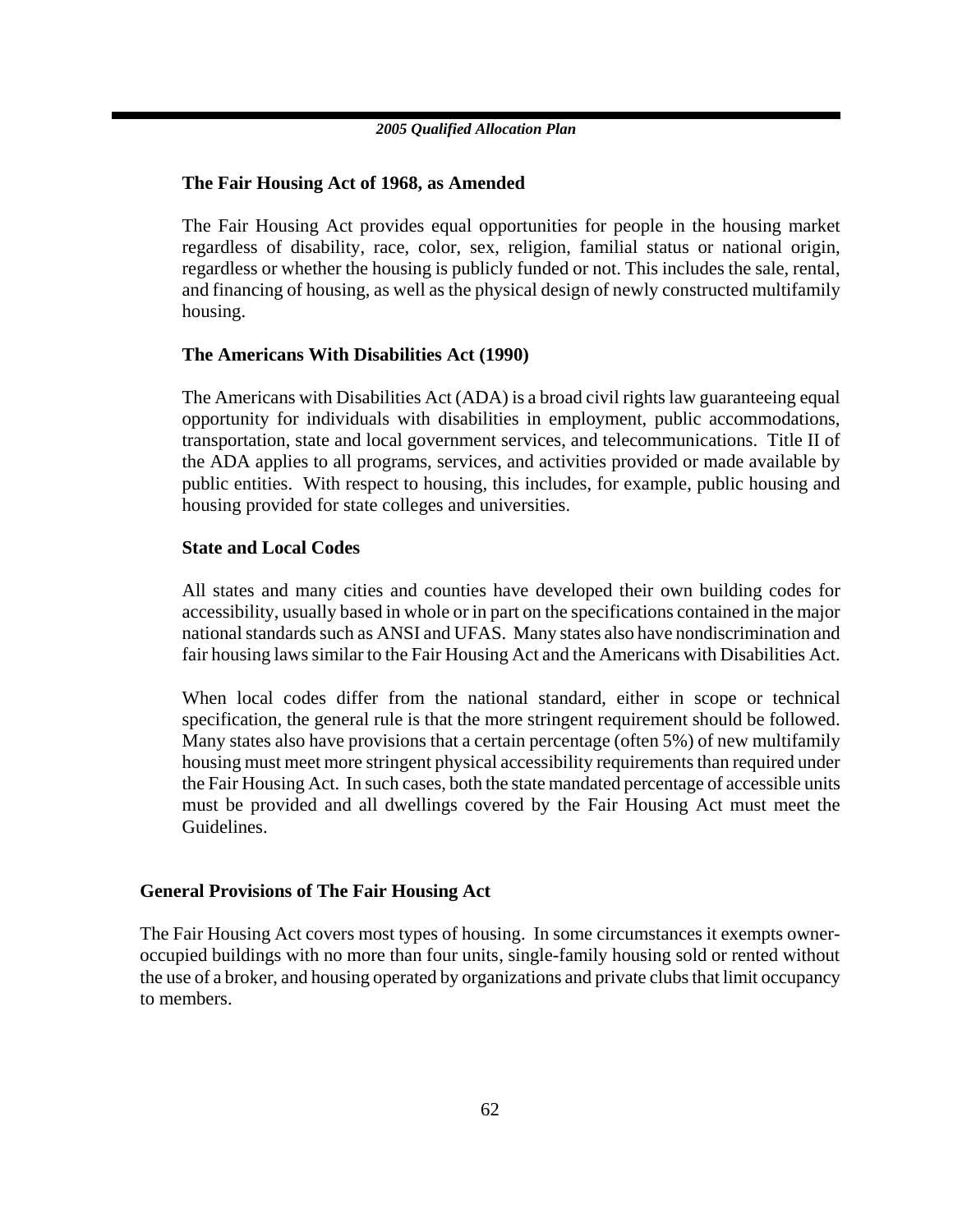The broad objective of the Fair Housing Act is to prohibit discrimination in housing because of a person's race, color, national origin, religion, sex, familial status, or disability. The Fair Housing Act includes two important provisions: one, a provision making it unlawful to refuse to make reasonable accommodations in rules, policies, practices, and services when necessary to allow the resident with a disability equal opportunity to use the property and its amenities; and two, a provision making it unlawful to refuse to permit residents with disabilities to make reasonable modifications to either their dwelling unit or to the public and common use areas, at the residents' cost.

### **Reasonable Accommodations**

In buildings with a "no pets" rule, that rule must be waived for a person with a visual impairment who uses a service dog, or for other persons who uses a service dog, or for other persons who use service animals. In buildings that provide parking spaces for residents on a "first come, first served" basis, reserved parking spaces must be provided if requested by a resident with a disability who may need them.

### **Reasonable Modifications**

When a resident wishes to modify a dwelling unit under the reasonable modification provisions of the Fair Housing Act, the resident may do so. The landlord/manager may require that the modifications be completed in a professional manner under the applicable building codes, and may also require that the resident agree to restore the interior of the dwelling to the condition that existed before the modification, reasonable wear and tear excepted.

Landlords may not require that modifications be restored that would be unreasonable, i.e., modifications that no way affect the next resident's enjoyment of the premises. For example, if a resident who uses a wheelchair finds that the bathroom door in the dwelling unit is too narrow to allow his or her wheelchair to pass, the landlord must give permission for the door to be widened, at the resident's expense. The landlord may not require the doorway be narrowed at the end of the resident's tenancy because the wider doorway will not interfere with the next resident's use of the dwelling.

Residents also may make modifications to the public and common use spaces. For instance, in an existing development it would be considered reasonable for a resident who uses a wheelchair to have a ramp built to gain access to an on-site laundry facility. If a resident cannot afford such a modification, the resident may ask a friend to do his or her laundry in the laundry room, and the landlord must waive any rule that prohibits nonresidents from gaining access to the laundry room.